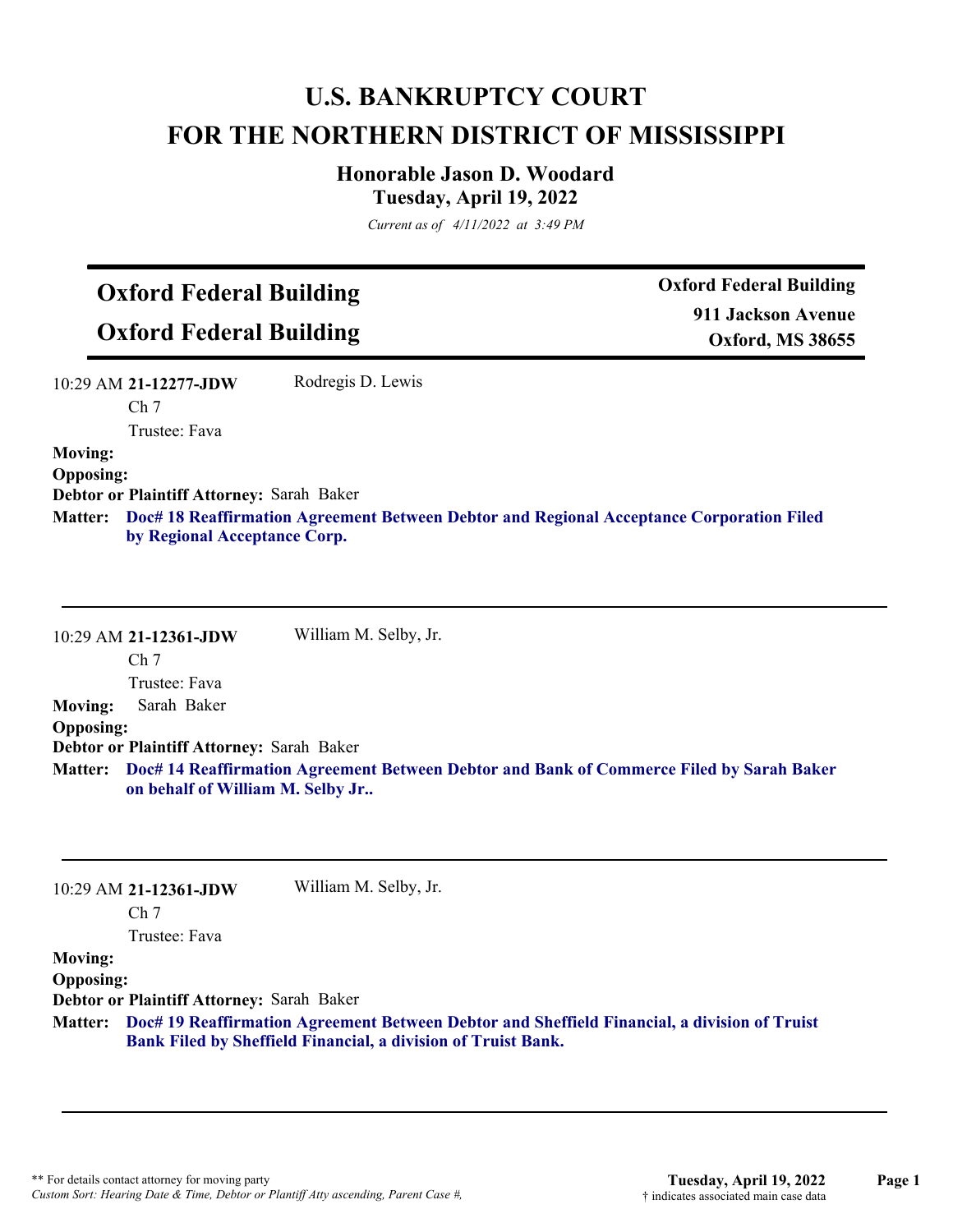#### 10:29 AM **22-10054-JDW**  Ch 7 Trustee: Fava Tyrone Clark **Moving: Opposing: Debtor or Plaintiff Attorney:** C. Gaines Baker Sarah Baker **Doc# 14 Reaffirmation Agreement Between Debtor and Ally Capital Filed by Ally Capital, c/o Matter: AIS Portfolio Services, LP.**

10:29 AM **22-10063-JDW**  Ch 7 Trustee: Levingston Michael K. Williams **Moving: Opposing: Debtor or Plaintiff Attorney:** William L. Fava **Doc# 14 Reaffirmation Agreement Between Debtor and SELENE FINANCE LP Filed by Selene Matter:**

**Finance LP. (San Jose, Samantha)**

10:29 AM **22-10063-JDW**  Ch 7 Trustee: Levingston **Show Cause Hearing**  Michael K. Williams **Moving: Opposing: Debtor or Plaintiff Attorney:** William L. Fava **Doc# 14 Reaffirmation Agreement Between Debtor and SELENE FINANCE LP Filed by Selene Matter: Finance LP. (San Jose, Samantha)**

|                  | $10:29$ AM 22-10141-JDW                        | William E Melton                                                                                                                                                                                    |
|------------------|------------------------------------------------|-----------------------------------------------------------------------------------------------------------------------------------------------------------------------------------------------------|
|                  | Ch <sub>7</sub>                                |                                                                                                                                                                                                     |
|                  | Trustee: Fava                                  |                                                                                                                                                                                                     |
| <b>Moving:</b>   |                                                |                                                                                                                                                                                                     |
| <b>Opposing:</b> |                                                |                                                                                                                                                                                                     |
|                  | Debtor or Plaintiff Attorney: Michael B. Gratz |                                                                                                                                                                                                     |
|                  | <b>Portfolio Services, LP.</b>                 | Matter: Doc# 11 Reaffirmation Agreement Between Debtor and Capital One Auto Finance, a division of<br>Capital One, N.A. Filed by Capital One Auto Finance, a division of Capital One, N.A., c/o AIS |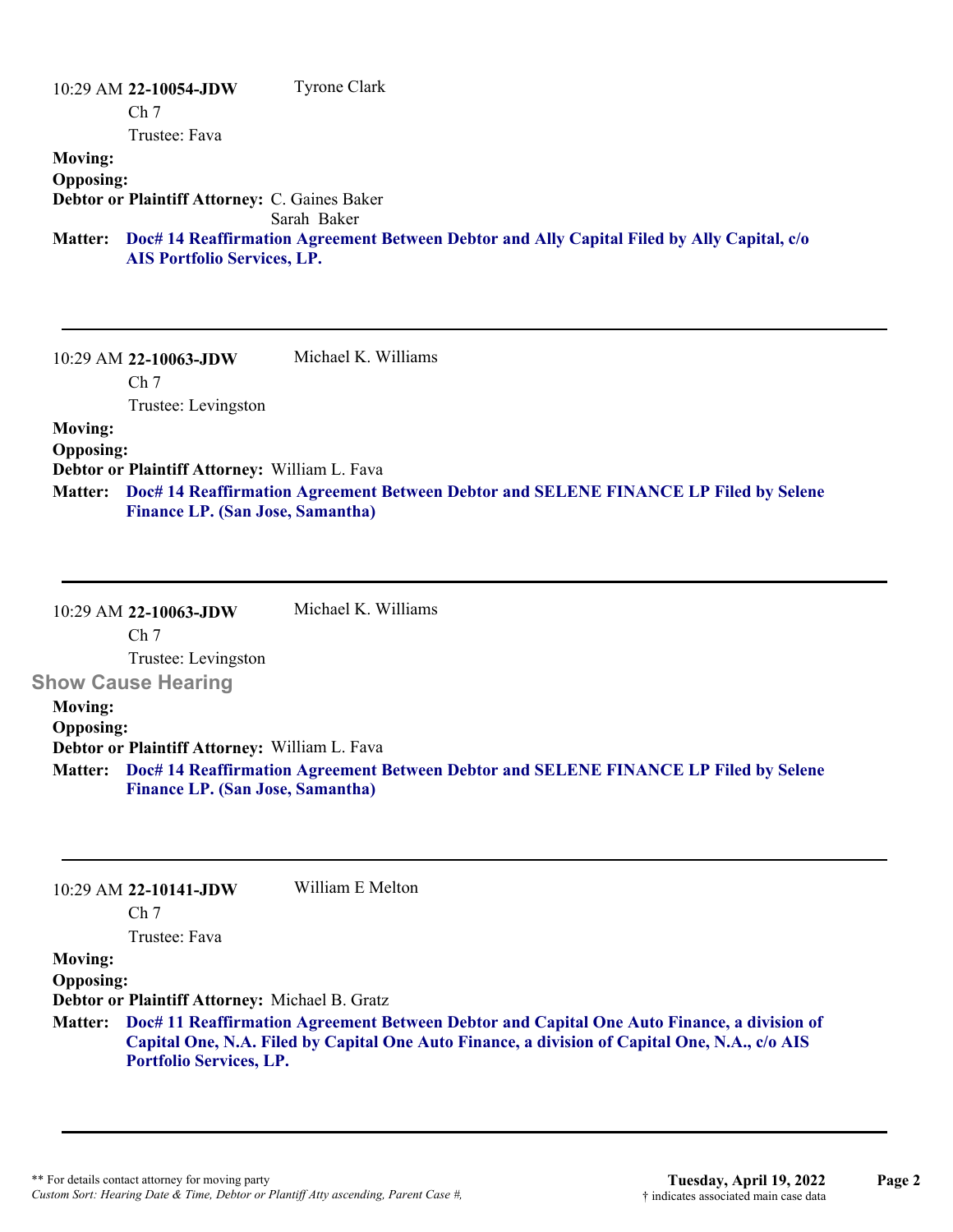| <b>Moving:</b><br><b>Opposing:</b>                   | 10:29 AM 21-12394-JDW<br>Ch <sub>7</sub><br>Trustee: Fava<br><b>Walter Price Elliott</b><br>Debtor or Plaintiff Attorney: Rebecca Coleman Phipps<br><b>Elliott on behalf of The Peoples Bank.</b> | Dolores Elaine Jones<br>Matter: Doc# 13 Reaffirmation Agreement Between Debtor and The Peoples Bank Filed by Walter Price |
|------------------------------------------------------|---------------------------------------------------------------------------------------------------------------------------------------------------------------------------------------------------|---------------------------------------------------------------------------------------------------------------------------|
|                                                      | 10:29 AM 22-10134-JDW<br>Ch <sub>7</sub><br>Trustee: Fava                                                                                                                                         | Dalton Desmore Short and<br>Robin Nicole Short                                                                            |
| <b>Moving:</b><br><b>Opposing:</b><br><b>Matter:</b> | Debtor or Plaintiff Attorney: Regan S. Russell<br><b>Kubota Credit Corporation.</b>                                                                                                               | Doc# 16 Reaffirmation Agreement Between Debtor and Kubota Credit Corporation Filed by                                     |
|                                                      | 10:29 AM 22-10145-JDW<br>Ch <sub>7</sub><br>Trustee: Fava                                                                                                                                         | Amanda Denise Gary                                                                                                        |
| <b>Moving:</b><br><b>Opposing:</b><br><b>Matter:</b> | Debtor or Plaintiff Attorney: John M. Sherman<br><b>Mortgage Corporation.</b>                                                                                                                     | Doc# 44 Reaffirmation Agreement Between Debtor and 21st Mortgage Corporation Filed by 21st                                |
|                                                      | 10:29 AM 21-12421-JDW<br>Ch <sub>7</sub><br>Trustee: Levingston                                                                                                                                   | Sharon R. Castetter                                                                                                       |
| <b>Moving:</b><br><b>Opposing:</b><br><b>Matter:</b> | Debtor or Plaintiff Attorney: Miranda Linton Williford<br><b>TUCSON Filed by Wells Fargo Auto.</b>                                                                                                | Doc# 12 Reaffirmation Agreement Between Debtor and WELLS FARGO AUTO 2019 HYUNDAI                                          |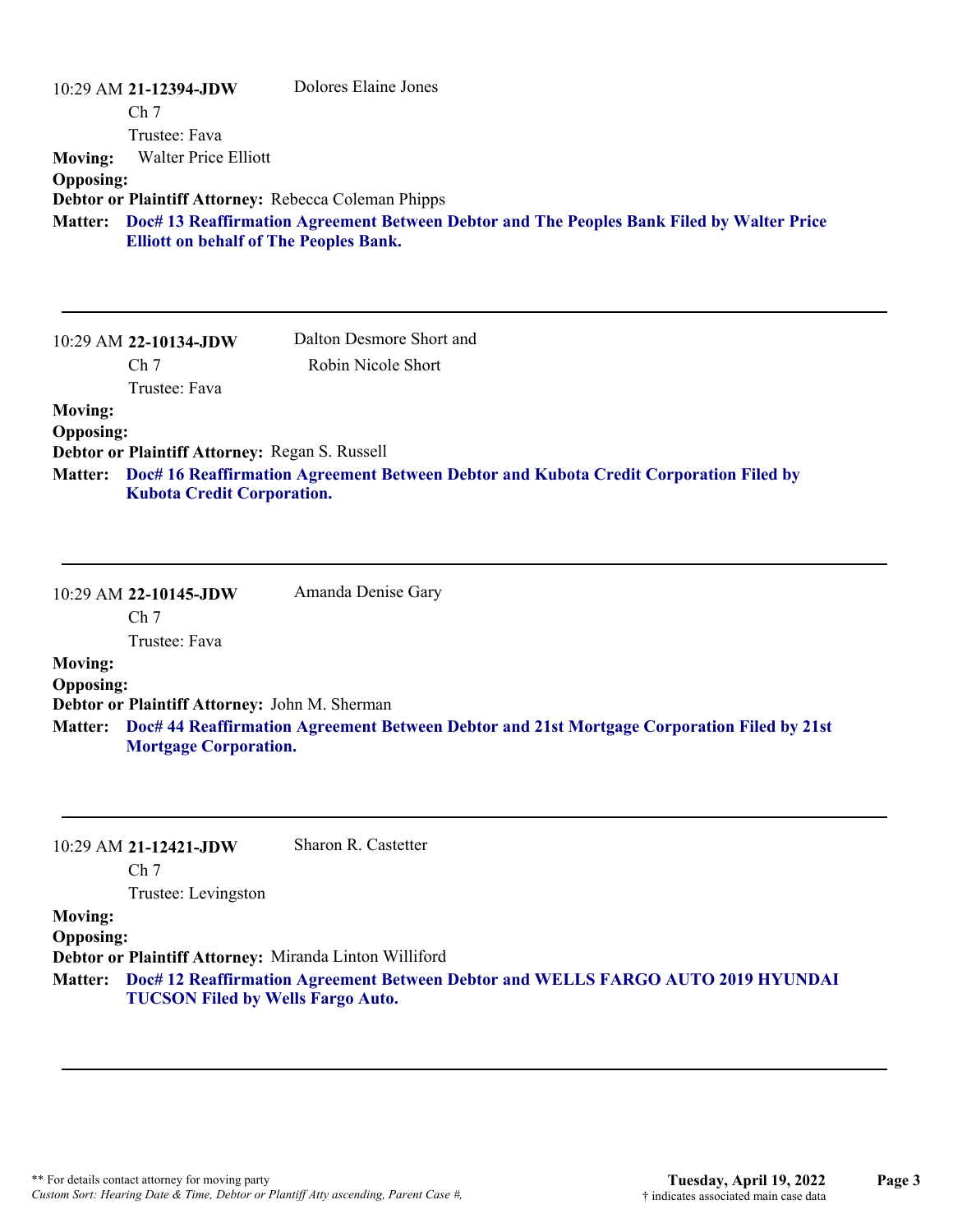|                  | 10:30 AM 19-15092-JDW                       | Jim D. Bost, Jr.                                                                             |
|------------------|---------------------------------------------|----------------------------------------------------------------------------------------------|
|                  | Ch <sub>7</sub>                             |                                                                                              |
|                  | Trustee: Fava                               |                                                                                              |
| <b>Moving:</b>   | William Fava                                |                                                                                              |
| <b>Opposing:</b> |                                             |                                                                                              |
|                  | Debtor or Plaintiff Attorney: James W. Amos |                                                                                              |
| <b>Matter:</b>   |                                             | Doc# 123 Application to Compromise Controversy Filed by William Fava on behalf of William L. |
|                  |                                             | Fava. (Attachments: #1 Creditor Matrix)                                                      |
|                  | 10:30 AM 21-12109-JDW                       | Nicholas A. Rutherford and                                                                   |
|                  | Ch <sub>7</sub>                             | Samantha J. Appleton                                                                         |
|                  | Trustee: Fava                               |                                                                                              |
|                  |                                             |                                                                                              |
| <b>Moving:</b>   | Sarah Baker                                 |                                                                                              |
| <b>Opposing:</b> |                                             |                                                                                              |

**Debtor or Plaintiff Attorney:** Sarah Baker

**Doc# 18 Motion to Avoid Lien on Household Goods under Section 522(f)(1)(B)(i) Tower Loan Matter: Filed by Sarah Baker on behalf of Samantha J. Appleton, Nicholas A. Rutherford.**

|                  | 10:30 AM 21-12254-JDW                              | Brenetta A Hoskins                                                                                     |
|------------------|----------------------------------------------------|--------------------------------------------------------------------------------------------------------|
|                  | Ch <sub>7</sub>                                    |                                                                                                        |
|                  | Trustee: Fava                                      |                                                                                                        |
| <b>Moving:</b>   | Jeff D. Rawlings                                   |                                                                                                        |
| <b>Opposing:</b> |                                                    |                                                                                                        |
|                  | <b>Debtor or Plaintiff Attorney: John F Hughes</b> |                                                                                                        |
|                  | of Southern Bancorp Capital Partners.              | Matter: Doc# 45 Motion to Abandon ., Motion for Relief from Stay . Filed by Jeff D. Rawlings on behalf |

|               | Judy Holt Wilson and                                         |                                                                                                                                                                                                                                                                                     |
|---------------|--------------------------------------------------------------|-------------------------------------------------------------------------------------------------------------------------------------------------------------------------------------------------------------------------------------------------------------------------------------|
|               | Joe Wilson                                                   |                                                                                                                                                                                                                                                                                     |
| Trustee: Fava |                                                              |                                                                                                                                                                                                                                                                                     |
|               |                                                              |                                                                                                                                                                                                                                                                                     |
|               |                                                              |                                                                                                                                                                                                                                                                                     |
|               |                                                              |                                                                                                                                                                                                                                                                                     |
|               |                                                              |                                                                                                                                                                                                                                                                                     |
|               | 10:30 AM 21-12408-JDW<br>Ch <sub>7</sub><br><b>Opposing:</b> | Robert Hudson Lomenick Jr.<br>Debtor or Plaintiff Attorney: Robert Hudson Lomenick<br>Matter: Doc# 18 Motion to Avoid Lien on Household Goods under Section 522(f)(1)(B)(i) Gulfco of<br>Mississippi Filed by Robert Hudson Lomenick Jr. on behalf of Joe Wilson, Judy Holt Wilson. |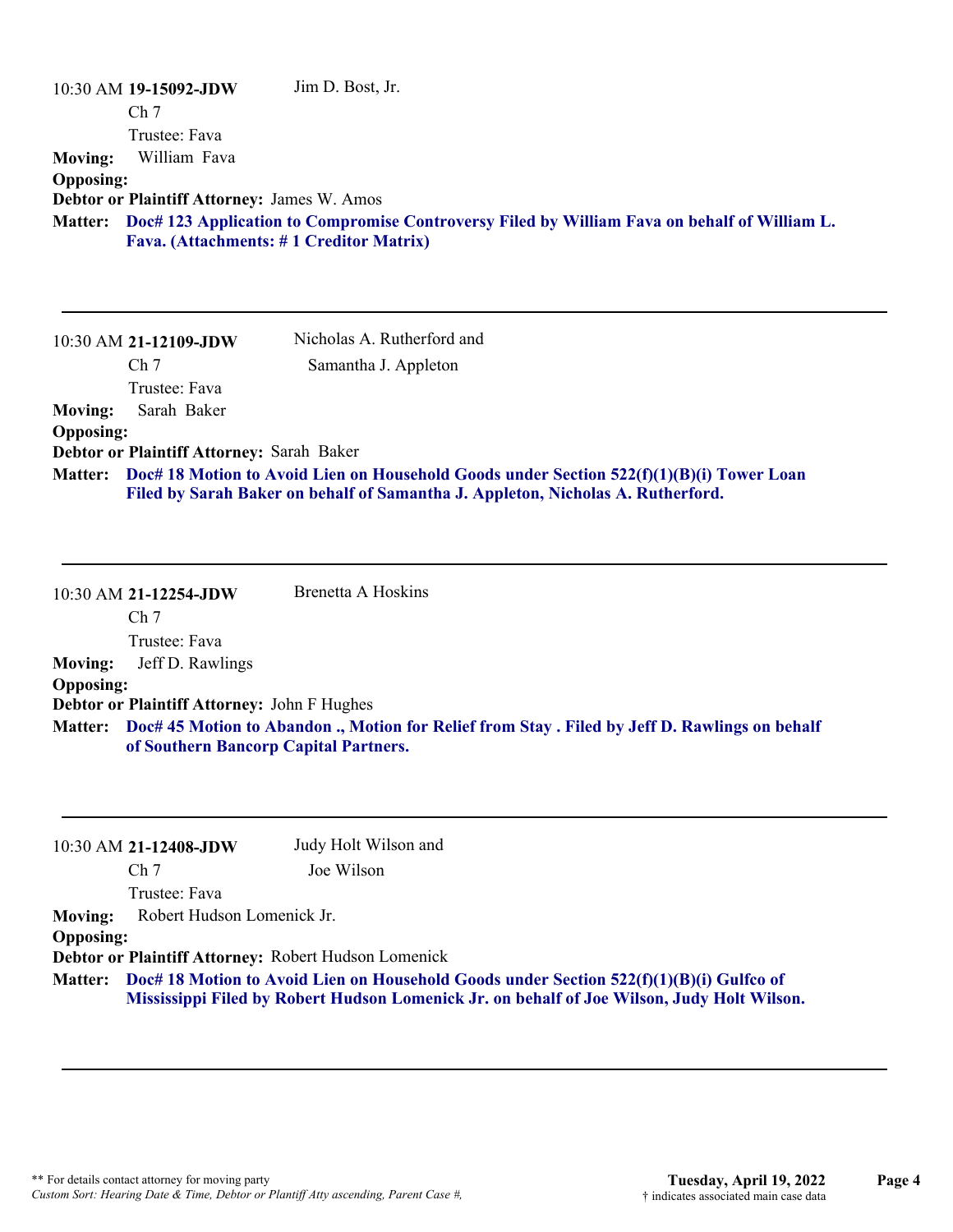|                  | 10:30 AM 22-10220-JDW                                 | Austin T Cobb and                                                                                                                                                                               |
|------------------|-------------------------------------------------------|-------------------------------------------------------------------------------------------------------------------------------------------------------------------------------------------------|
|                  | Ch <sub>7</sub>                                       | Stephanie L Cobb                                                                                                                                                                                |
|                  | Trustee: Fava                                         |                                                                                                                                                                                                 |
| <b>Moving:</b>   | Wendy Geurin Smith                                    |                                                                                                                                                                                                 |
| <b>Opposing:</b> |                                                       |                                                                                                                                                                                                 |
|                  | <b>Debtor or Plaintiff Attorney: Dalton Middleton</b> |                                                                                                                                                                                                 |
|                  | contract title)                                       | Matter: Doc# 17 Motion for Relief from Stay 2018 Chevrolet Colorado., in addition to Motion to Abandon<br>. Filed by Wendy Geurin Smith on behalf of Independent Bank. (Attachments: #1 Exhibit |

10:30 AM **22-10149-JDW**  Ch 7 Trustee: Levingston Betina Mixon **Moving:** Kevin F. O'Brien **Opposing: Debtor or Plaintiff Attorney:** Kevin F. O'Brien

**Doc# 5 Motion to Avoid Lien on Household Goods under Section 522(f)(1)(B)(i) 1st Heritage Filed Matter: by Kevin F. OBrien on behalf of Betina Mixon. (OBrien, Kevin)**

|                  | 10:30 AM 22-10559-JDW                                                                                                                                                                                                           | Adam R. Putnick and |
|------------------|---------------------------------------------------------------------------------------------------------------------------------------------------------------------------------------------------------------------------------|---------------------|
|                  | Ch <sub>7</sub>                                                                                                                                                                                                                 | Emily A. Putnick    |
|                  | Trustee: Levingston                                                                                                                                                                                                             |                     |
| <b>Moving:</b>   | Wesley Blacksher                                                                                                                                                                                                                |                     |
| <b>Opposing:</b> |                                                                                                                                                                                                                                 |                     |
|                  | Debtor or Plaintiff Attorney: Kevin F. O'Brien                                                                                                                                                                                  |                     |
|                  | Matter: Doc# 18 Motion for Relief from Stay 2015 Ford Focus Hatchback 5D ST 2.0L I4 Turbo. Filed by<br>Wesley Blacksher on behalf of Capital One Auto Finance, a division of Capital One, N.A<br>(Attachments: # 1 Exhibit # 2) |                     |

|                  | 10:30 AM 21-12319-JDW                                | Stacy D. Matlock                                                                                    |
|------------------|------------------------------------------------------|-----------------------------------------------------------------------------------------------------|
|                  | Ch <sub>7</sub>                                      |                                                                                                     |
|                  | Trustee: Fava                                        |                                                                                                     |
| <b>Moving:</b>   | Tiffany K Pharr                                      |                                                                                                     |
| <b>Opposing:</b> |                                                      |                                                                                                     |
|                  | <b>Debtor or Plaintiff Attorney: Tiffany K Pharr</b> |                                                                                                     |
|                  |                                                      | Matter: Doc# 12 Motion to Avoid Judicial Lien with MDES Filed by Tiffany K Pharr on behalf of Stacy |
|                  | D. Matlock.                                          |                                                                                                     |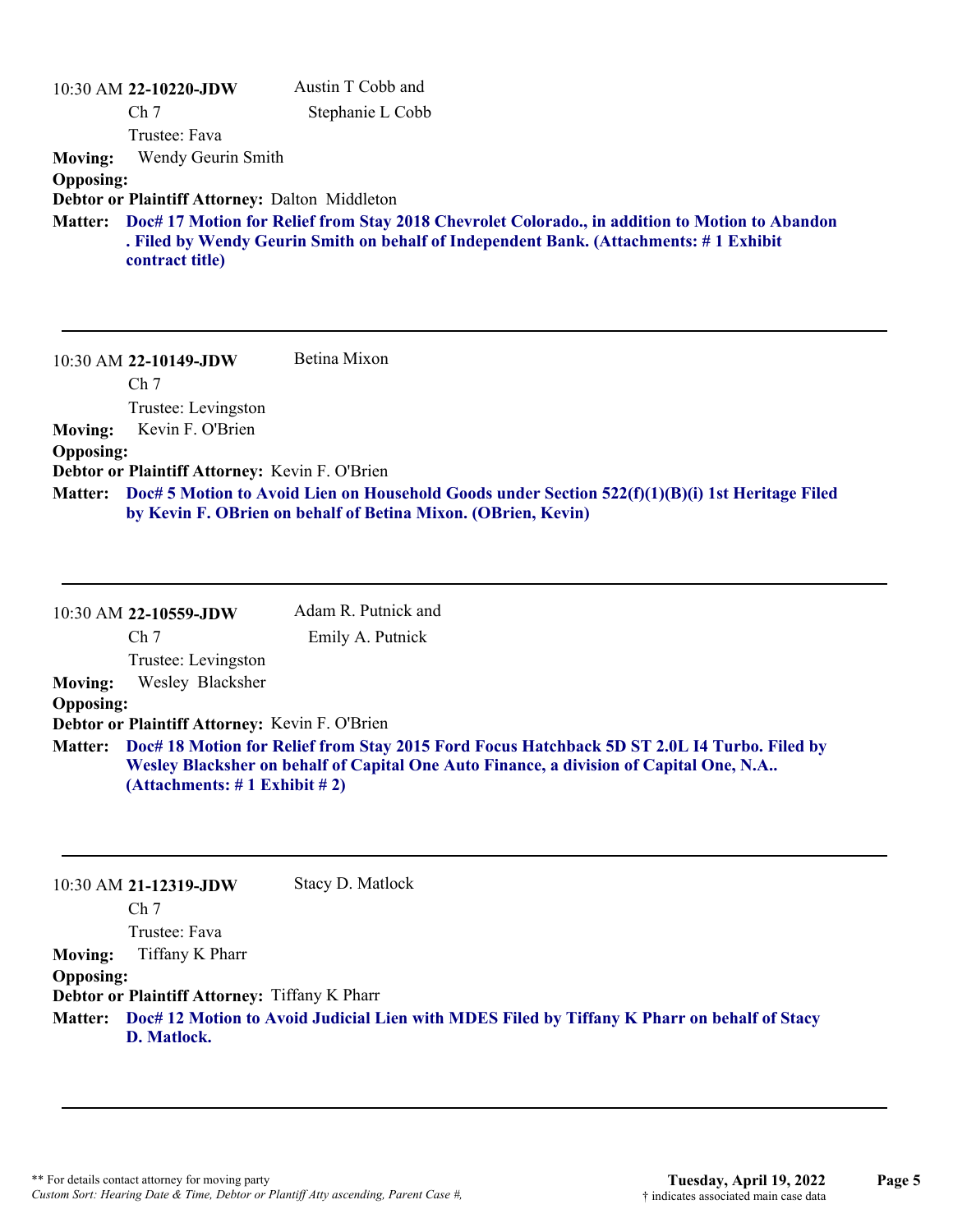|                  | $10:30$ AM 22-10145-JDW                              | Amanda Denise Gary                                                                                                                                                                      |
|------------------|------------------------------------------------------|-----------------------------------------------------------------------------------------------------------------------------------------------------------------------------------------|
|                  | Ch <sub>7</sub>                                      |                                                                                                                                                                                         |
|                  | Trustee: Fava                                        |                                                                                                                                                                                         |
| <b>Moving:</b>   | John M. Sherman                                      |                                                                                                                                                                                         |
| <b>Opposing:</b> |                                                      |                                                                                                                                                                                         |
|                  | <b>Debtor or Plaintiff Attorney: John M. Sherman</b> |                                                                                                                                                                                         |
| <b>Matter:</b>   | Gary.                                                | Doc# 9 Motion to Avoid Lien on Household Goods under Section $522(f)(1)(B)(i)$ Tower Loan of<br>Grenada with Certificate of Service Filed by John M. Sherman on behalf of Amanda Denise |

|                  | 10:30 AM 22-10119-JDW                                 | Kanisha Mcthune                                                                                  |
|------------------|-------------------------------------------------------|--------------------------------------------------------------------------------------------------|
|                  | Ch <sub>7</sub>                                       |                                                                                                  |
|                  | Trustee: Fava                                         |                                                                                                  |
| Moving:          | Catherine Anne Umberger                               |                                                                                                  |
| <b>Opposing:</b> |                                                       |                                                                                                  |
|                  | Debtor or Plaintiff Attorney: Catherine Anne Umberger |                                                                                                  |
|                  |                                                       | Matter: Doc# 19 Motion to Avoid Lien on Household Goods under Section 522(f)(1)(B)(i) Tower Loan |
|                  |                                                       | Filed by Catherine Anne Umberger on behalf of Kanisha Mcthune.                                   |

|                  | 10:30 AM 22-10153-JDW                                        | <b>Robert Mitch Corley</b>                                                                                                                                             |
|------------------|--------------------------------------------------------------|------------------------------------------------------------------------------------------------------------------------------------------------------------------------|
|                  | Ch <sub>7</sub>                                              |                                                                                                                                                                        |
|                  | Trustee: Fava                                                |                                                                                                                                                                        |
|                  | Moving: Catherine Anne Umberger                              |                                                                                                                                                                        |
| <b>Opposing:</b> |                                                              |                                                                                                                                                                        |
|                  | <b>Debtor or Plaintiff Attorney: Catherine Anne Umberger</b> |                                                                                                                                                                        |
|                  |                                                              | Matter: Doc# 16 Motion to Avoid Lien on Household Goods under Section 522(f)(1)(B)(i) Tower Loan<br>Filed by Catherine Anne Umberger on behalf of Robert Mitch Corley. |

|                  | 10:30 AM 15-13722-JDW                                   | Janice L. Chapman                                                                                 |
|------------------|---------------------------------------------------------|---------------------------------------------------------------------------------------------------|
|                  | Ch <sub>7</sub>                                         |                                                                                                   |
|                  | Trustee: Gates                                          |                                                                                                   |
| <b>Moving:</b>   | Sammye S. Tharp                                         |                                                                                                   |
| <b>Opposing:</b> |                                                         |                                                                                                   |
|                  | <b>Debtor or Plaintiff Attorney: Tracy Buster Walsh</b> |                                                                                                   |
|                  | behalf of U.S. Trustee.                                 | Matter: Doc# 19 Motion to Reopen Chapter Case. Filing fee is exempt . Filed by Sammye S. Tharp on |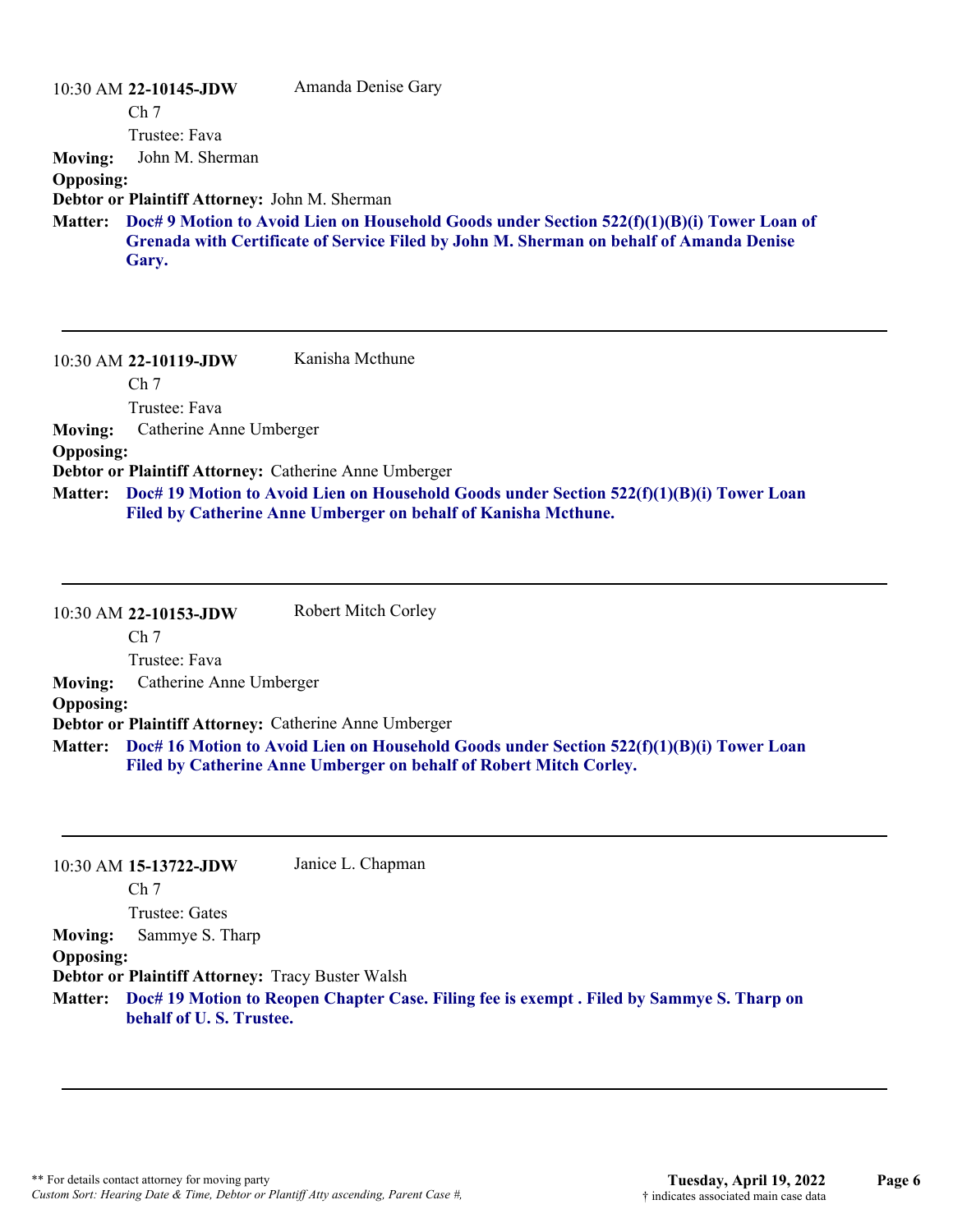| 10:30 AM 21-11431-JDW                                   | Janet Blakely Pace                                                                            |
|---------------------------------------------------------|-----------------------------------------------------------------------------------------------|
| Ch <sub>7</sub>                                         |                                                                                               |
| Trustee: Fava                                           |                                                                                               |
| <b>Tracy Buster Walsh</b><br><b>Moving:</b>             |                                                                                               |
| <b>Opposing:</b>                                        |                                                                                               |
| <b>Debtor or Plaintiff Attorney: Tracy Buster Walsh</b> |                                                                                               |
| <b>Matter:</b>                                          | Doc# 57 Motion to Reconsider Filed by Tracy Buster Walsh on behalf of Janet Blakely Pace (RE: |
|                                                         | related document(s)55 Order on Motion to Compel).                                             |
|                                                         |                                                                                               |
|                                                         |                                                                                               |
|                                                         |                                                                                               |
| 10:30 AM 21-12270-JDW                                   | Alfred C. Carter and                                                                          |
| Ch <sub>7</sub>                                         | Billie H. Carter                                                                              |
| Trustee: Fava                                           |                                                                                               |
| <b>Show Cause Hearing</b>                               |                                                                                               |
| <b>Moving:</b>                                          |                                                                                               |
| <b>Opposing:</b>                                        |                                                                                               |
| <b>Debtor or Plaintiff Attorney: Tracy Buster Walsh</b> |                                                                                               |
|                                                         |                                                                                               |

**Doc# 22 Certification from the Case Trustee stating that the debtor(s) did not appear at the Matter: meeting of creditors nor request the 341a meeting to be rescheduled .**

1:30 PM **22-10270-JDW**  Ch 13 Trustee: Barkley Schrell Jordan **Moving:** Bart M. Adams **Opposing: Debtor or Plaintiff Attorney:** ProSe / None **Doc# 22 Objection to Confirmation of Chapter 13 Plan Filed by Bart M. Adams on behalf of Matter: Royal Furniture**

|                  | $1:30 \text{ PM}$ 22-10270-JDW                                                                                                                                             | Schrell Jordan |              |
|------------------|----------------------------------------------------------------------------------------------------------------------------------------------------------------------------|----------------|--------------|
|                  | Ch <sub>13</sub>                                                                                                                                                           |                |              |
|                  | Trustee: Barkley                                                                                                                                                           |                |              |
| <b>Moving:</b>   | Wesley Blacksher                                                                                                                                                           |                |              |
| <b>Opposing:</b> |                                                                                                                                                                            |                |              |
|                  | <b>Debtor or Plaintiff Attorney:</b>                                                                                                                                       |                | ProSe / None |
|                  | Matter: Doc# 40 Objection to Confirmation of Chapter 13 Plan Filed by Wesley Blacksher on behalf of<br><b>Bridgecrest Acceptance Corporation (Attachments: #1 Exhibit)</b> |                |              |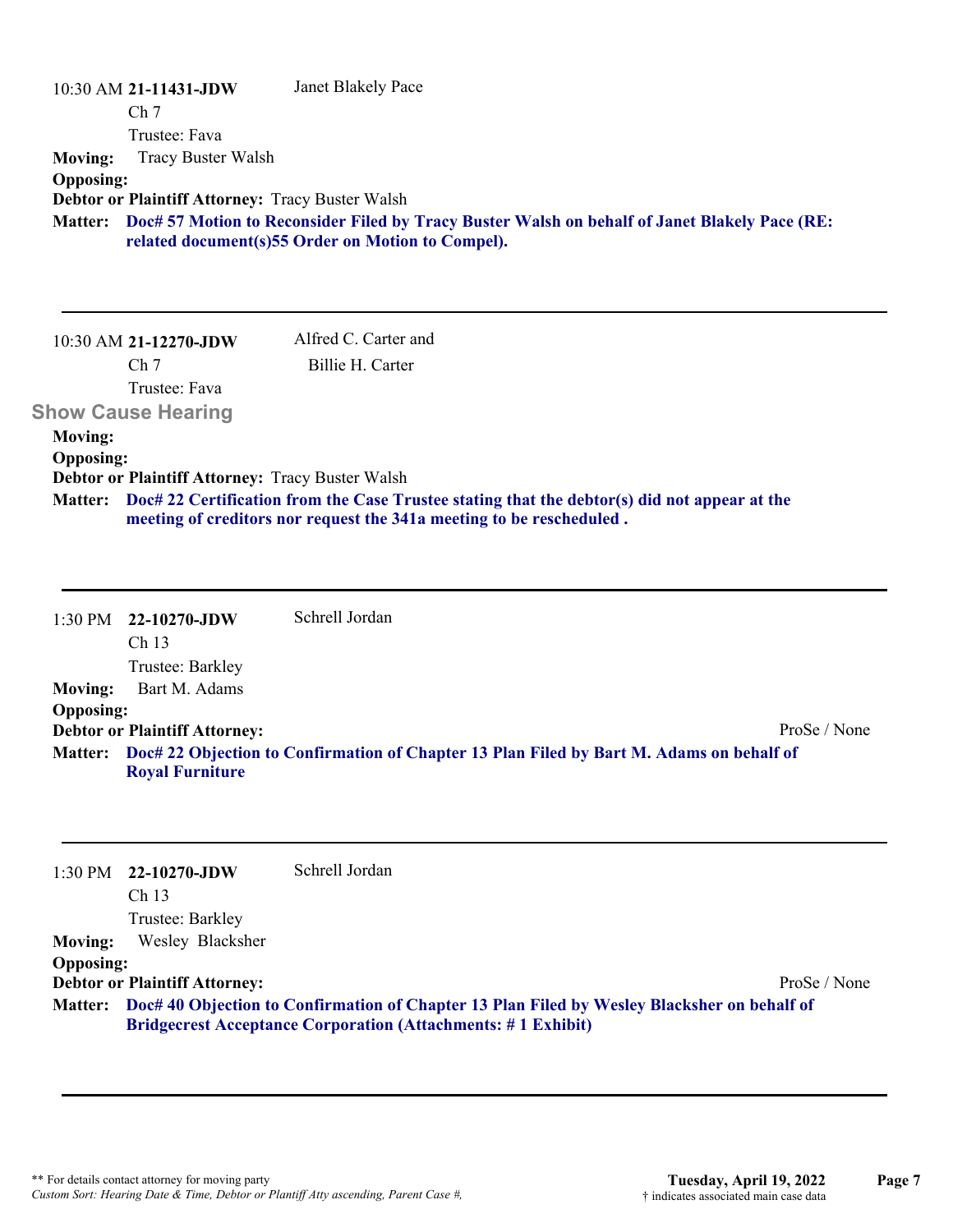|                                    | $1:30 \text{ PM}$ 22-10270-JDW<br>Ch <sub>13</sub><br>Trustee: Barkley | Schrell Jordan                                                                             |
|------------------------------------|------------------------------------------------------------------------|--------------------------------------------------------------------------------------------|
| <b>Moving:</b>                     | Locke D. Barkley                                                       |                                                                                            |
| <b>Opposing:</b>                   | <b>Debtor or Plaintiff Attorney:</b>                                   | ProSe / None                                                                               |
| <b>Matter:</b>                     | <b>Barkley on behalf of Locke D. Barkley</b>                           | Doc# 42 Objection to Confirmation of Chapter 13 Plan (Amended Plan Dkt.) Filed by Locke D. |
|                                    |                                                                        |                                                                                            |
|                                    | $1:30 \text{ PM}$ 21-10141-JDW<br>Ch 13                                | Deborah A. Carpenter                                                                       |
|                                    | Trustee: Barkley                                                       |                                                                                            |
| <b>Moving:</b>                     | James W. Amos                                                          |                                                                                            |
| <b>Opposing:</b><br><b>Matter:</b> | Debtor or Plaintiff Attorney: James W. Amos                            | Doc# 56 Motion to Approve Mortgage Modification Filed by James W. Amos on behalf of        |
|                                    | Deborah A. Carpenter.                                                  |                                                                                            |

1:30 PM **22-10150-JDW**  Ch 13 Trustee: Barkley Rosa Marshall **Moving:** Locke D. Barkley **Opposing: Debtor or Plaintiff Attorney:** James W. Amos **Doc# 17 Objection to Confirmation of Chapter 13 Plan Filed by Locke D. Barkley on behalf of Matter: Locke D. Barkley**

1:30 PM **19-11736-JDW**  Chiquita L. Gray

Ch 13

Trustee: Vardaman

### **Moving:**

**Opposing:**

**Debtor or Plaintiff Attorney:** Jim Arnold

**Doc# 34 Trustee's Notice and Motion to Dismiss Case for Failure to Make Plan Payments . Matter: Responses due by 3/22/2022.**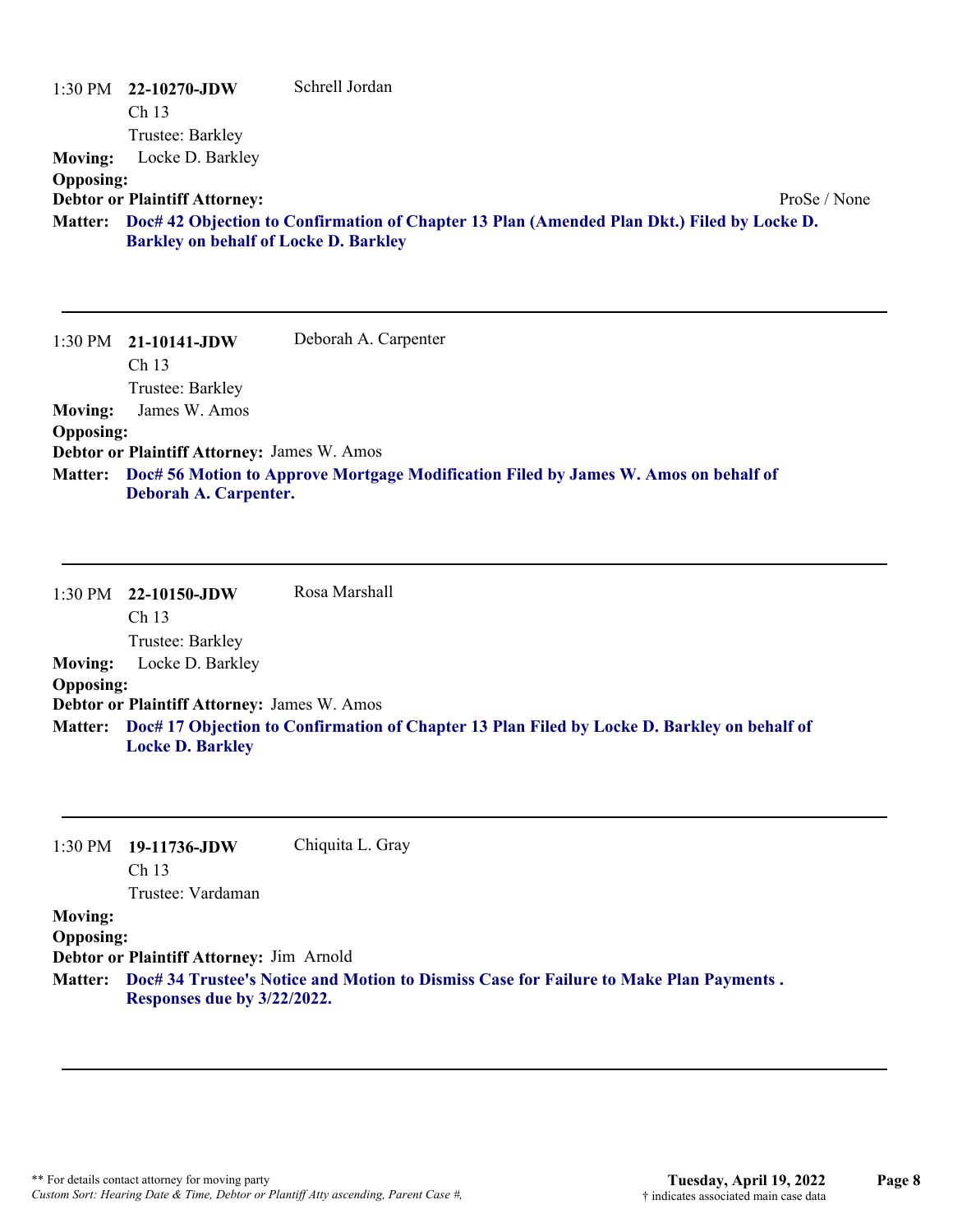| 1:30 PM<br><b>Moving:</b> | 22-10191-JDW<br>Ch <sub>13</sub><br>Trustee: Vardaman<br>Terre M. Vardaman | James W. Chandler, Jr. and<br>Stephanie A Chandler                                           |
|---------------------------|----------------------------------------------------------------------------|----------------------------------------------------------------------------------------------|
| <b>Opposing:</b>          |                                                                            |                                                                                              |
|                           | Debtor or Plaintiff Attorney: Jim Arnold                                   |                                                                                              |
| <b>Matter:</b>            |                                                                            | Doc# 20 Objection to Confirmation of Chapter 13 Plan Filed by Terre M. Vardaman on behalf of |
|                           | <b>Terre M. Vardaman</b>                                                   |                                                                                              |
| $1:30$ PM                 | 18-13200-JDW<br>Ch <sub>13</sub><br>Trustee: Barkley                       | Billy W Moore                                                                                |
| <b>Moving:</b>            |                                                                            |                                                                                              |
| <b>Opposing:</b>          |                                                                            |                                                                                              |
|                           | Debtor or Plaintiff Attorney: C. Gaines Baker                              |                                                                                              |
|                           |                                                                            | Sarah Baker                                                                                  |
| <b>Matter:</b>            |                                                                            | Doc# 20 Trustee's Notice and Motion to Modify Plan . Responses due by 2/15/2022.             |

|                | $1:30 \text{ PM}$ 19-10609-JDW | Venton D Young, Sr. |
|----------------|--------------------------------|---------------------|
|                | Ch <sub>13</sub>               |                     |
|                | Trustee: Barkley               |                     |
| <b>Moving:</b> |                                |                     |

### **Opposing:**

**Debtor or Plaintiff Attorney:** C. Gaines Baker Sarah Baker **Doc# 23 Trustee's Notice and Motion to Dismiss Case for Failure to Make Plan Payments . Matter: Responses due by 3/7/2022.**

| 1:30 PM                            | 19-14386-JDW<br>Ch <sub>13</sub><br>Trustee: Barkley | Gregory Cox                                                                            |
|------------------------------------|------------------------------------------------------|----------------------------------------------------------------------------------------|
| <b>Moving:</b><br><b>Opposing:</b> | Debtor or Plaintiff Attorney: C. Gaines Baker        |                                                                                        |
|                                    |                                                      | Sarah Baker                                                                            |
| <b>Matter:</b>                     | Responses due by 4/4/2022.                           | Doc# 60 Trustee's Notice and Motion to Dismiss Case for Failure to Make Plan Payments. |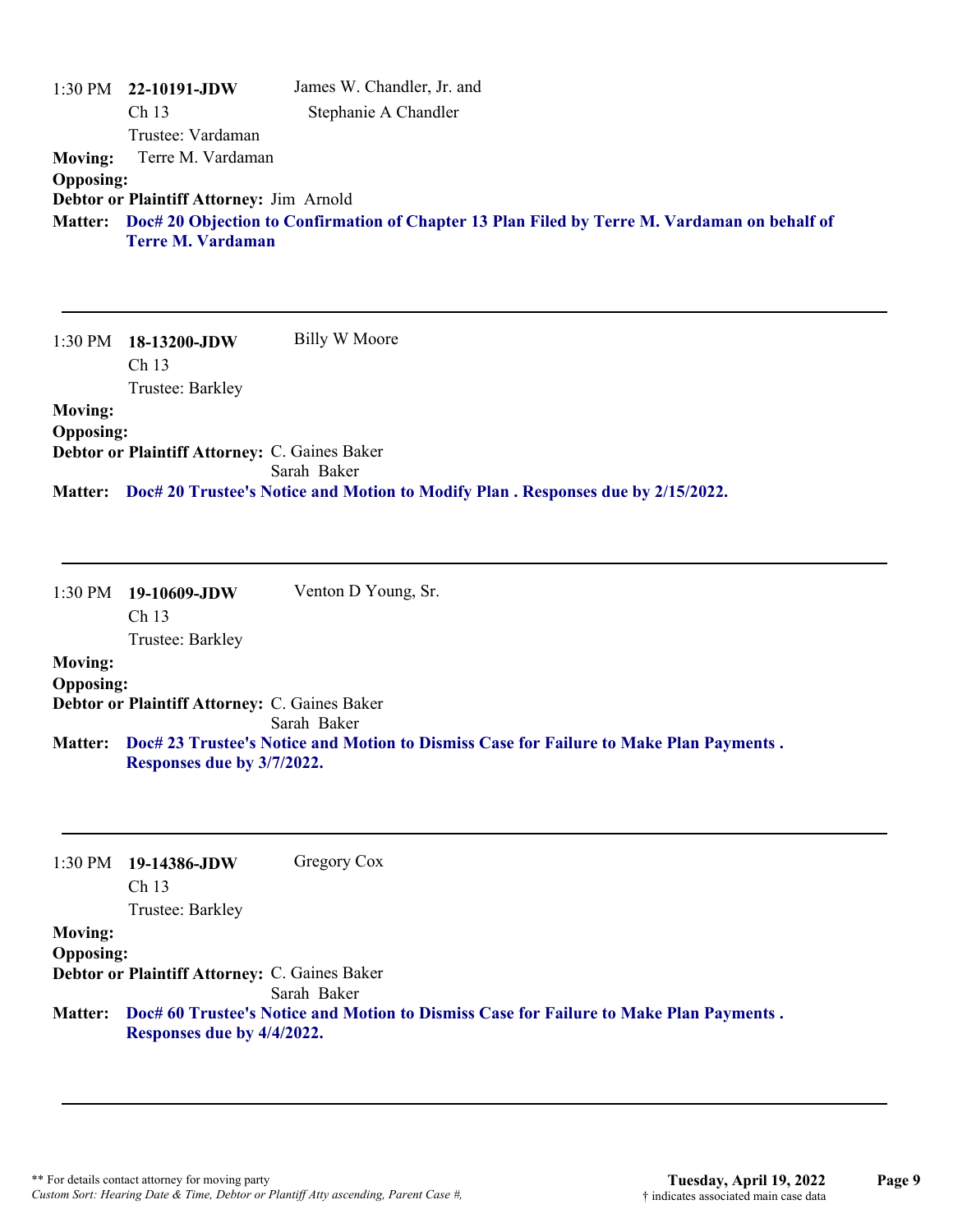|                  | $1:30 \text{ PM}$ 19-15138-JDW<br>Ch <sub>13</sub> | Patricia Jackson                                                                       |
|------------------|----------------------------------------------------|----------------------------------------------------------------------------------------|
|                  | Trustee: Barkley                                   |                                                                                        |
| <b>Moving:</b>   |                                                    |                                                                                        |
| <b>Opposing:</b> |                                                    |                                                                                        |
|                  | Debtor or Plaintiff Attorney: C. Gaines Baker      |                                                                                        |
|                  |                                                    | Sarah Baker                                                                            |
| <b>Matter:</b>   | Responses due by 4/4/2022.                         | Doc# 41 Trustee's Notice and Motion to Dismiss Case for Failure to Make Plan Payments. |

1:30 PM **20-12074-JDW**  Ch 13 Trustee: Barkley Sandra L Mills **Moving:**

### **Opposing:**

**Debtor or Plaintiff Attorney:** C. Gaines Baker

Sarah Baker

**Doc# 25 Trustee's Notice and Motion to Dismiss Case for Failure to Make Plan Payments . Matter: Responses due by 4/4/2022.**

1:30 PM **21-11095-JDW**  Ch 13 Trustee: Barkley Angela L. Blount **Moving: Opposing: Debtor or Plaintiff Attorney:** Sarah Baker **Doc# 54 Trustee's Notice and Motion to Dismiss Case for Failure to Make Plan Payments . Matter: Responses due by 4/4/2022.**

1:30 PM **21-11246-JDW**  Ch 13 Trustee: Barkley Melvin Williams **Moving:** Sarah Baker **Opposing: Debtor or Plaintiff Attorney:** Sarah Baker **Matter: Doc# 19 Trustee's Notice and Motion to Dismiss Case . Responses due by 3/7/2022**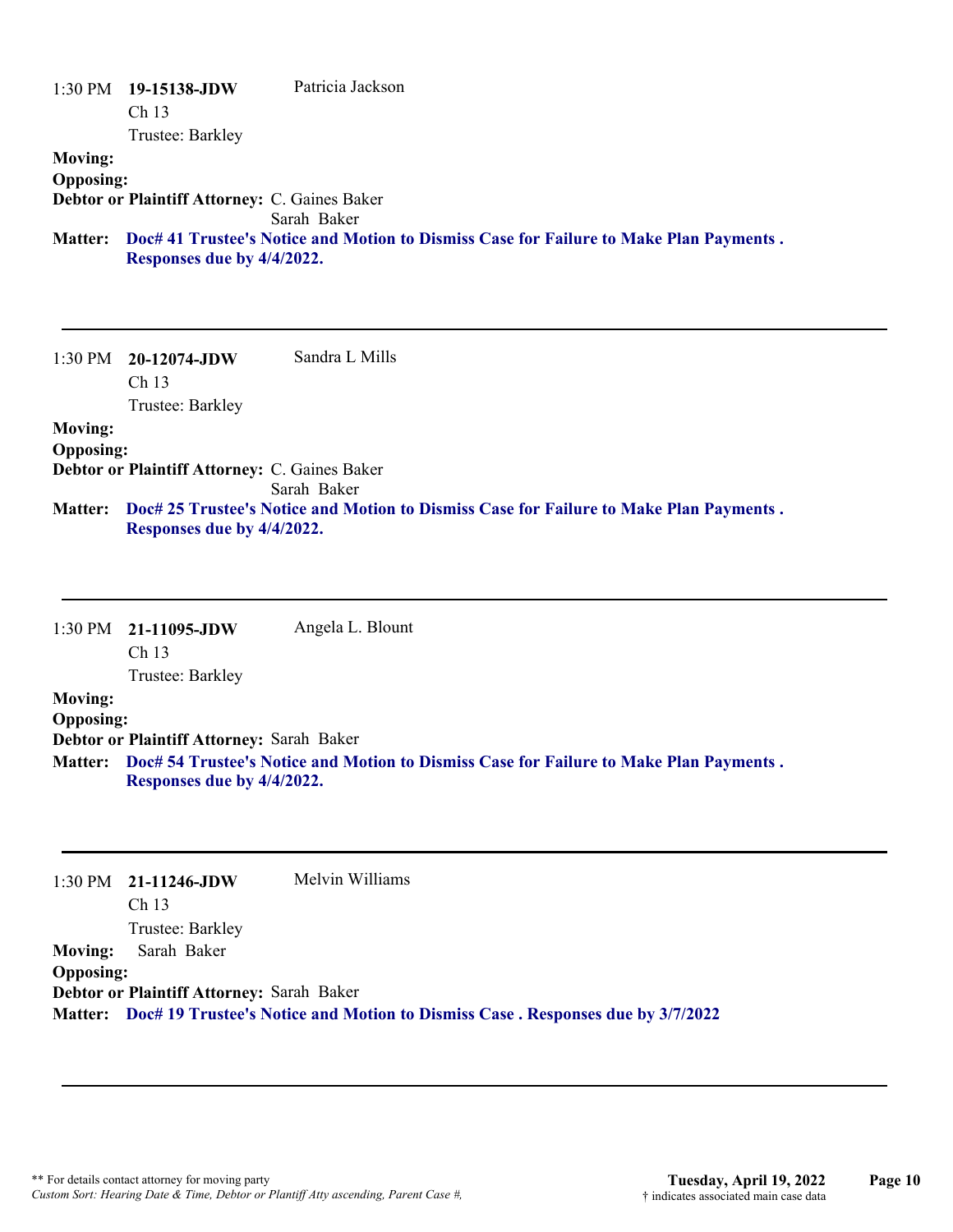|                  | $1:30$ PM $21-12335$ -JDW                     | Bobby G. Crocker                                                                              |
|------------------|-----------------------------------------------|-----------------------------------------------------------------------------------------------|
|                  | Ch <sub>13</sub>                              |                                                                                               |
|                  | Trustee: Barkley                              |                                                                                               |
| <b>Moving:</b>   | B. Joey Hood II                               |                                                                                               |
| <b>Opposing:</b> |                                               |                                                                                               |
|                  | Debtor or Plaintiff Attorney: C. Gaines Baker |                                                                                               |
|                  |                                               | Sarah Baker                                                                                   |
| <b>Matter:</b>   |                                               | Doc# 20 Objection to Confirmation of Chapter 13 Plan Filed by B. Joey Hood II on behalf of    |
|                  | (Hood, B.)                                    | Treasurer Loans of Batesville, Inc. c/o B. Joey Hood, II (Attachments: #1 Exhibit #2 Exhibit) |

|                  | $1:30$ PM $21-12335$ -JDW                     | Bobby G. Crocker                                                                                 |
|------------------|-----------------------------------------------|--------------------------------------------------------------------------------------------------|
|                  | Ch <sub>13</sub>                              |                                                                                                  |
|                  | Trustee: Barkley                              |                                                                                                  |
| <b>Moving:</b>   | B. Joey Hood II                               |                                                                                                  |
| <b>Opposing:</b> |                                               |                                                                                                  |
|                  | Debtor or Plaintiff Attorney: C. Gaines Baker |                                                                                                  |
|                  |                                               | Sarah Baker                                                                                      |
| <b>Matter:</b>   |                                               | Doc# 25 Motion for Relief from Stay., Motion to Abandon. Filed by B. Joey Hood II on behalf of   |
|                  |                                               | Treasurer Loans of Batesville, Inc. c/o B. Joey Hood, II. (Attachments: #1 Exhibit #2 Exhibit #3 |
|                  |                                               | <b>Exhibit #4 Proposed Order) (Hood, B.)</b>                                                     |

1:30 PM **22-10055-JDW**  Ch 13 Trustee: Barkley Brian A. Lee **Moving:** Bart M. Adams **Opposing: Debtor or Plaintiff Attorney:** C. Gaines Baker Sarah Baker **Doc# 13 Objection to Confirmation of Chapter 13 Plan Filed by Bart M. Adams on behalf of 1st Matter: Franklin Financial Corporation**

1:30 PM **22-10055-JDW**  Ch 13 Trustee: Barkley Brian A. Lee **Moving:** Locke D. Barkley **Opposing: Debtor or Plaintiff Attorney:** C. Gaines Baker Sarah Baker **Doc# 19 Objection to Confirmation of Chapter 13 Plan Filed by Locke D. Barkley on behalf of Matter: Locke D. Barkley**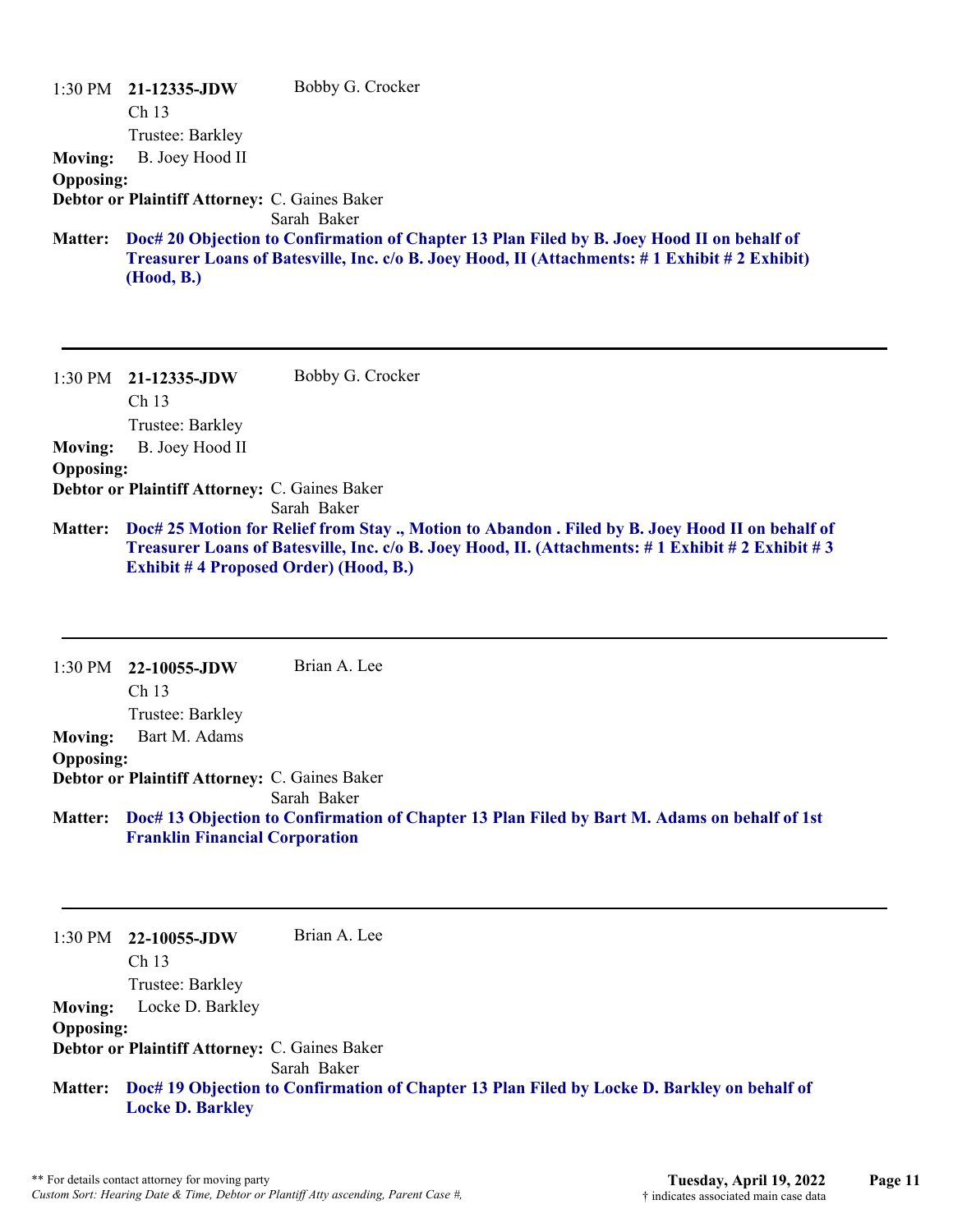#### 1:30 PM **22-10055-JDW**  Ch 13 Trustee: Barkley Brian A. Lee **Moving:** Joseph Justin Saffle **Opposing: Debtor or Plaintiff Attorney:** C. Gaines Baker

Sarah Baker

#### **Doc# 22 Objection to Confirmation of Chapter 13 Plan Filed by Joseph Justin Saffle on behalf of Matter: First Heritage Credit of Mississippi, dba 1st Heritage Credit**

1:30 PM **22-10055-JDW**  Ch 13 Trustee: Barkley Brian A. Lee **Moving:** Kelli Michelle Stevens **Opposing: Debtor or Plaintiff Attorney:** C. Gaines Baker Sarah Baker **Doc# 24 Objection to Confirmation of Chapter 13 Plan Filed by Kelli Michelle Stevens on behalf Matter: of Tower Loan of Mississippi LLC**

1:30 PM **22-10114-JDW**  Ch 13 Trustee: Barkley Stacy A. Copeland **Moving:** Kelli Michelle Stevens **Opposing: Debtor or Plaintiff Attorney:** C. Gaines Baker Sarah Baker **Doc# 13 Objection to Confirmation of Chapter 13 Plan Filed by Kelli Michelle Stevens on behalf Matter: of Tower Loan of Mississippi LLC**

1:30 PM **22-10114-JDW**  Ch 13 Trustee: Barkley Stacy A. Copeland **Moving:** Locke D. Barkley **Opposing: Debtor or Plaintiff Attorney:** C. Gaines Baker Sarah Baker **Doc# 19 Objection to Confirmation of Chapter 13 Plan Filed by Locke D. Barkley on behalf of Matter: Locke D. Barkley**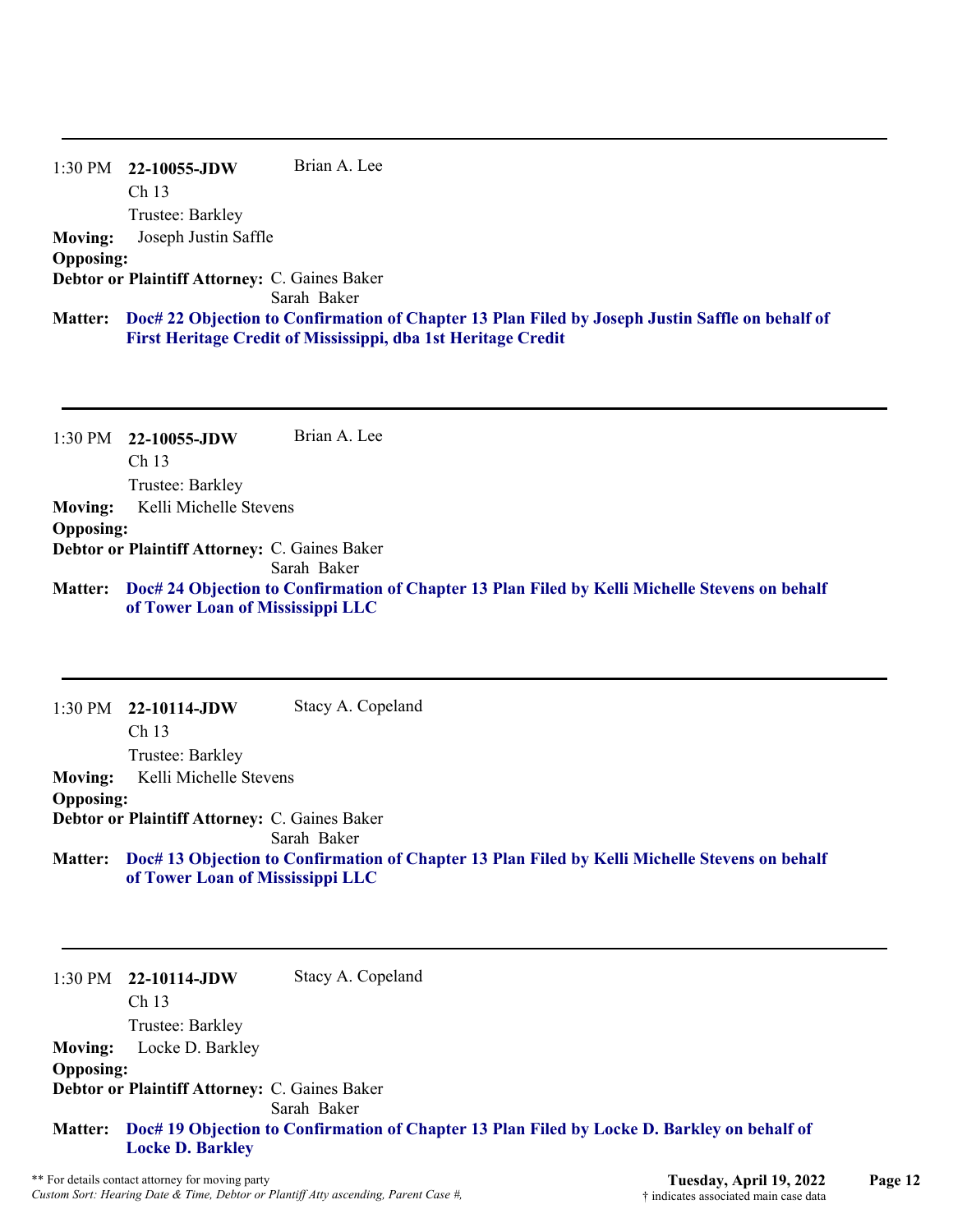|                  | $1:30 \text{ PM}$ 22-10188-JDW                | Marie M. Keys                                                                                 |
|------------------|-----------------------------------------------|-----------------------------------------------------------------------------------------------|
|                  | Ch <sub>13</sub>                              |                                                                                               |
|                  | Trustee: Barkley                              |                                                                                               |
| <b>Moving:</b>   | Kimberly D. Putnam                            |                                                                                               |
| <b>Opposing:</b> |                                               |                                                                                               |
|                  | Debtor or Plaintiff Attorney: C. Gaines Baker |                                                                                               |
|                  |                                               | Sarah Baker                                                                                   |
| <b>Matter:</b>   |                                               | Doc# 21 Objection to Confirmation of Chapter 13 Plan Filed by Kimberly D. Putnam on behalf of |
|                  |                                               | <b>NewRez LLC d/b/a Shellpoint Mortgage Servicing</b>                                         |
|                  |                                               |                                                                                               |

| 1:30 PM          | 22-10192-JDW<br>Ch <sub>13</sub>                     | Sammy K. Phillips, Jr.                                                                                                                                                                             |
|------------------|------------------------------------------------------|----------------------------------------------------------------------------------------------------------------------------------------------------------------------------------------------------|
|                  | Trustee: Barkley                                     |                                                                                                                                                                                                    |
| <b>Moving:</b>   | B. Joey Hood II                                      |                                                                                                                                                                                                    |
| <b>Opposing:</b> |                                                      |                                                                                                                                                                                                    |
|                  | <b>Debtor or Plaintiff Attorney: C. Gaines Baker</b> |                                                                                                                                                                                                    |
|                  |                                                      | Sarah Baker                                                                                                                                                                                        |
| <b>Matter:</b>   | (Attachments: # 1 Exhibit) (Hood, B.)                | Doc# 15 Objection to Confirmation of Chapter 13 Plan Filed by B. Joey Hood II on behalf of First<br>Metropolitan Financial Services - Batesville Branch c/o B. Joey Hood, II Attorney at Law, PLLC |
| 1:30 PM          | 22-10192-JDW<br>Ch <sub>13</sub><br>Trustee: Barkley | Sammy K. Phillips, Jr.                                                                                                                                                                             |

**Moving:** Locke D. Barkley

**Opposing:**

**Debtor or Plaintiff Attorney:** C. Gaines Baker

Sarah Baker

**Doc# 18 Objection to Confirmation of Chapter 13 Plan Filed by Locke D. Barkley on behalf of Matter: Locke D. Barkley**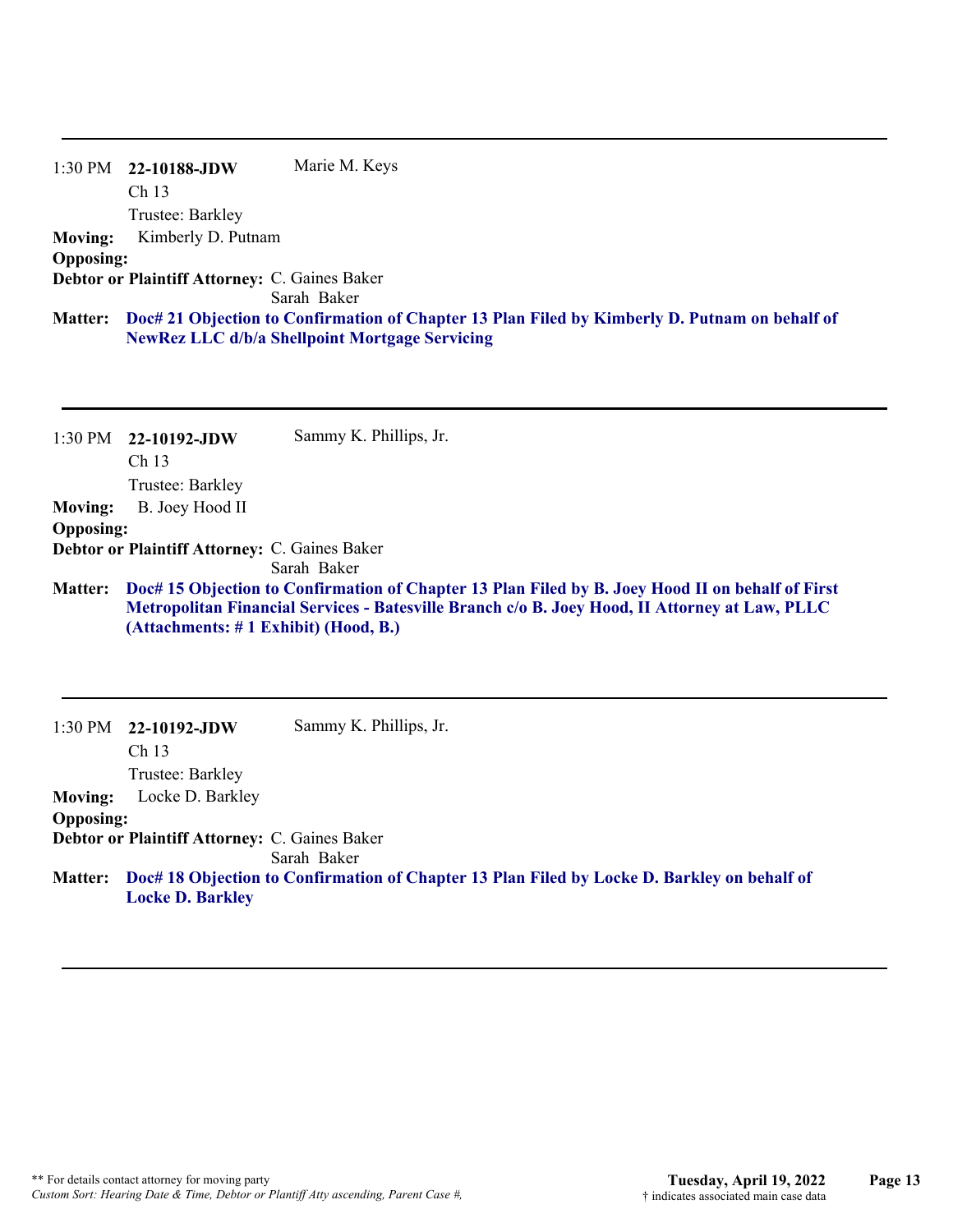1:30 PM **22-10192-JDW**  Ch 13 Trustee: Barkley Sammy K. Phillips, Jr. **Moving:** Kelli Michelle Stevens **Opposing: Debtor or Plaintiff Attorney:** C. Gaines Baker Sarah Baker **Doc# 20 Objection to Confirmation of Chapter 13 Plan Filed by Kelli Michelle Stevens on behalf Matter: of Tower Loan of Mississippi LLC**

1:30 PM **22-10242-JDW**  Ch 13 Trustee: Barkley Willie James Small **Moving:** B. Joey Hood II **Opposing: Debtor or Plaintiff Attorney:** C. Gaines Baker Sarah Baker **Doc# 10 Objection to Confirmation of Chapter 13 Plan Filed by B. Joey Hood II on behalf of Matter: Treasurer Loans of Batesville, Inc. c/o B. Joey Hood, II (Attachments: # 1 Exhibit) (Hood, B.)**

|                  | $1:30 \text{ PM}$ 18-11601-JDW | Billy C. Burger and                                                                    |
|------------------|--------------------------------|----------------------------------------------------------------------------------------|
|                  | Ch <sub>13</sub>               | Dana M. Burger                                                                         |
|                  | Trustee: Vardaman              |                                                                                        |
| <b>Moving:</b>   |                                |                                                                                        |
| <b>Opposing:</b> |                                |                                                                                        |
|                  |                                | Debtor or Plaintiff Attorney: Kimberly Brown Bowling                                   |
| <b>Matter:</b>   | Responses due by 2/16/2022.    | Doc# 80 Trustee's Notice and Motion to Dismiss Case for Failure to Make Plan Payments. |

|                  | $1:30 \text{ PM}$ 19-12524-JDW | Barry G Sneed and                                                                                                                                                                      |
|------------------|--------------------------------|----------------------------------------------------------------------------------------------------------------------------------------------------------------------------------------|
|                  | Ch <sub>13</sub>               | Pamela J Sneed                                                                                                                                                                         |
|                  | Trustee: Vardaman              |                                                                                                                                                                                        |
| <b>Moving:</b>   | Kimberly Brown Bowling         |                                                                                                                                                                                        |
| <b>Opposing:</b> |                                |                                                                                                                                                                                        |
|                  |                                | <b>Debtor or Plaintiff Attorney: Kimberly Brown Bowling</b>                                                                                                                            |
|                  | <b>Proposed Order)</b>         | Matter: Doc# 25 Motion and Notice to Modify Confirmed Plan Filed by Kimberly Brown Bowling on<br>behalf of Barry G Sneed, Pamela J Sneed. Response due by 02/14/2022. (Attachments: #1 |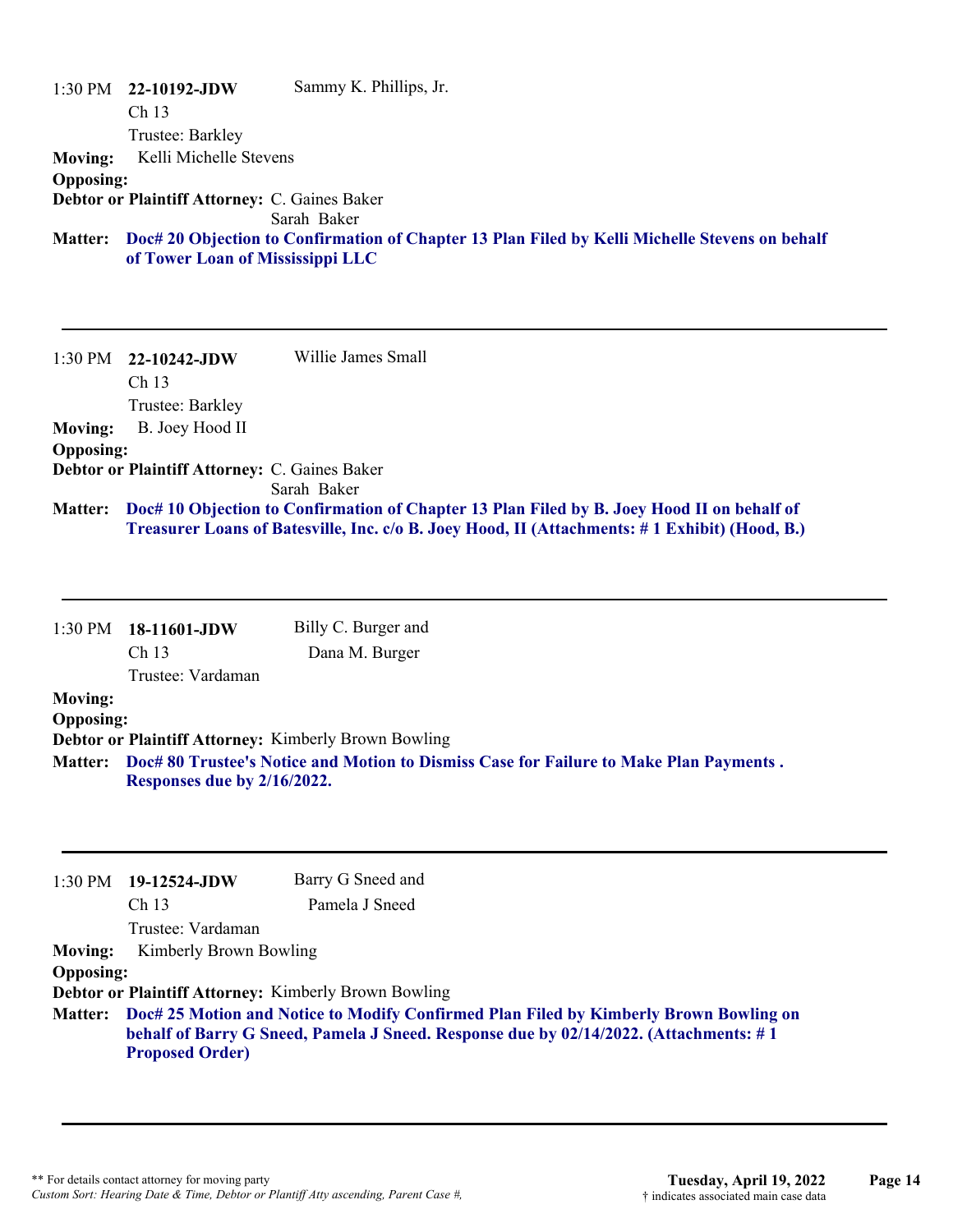|                  | $1:30 \text{ PM}$ 19-14177-JDW                              | Steve A. Jones                                                                                      |
|------------------|-------------------------------------------------------------|-----------------------------------------------------------------------------------------------------|
|                  | Ch <sub>13</sub>                                            |                                                                                                     |
|                  | Trustee: Barkley                                            |                                                                                                     |
| Moving:          | Constance Morrow                                            |                                                                                                     |
| <b>Opposing:</b> |                                                             |                                                                                                     |
|                  | <b>Debtor or Plaintiff Attorney: Kimberly Brown Bowling</b> |                                                                                                     |
|                  | <b>Department of Human Services.</b>                        | Matter: Doc# 88 Motion to Dismiss Case Corrected Filed by Constance Morrow on behalf of Mississippi |

1:30 PM **21-11537-JDW**  Ch 13 Trustee: Vardaman Jacove N. Pinson **Moving: Opposing: Debtor or Plaintiff Attorney:** Kimberly Brown Bowling **Doc# 22 Trustee's Notice and Motion to Dismiss Case for Failure to Make Plan Payments . Matter:**

**Responses due by 2/16/2022.**

|                  | $1:30$ PM $21-12123$ -JDW<br>Ch <sub>13</sub> | Steven O. Mardis and<br>Melissa A. Mardis                                                                                                                                                    |
|------------------|-----------------------------------------------|----------------------------------------------------------------------------------------------------------------------------------------------------------------------------------------------|
|                  | Trustee: Vardaman                             |                                                                                                                                                                                              |
| <b>Moving:</b>   | Kimberly Brown Bowling                        |                                                                                                                                                                                              |
| <b>Opposing:</b> |                                               |                                                                                                                                                                                              |
|                  |                                               | <b>Debtor or Plaintiff Attorney: Kimberly Brown Bowling</b>                                                                                                                                  |
|                  | <b>Proposed Order)</b>                        | Matter: Doc# 23 Motion and Notice to Modify Confirmed Plan Filed by Kimberly Brown Bowling on<br>behalf of Melissa A. Mardis, Steven O. Mardis. Response due by 02/28/2022. (Attachments: #1 |

|                  | $1:30$ PM $21-12123$ -JDW     | Steven O. Mardis and                                                                                                                                                                                                                                        |
|------------------|-------------------------------|-------------------------------------------------------------------------------------------------------------------------------------------------------------------------------------------------------------------------------------------------------------|
|                  | Ch <sub>13</sub>              | Melissa A. Mardis                                                                                                                                                                                                                                           |
|                  | Trustee: Vardaman             |                                                                                                                                                                                                                                                             |
|                  | <b>Moving:</b> Karen A. Maxcy |                                                                                                                                                                                                                                                             |
| <b>Opposing:</b> |                               |                                                                                                                                                                                                                                                             |
|                  |                               | <b>Debtor or Plaintiff Attorney: Kimberly Brown Bowling</b>                                                                                                                                                                                                 |
|                  |                               | Matter: Doc# 18 Motion for Relief from Stay., Motion to Abandon and Certificate of Service (2016)<br>Crestliner VT 17 Pro). Filed by Karen A. Maxcy on behalf of Bank of the West. (Attachments: #1<br>Exhibit A # 2 Exhibit B # 3 Exhibit C # 4 Exhibit D) |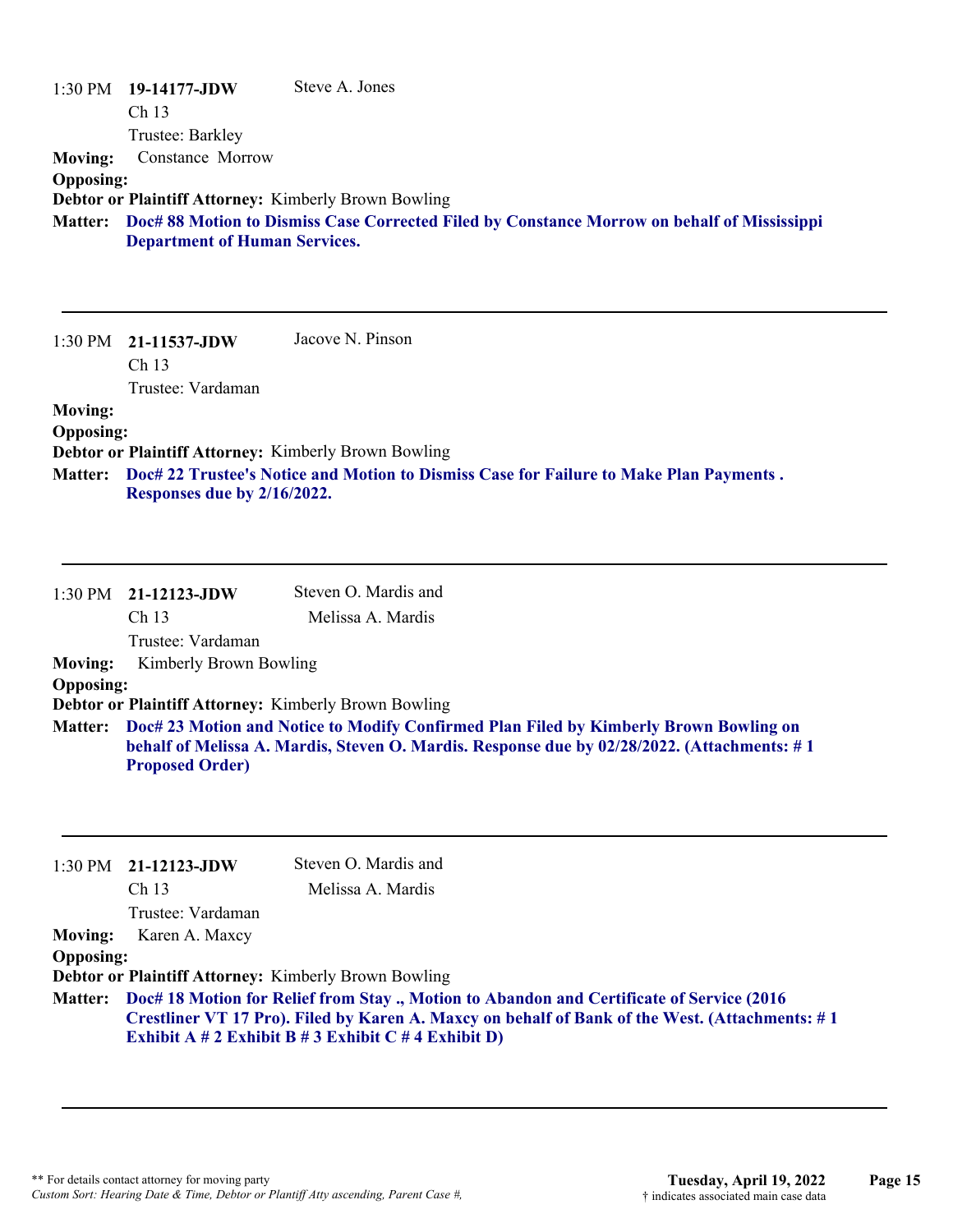|                           | $1:30 \text{ PM}$ 21-12416-JDW | Eron C. Harden                                                                                                                                                                                                                                    |
|---------------------------|--------------------------------|---------------------------------------------------------------------------------------------------------------------------------------------------------------------------------------------------------------------------------------------------|
|                           | Ch <sub>13</sub>               |                                                                                                                                                                                                                                                   |
|                           | Trustee: Vardaman              |                                                                                                                                                                                                                                                   |
| <b>Moving:</b>            | B. Joey Hood II                |                                                                                                                                                                                                                                                   |
| <b>Opposing:</b>          |                                |                                                                                                                                                                                                                                                   |
|                           |                                | <b>Debtor or Plaintiff Attorney: Kimberly Brown Bowling</b>                                                                                                                                                                                       |
| <b>Matter:</b>            |                                | Doc# 17 Objection to Confirmation of Chapter 13 Plan Filed by B. Joey Hood II on behalf of First<br>Metropolitan Financial Services - Ripley Branch c/o B. Joey Hood, II Attorney at Law, PLLC<br>(Attachments: #1 Exhibit #2 Exhibit) (Hood, B.) |
|                           | $1:30 \text{ PM}$ 21-12416-JDW | Eron C. Harden                                                                                                                                                                                                                                    |
|                           | Ch 13                          |                                                                                                                                                                                                                                                   |
|                           | Trustee: Vardaman              |                                                                                                                                                                                                                                                   |
|                           |                                |                                                                                                                                                                                                                                                   |
| <b>Show Cause Hearing</b> |                                |                                                                                                                                                                                                                                                   |
| <b>Moving:</b>            | Brittan Webb Robinson          |                                                                                                                                                                                                                                                   |
| <b>Opposing:</b>          |                                |                                                                                                                                                                                                                                                   |

**Doc# 19 Objection to Confirmation of Chapter 13 Plan Filed by Brittan Webb Robinson on behalf of AF Title Co. dba American Financial Matter:**

|                  | $1:30 \text{ PM}$ 22-10118-JDW                       | Elliott Dixon and                                                                                      |
|------------------|------------------------------------------------------|--------------------------------------------------------------------------------------------------------|
|                  | Ch <sub>13</sub>                                     | Shelia D. Dixon                                                                                        |
|                  | Trustee: Vardaman                                    |                                                                                                        |
| Moving:          | Kelli Michelle Stevens                               |                                                                                                        |
| <b>Opposing:</b> |                                                      |                                                                                                        |
|                  | Debtor or Plaintiff Attorney: Kimberly Brown Bowling |                                                                                                        |
|                  |                                                      | Matter: Doc# 17 Objection to Confirmation of Chapter 13 Plan Filed by Kelli Michelle Stevens on behalf |
|                  | of First Tower Loan LLC                              |                                                                                                        |

|                  | $1:30 \text{ PM}$ 22-10166-JDW                              | Justin R. Hill                                                                                                                                               |
|------------------|-------------------------------------------------------------|--------------------------------------------------------------------------------------------------------------------------------------------------------------|
|                  | Ch <sub>13</sub>                                            |                                                                                                                                                              |
|                  | Trustee: Barkley                                            |                                                                                                                                                              |
| <b>Moving:</b>   | Kent D. McPhail                                             |                                                                                                                                                              |
| <b>Opposing:</b> |                                                             |                                                                                                                                                              |
|                  | <b>Debtor or Plaintiff Attorney: Kimberly Brown Bowling</b> |                                                                                                                                                              |
|                  |                                                             | Matter: Doc# 13 Motion for Relief from Stay . Filed by Kent D. McPhail on behalf of American Honda<br>Finance Corp (Attachments: #1 Exhibit) (McPhail, Kent) |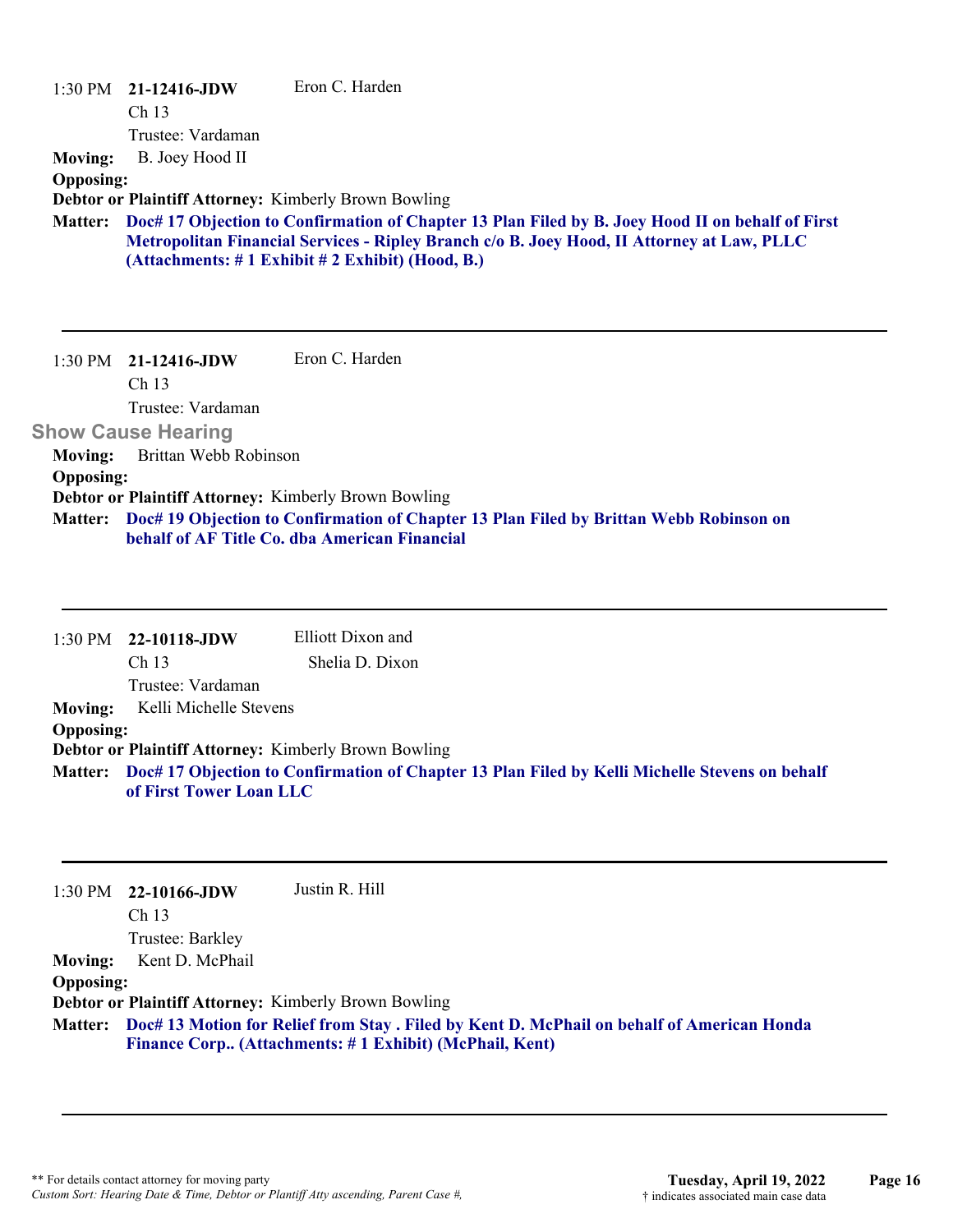|                                    | $1:30 \text{ PM}$ 19-14092-JDW<br>Ch <sub>13</sub>                          | Paul Leslie Kruger, III                                                                       |
|------------------------------------|-----------------------------------------------------------------------------|-----------------------------------------------------------------------------------------------|
| <b>Moving:</b><br><b>Opposing:</b> | Trustee: Barkley                                                            |                                                                                               |
| <b>Matter:</b>                     | Debtor or Plaintiff Attorney: Michael W. Boyd<br>Responses due by 3/7/2022. | Doc# 20 Trustee's Notice and Motion to Dismiss Case for Failure to Make Plan Payments.        |
| 1:30 PM                            | 22-10050-JDW<br>Ch 13<br>Trustee: Barkley                                   | Elmer Reynoso                                                                                 |
| <b>Moving:</b><br><b>Opposing:</b> | Locke D. Barkley<br>Debtor or Plaintiff Attorney: Tobias Coleman            |                                                                                               |
| Matter:                            | D. Barkley on behalf of Locke D. Barkley                                    | Doc# 38 Objection to Confirmation of Chapter 13 Plan (First Amended Plan Dkt.) Filed by Locke |
| 1:30 PM                            | 21-10593-JDW                                                                | Michael Lipsey and                                                                            |

|                  | 1:30 PM 21-10593-JDW                                 | Michael Lipsey and                                                                     |
|------------------|------------------------------------------------------|----------------------------------------------------------------------------------------|
|                  | Ch <sub>13</sub>                                     | Tasha M. Lipsey                                                                        |
|                  | Trustee: Barkley                                     |                                                                                        |
| <b>Moving:</b>   |                                                      |                                                                                        |
| <b>Opposing:</b> |                                                      |                                                                                        |
|                  | <b>Debtor or Plaintiff Attorney: Denvil F. Crowe</b> |                                                                                        |
| <b>Matter:</b>   | Responses due by 2/3/2022.                           | Doc# 41 Trustee's Notice and Motion to Dismiss Case for Failure to Make Plan Payments. |

| $1:30$ PM $21-10593$ -JDW                            | Michael Lipsey and                                                                                                                                                                          |
|------------------------------------------------------|---------------------------------------------------------------------------------------------------------------------------------------------------------------------------------------------|
| Ch <sub>13</sub>                                     | Tasha M. Lipsey                                                                                                                                                                             |
| Trustee: Barkley                                     |                                                                                                                                                                                             |
|                                                      |                                                                                                                                                                                             |
| <b>Opposing:</b>                                     |                                                                                                                                                                                             |
| <b>Debtor or Plaintiff Attorney: Denvil F. Crowe</b> |                                                                                                                                                                                             |
| <b>Exhibit A - Note)</b>                             | Matter: Doc# 45 Motion for Relief from Stay., Motion to Abandon., Motion for Adequate Protection<br>Filed by Edward E. Lawler Jr. on behalf of 21st Mortgage Corporation. (Attachments: #1) |
|                                                      | Edward E. Lawler Jr.                                                                                                                                                                        |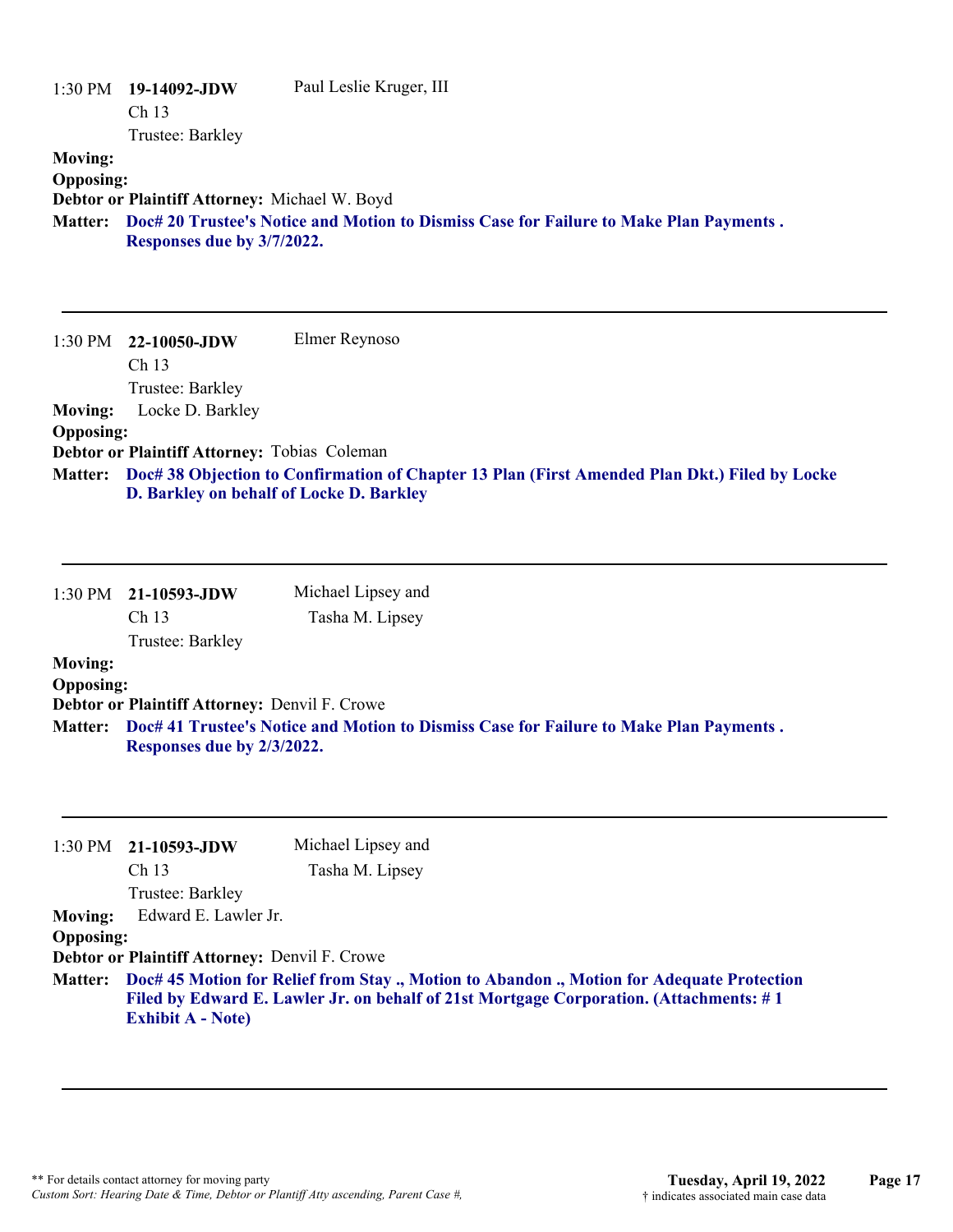|                  | $1:30 \text{ PM}$ 21-11465-JDW                       | Eyvetta R. Lewis                                                                         |
|------------------|------------------------------------------------------|------------------------------------------------------------------------------------------|
|                  | Ch <sub>13</sub>                                     |                                                                                          |
|                  | Trustee: Barkley                                     |                                                                                          |
| <b>Moving:</b>   | Denvil F. Crowe                                      |                                                                                          |
| <b>Opposing:</b> |                                                      |                                                                                          |
|                  | <b>Debtor or Plaintiff Attorney: Denvil F. Crowe</b> |                                                                                          |
|                  |                                                      | Matter: Doc# 42 Motion to Borrow Filed by Denvil F. Crowe on behalf of Eyvetta R. Lewis. |
|                  |                                                      |                                                                                          |

| $1:30$ PM        | 21-11562-JDW                                  | Christopher R. Smith                                                                                                                                                                                                                                         |
|------------------|-----------------------------------------------|--------------------------------------------------------------------------------------------------------------------------------------------------------------------------------------------------------------------------------------------------------------|
|                  | Ch <sub>13</sub>                              |                                                                                                                                                                                                                                                              |
|                  | Trustee: Barkley                              |                                                                                                                                                                                                                                                              |
| <b>Moving:</b>   | Jacob C Zweig                                 |                                                                                                                                                                                                                                                              |
| <b>Opposing:</b> |                                               |                                                                                                                                                                                                                                                              |
|                  | Debtor or Plaintiff Attorney: Denvil F. Crowe |                                                                                                                                                                                                                                                              |
|                  |                                               | Matter: Doc# 24 Motion for Relief from Stay regarding a 2018 Chrysler 300., Motion to Abandon . Filed<br>by Jacob C Zweig on behalf of TD Auto Finance, LLC. (Attachments: #1 Exhibit Contract #2<br><b>Exhibit Title #3 Exhibit NADA #4 Proposed Order)</b> |

|                  | $1:30 \text{ PM}$ 21-11562-JDW | Christopher R. Smith |
|------------------|--------------------------------|----------------------|
|                  | Ch <sub>13</sub>               |                      |
|                  | Trustee: Barkley               |                      |
| <b>Moving:</b>   |                                |                      |
| <b>Opposing:</b> |                                |                      |

**Debtor or Plaintiff Attorney:** Denvil F. Crowe

**Doc# 23 Trustee's Notice and Motion to Dismiss Case for Failure to Make Plan Payments . Matter: Responses due by 3/7/2022.**

1:30 PM **17-11728-JDW**  Ch 13 Trustee: Barkley Emily Bell

#### **Moving:**

**Opposing:**

**Debtor or Plaintiff Attorney:** William L. Fava

**Doc# 109 Trustee's Notice and Motion to Dismiss Case for Failure to Make Plan Payments . Matter: Responses due by 3/7/2022.**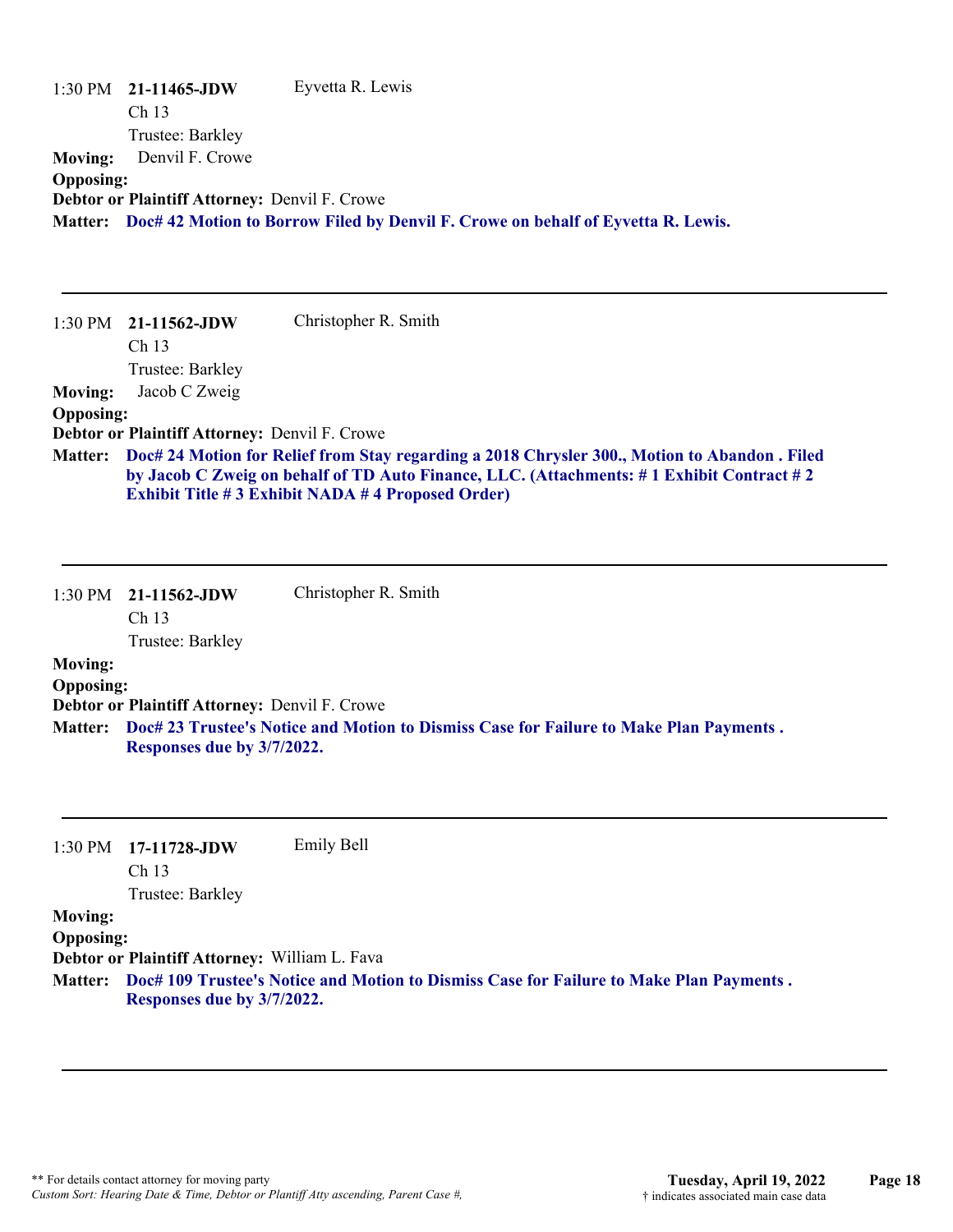|                                    | 1:30 PM 17-14452-JDW<br>Ch <sub>13</sub>      | <b>Oscar Phillips</b>                                                                                                                       |
|------------------------------------|-----------------------------------------------|---------------------------------------------------------------------------------------------------------------------------------------------|
|                                    | Trustee: Barkley                              |                                                                                                                                             |
| <b>Moving:</b><br><b>Opposing:</b> | Debtor or Plaintiff Attorney: William L. Fava | Matter: Doc# 101 Trustee's Notice and Motion to Modify Plan. Responses due by 3/3/2022.                                                     |
| 1:30 PM                            | 21-12196-JDW                                  | Antonio Bengco and                                                                                                                          |
|                                    | Ch <sub>13</sub>                              | Janet Bengco                                                                                                                                |
|                                    | Trustee: Barkley                              |                                                                                                                                             |
| <b>Moving:</b>                     | Locke D. Barkley                              |                                                                                                                                             |
| <b>Opposing:</b>                   | Debtor or Plaintiff Attorney: William L. Fava |                                                                                                                                             |
| <b>Matter:</b>                     | <b>Locke D. Barkley</b>                       | Doc# 26 Objection to Confirmation of Chapter 13 Plan Filed by Locke D. Barkley on behalf of                                                 |
| 1:30 PM                            | 21-12229-JDW<br>Ch <sub>13</sub>              | Sherrill Denise Taylor                                                                                                                      |
|                                    | Trustee: Barkley                              |                                                                                                                                             |
| <b>Moving:</b><br><b>Opposing:</b> | William L. Fava                               |                                                                                                                                             |
|                                    | Debtor or Plaintiff Attorney: William L. Fava |                                                                                                                                             |
| <b>Matter:</b>                     |                                               | Doc# 18 Objection to Claim of Mississippi Department of Employment Security Filed by Sherrill<br>Denise Taylor. Responses due by 3/23/2022. |
| 1:30 PM                            | 21-12266-JDW                                  | Spencer Goodman and                                                                                                                         |
|                                    | Ch 13                                         | Toyia Goodman                                                                                                                               |
|                                    | Trustee: Barkley                              |                                                                                                                                             |
| <b>Moving:</b><br><b>Opposing:</b> | Locke D. Barkley                              |                                                                                                                                             |
|                                    | Debtor or Plaintiff Attorney: William L. Fava |                                                                                                                                             |
| <b>Matter:</b>                     | <b>Locke D. Barkley</b>                       | Doc# 21 Objection to Confirmation of Chapter 13 Plan Filed by Locke D. Barkley on behalf of                                                 |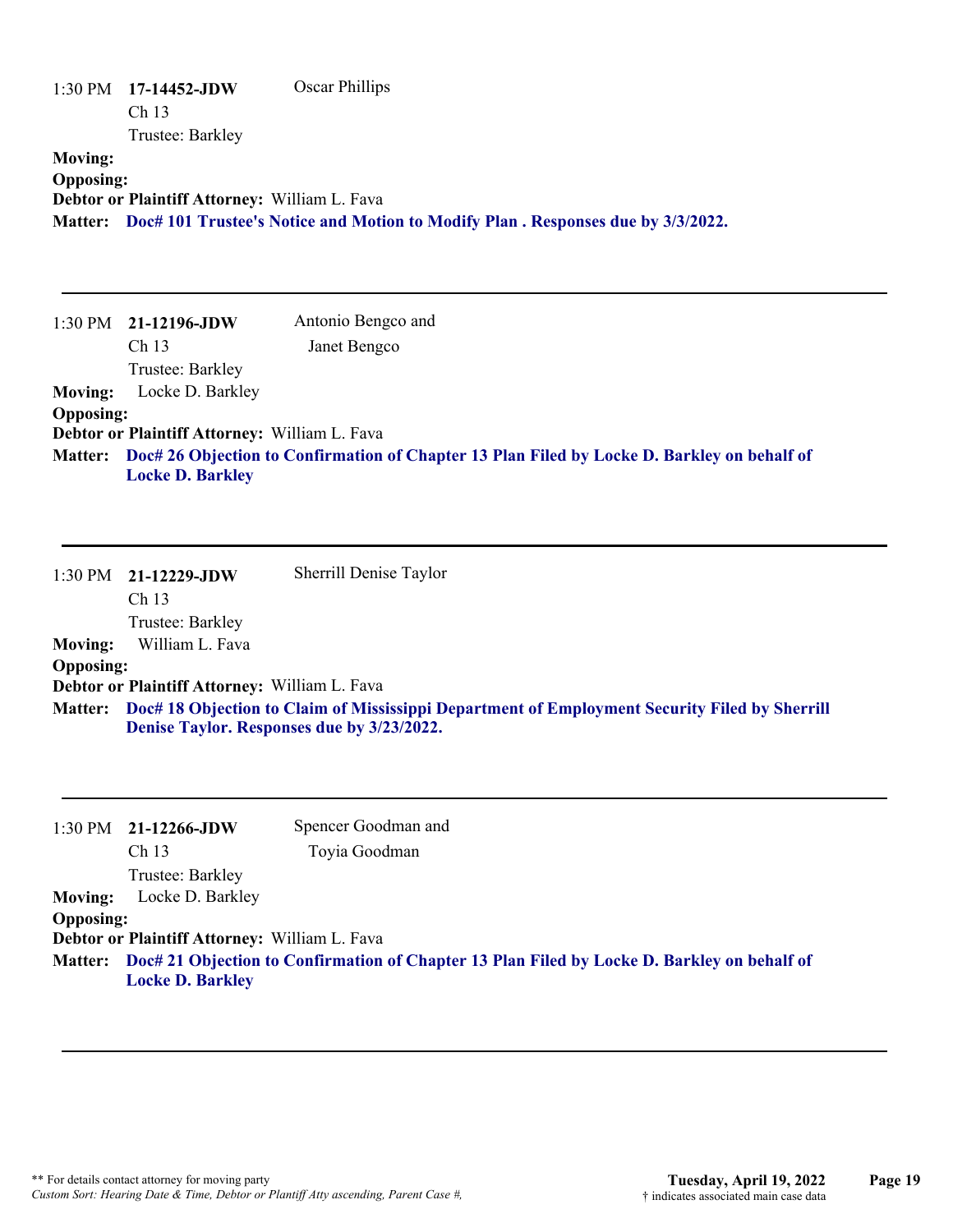|                  | $1:30 \text{ PM}$ 22-10002-JDW                | Nadine Bush Wells                                                                            |
|------------------|-----------------------------------------------|----------------------------------------------------------------------------------------------|
|                  | Ch <sub>13</sub>                              |                                                                                              |
|                  | Trustee: Barkley                              |                                                                                              |
| <b>Moving:</b>   | Wesley Blacksher                              |                                                                                              |
| <b>Opposing:</b> |                                               |                                                                                              |
|                  | Debtor or Plaintiff Attorney: William L. Fava |                                                                                              |
| <b>Matter:</b>   |                                               | Doc# 16 Objection to Confirmation of Chapter 13 Plan Filed by Wesley Blacksher on behalf of  |
|                  |                                               | Exeter Finance LLC, c/o AIS Portfolio Services, LP (Attachments: #1 Exhibit Contract, Title, |
|                  | <b>NADA</b>                                   |                                                                                              |
|                  |                                               |                                                                                              |

| $1:30$ PM        | 22-10010-JDW                                         | Stephanie Nicole Hopkins                                                                       |
|------------------|------------------------------------------------------|------------------------------------------------------------------------------------------------|
|                  | Ch <sub>13</sub>                                     |                                                                                                |
|                  | Trustee: Barkley                                     |                                                                                                |
| <b>Moving:</b>   | Locke D. Barkley                                     |                                                                                                |
| <b>Opposing:</b> |                                                      |                                                                                                |
|                  | <b>Debtor or Plaintiff Attorney: William L. Fava</b> |                                                                                                |
| <b>Matter:</b>   | <b>S. Trustee</b>                                    | Doc# 11 Objection to Confirmation of Chapter 13 Plan Filed by Locke D. Barkley on behalf of U. |

|                  | $1:30 \text{ PM}$ 22-10115-JDW                | Latoya Shalon Trotter                                                                               |
|------------------|-----------------------------------------------|-----------------------------------------------------------------------------------------------------|
|                  | Ch <sub>13</sub>                              |                                                                                                     |
|                  | Trustee: Barkley                              |                                                                                                     |
| <b>Moving:</b>   | Locke D. Barkley                              |                                                                                                     |
| <b>Opposing:</b> |                                               |                                                                                                     |
|                  | Debtor or Plaintiff Attorney: William L. Fava |                                                                                                     |
|                  | <b>Locke D. Barkley</b>                       | Matter: Doc# 17 Objection to Confirmation of Chapter 13 Plan Filed by Locke D. Barkley on behalf of |

| 1:30 PM          | $17-12040$ -JDW<br>Ch <sub>13</sub>           | Kimberly S Fernando                                                                            |
|------------------|-----------------------------------------------|------------------------------------------------------------------------------------------------|
|                  | Trustee: Barkley                              |                                                                                                |
| <b>Moving:</b>   |                                               |                                                                                                |
| <b>Opposing:</b> |                                               |                                                                                                |
|                  | Debtor or Plaintiff Attorney: Robert Gambrell |                                                                                                |
|                  | Responses due by 3/7/2022.                    | Matter: Doc# 56 Trustee's Notice and Motion to Dismiss Case for Failure to Make Plan Payments. |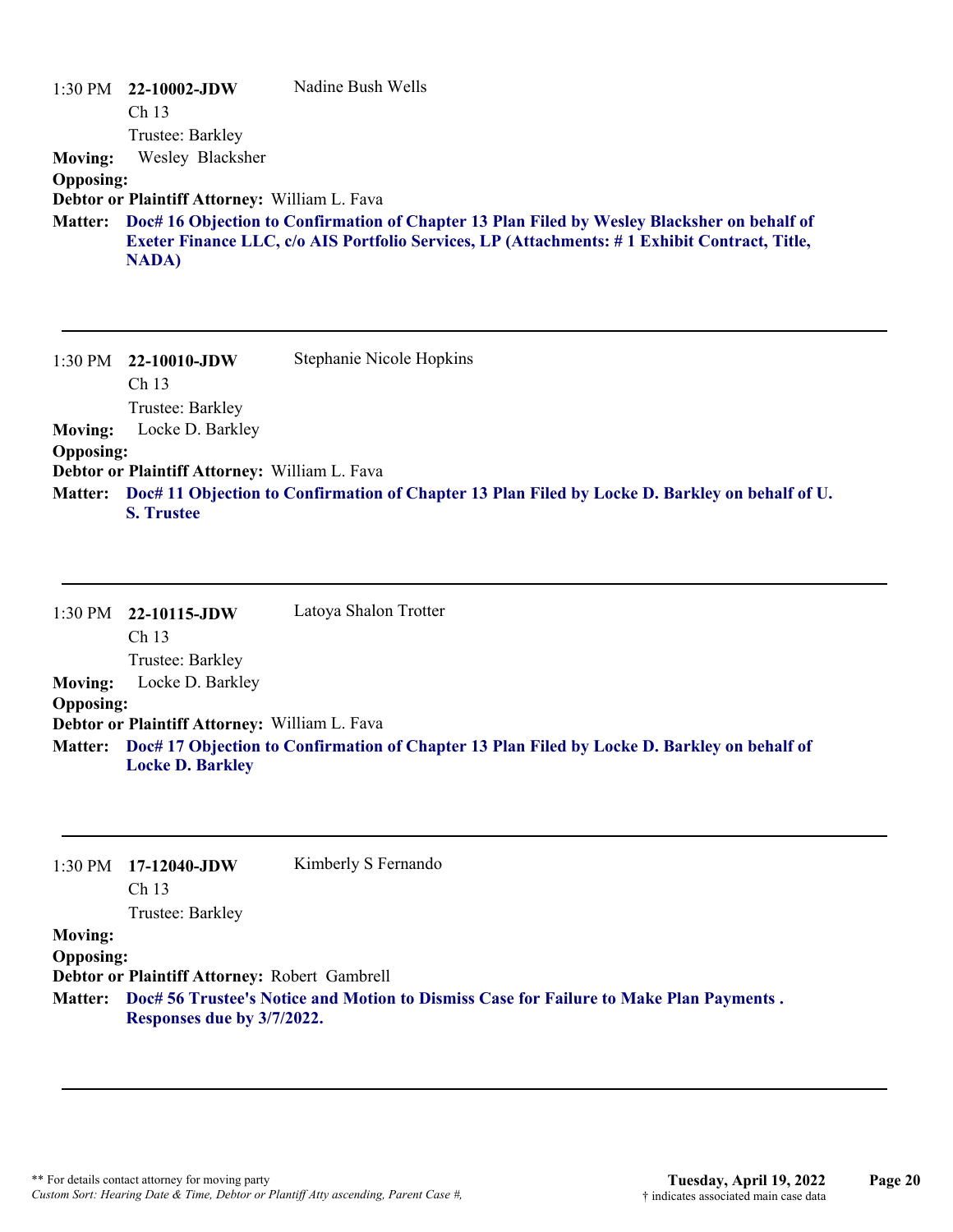|                  | 1:30 PM 17-12805-JDW                          | Evelyn Lee                                                                             |
|------------------|-----------------------------------------------|----------------------------------------------------------------------------------------|
|                  | Ch <sub>13</sub>                              |                                                                                        |
|                  | Trustee: Barkley                              |                                                                                        |
| <b>Moving:</b>   |                                               |                                                                                        |
| <b>Opposing:</b> |                                               |                                                                                        |
|                  | Debtor or Plaintiff Attorney: Robert Gambrell |                                                                                        |
| <b>Matter:</b>   | Responses due by 3/7/2022.                    | Doc# 86 Trustee's Notice and Motion to Dismiss Case for Failure to Make Plan Payments. |

1:30 PM **18-14759-JDW**  Ch 13 Trustee: Vardaman Tanisha M Nunley **Moving:** Robert Gambrell **Opposing: Debtor or Plaintiff Attorney:** Robert Gambrell **Doc# 63 Motion and Notice to Modify Confirmed Plan Filed by Robert Gambrell on behalf of Matter: Tanisha M Nunley. Response due by 02/4/2022. (Attachments: # 1 Proposed Order) Modified resp ddl per Order 65 on 1/18/2022 .**

|                  | 1:30 PM 19-13657-JDW                          | <b>Sherry D Starnes</b>                                                                        |
|------------------|-----------------------------------------------|------------------------------------------------------------------------------------------------|
|                  | Ch <sub>13</sub>                              |                                                                                                |
|                  | Trustee: Barkley                              |                                                                                                |
| <b>Moving:</b>   |                                               |                                                                                                |
| <b>Opposing:</b> |                                               |                                                                                                |
|                  | Debtor or Plaintiff Attorney: Robert Gambrell |                                                                                                |
|                  | Responses due by 3/7/2022.                    | Matter: Doc# 28 Trustee's Notice and Motion to Dismiss Case for Failure to Make Plan Payments. |

|                  | 1:30 PM 19-13698-JDW                          | Cherry D. Goodson                                                                               |
|------------------|-----------------------------------------------|-------------------------------------------------------------------------------------------------|
|                  | Ch <sub>13</sub>                              |                                                                                                 |
|                  | Trustee: Barkley                              |                                                                                                 |
| <b>Moving:</b>   | Robert Gambrell                               |                                                                                                 |
| <b>Opposing:</b> |                                               |                                                                                                 |
|                  | Debtor or Plaintiff Attorney: Robert Gambrell |                                                                                                 |
|                  |                                               | Matter: Doc# 61 Motion To Suspend Plan Payments Filed by Robert Gambrell on behalf of Cherry D. |
|                  |                                               | Goodson. (Attachments: #1 Proposed Order)                                                       |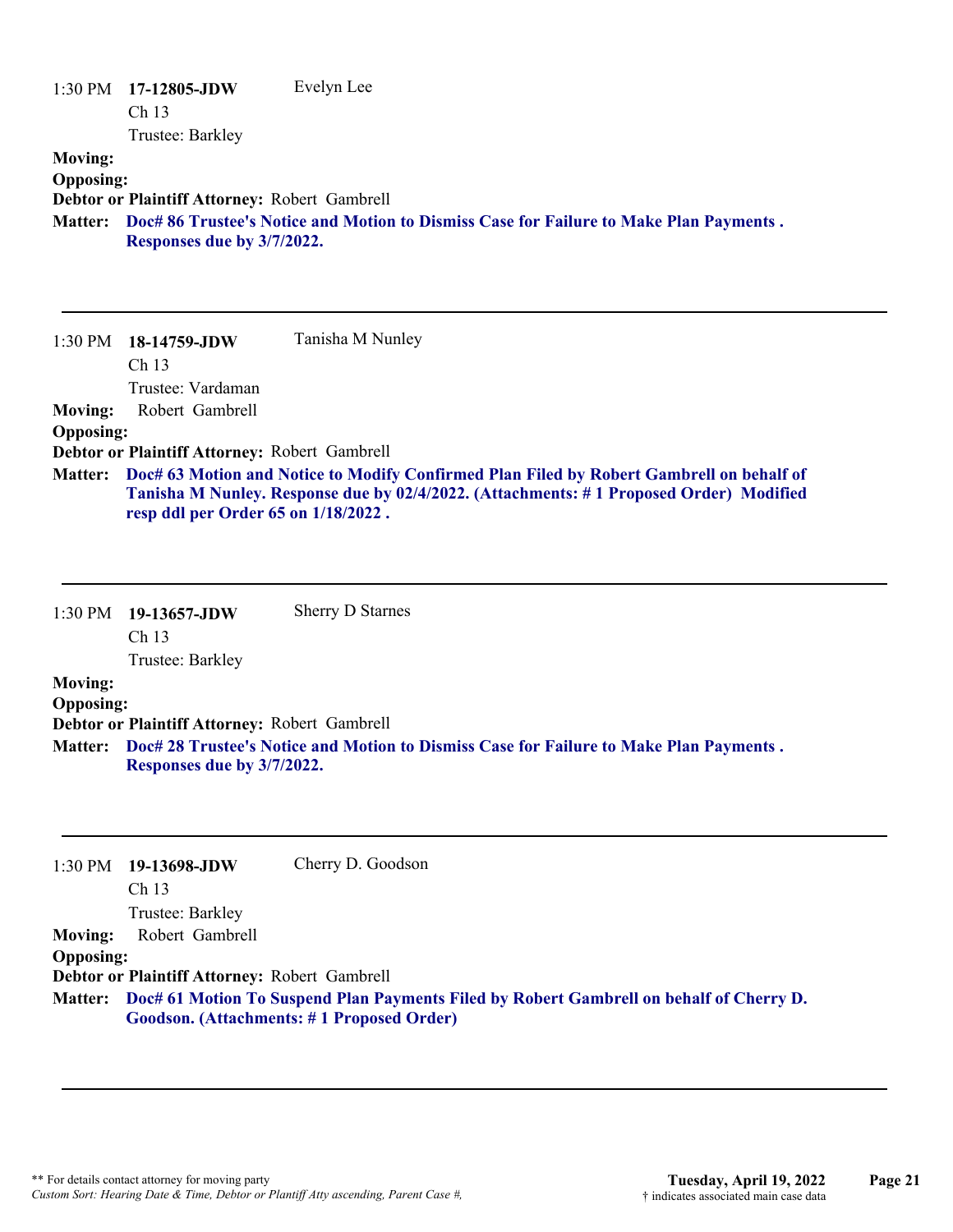| <b>Moving:</b><br><b>Opposing:</b><br><b>Matter:</b>            | 1:30 PM 19-13698-JDW<br>Ch 13<br>Trustee: Barkley<br>Robert Gambrell<br>Debtor or Plaintiff Attorney: Robert Gambrell                 | Cherry D. Goodson<br>Doc# 65 Motion and Notice to Modify Confirmed Plan Filed by Robert Gambrell on behalf of<br>Cherry D. Goodson. Response due by 02/10/2022. (Attachments: #1 Proposed Order)                                     |
|-----------------------------------------------------------------|---------------------------------------------------------------------------------------------------------------------------------------|--------------------------------------------------------------------------------------------------------------------------------------------------------------------------------------------------------------------------------------|
| 1:30 PM                                                         | 19-14027-JDW<br>Ch 13<br>Trustee: Barkley                                                                                             | Leroy McKinney and<br>Rosemary McKinney                                                                                                                                                                                              |
| <b>Moving:</b><br><b>Opposing:</b><br>Matter:                   | Debtor or Plaintiff Attorney: Robert Gambrell<br>Responses due by 2/3/2022.                                                           | Doc# 34 Trustee's Notice and Motion to Dismiss Case for Failure to Make Plan Payments.                                                                                                                                               |
| 1:30 PM<br><b>Moving:</b><br><b>Opposing:</b><br><b>Matter:</b> | 20-10317-JDW<br>Ch <sub>13</sub><br>Trustee: Barkley<br>Debtor or Plaintiff Attorney: Robert Gambrell                                 | Wendy N Long<br>Doc# 91 Trustee's Notice and Motion to Dismiss Case for Failure to Make Plan Payments.                                                                                                                               |
|                                                                 | Responses due by 3/7/2022.                                                                                                            |                                                                                                                                                                                                                                      |
| 1:30 PM<br><b>Moving:</b><br><b>Opposing:</b><br><b>Matter:</b> | 20-13406-JDW<br>Ch <sub>13</sub><br>Trustee: Barkley<br>Kimberly D. Putnam<br>Debtor or Plaintiff Attorney: Robert Gambrell<br>Order) | Kenneth Ryan Mayhue and<br>Shannon G Mayhue<br>Doc# 50 Motion to Abandon ., Motion for Adequate Protection, Motion for Relief from Stay.<br>Filed by Kimberly D. Putnam on behalf of Wells Fargo Bank, N.A (Attachments: #1 Proposed |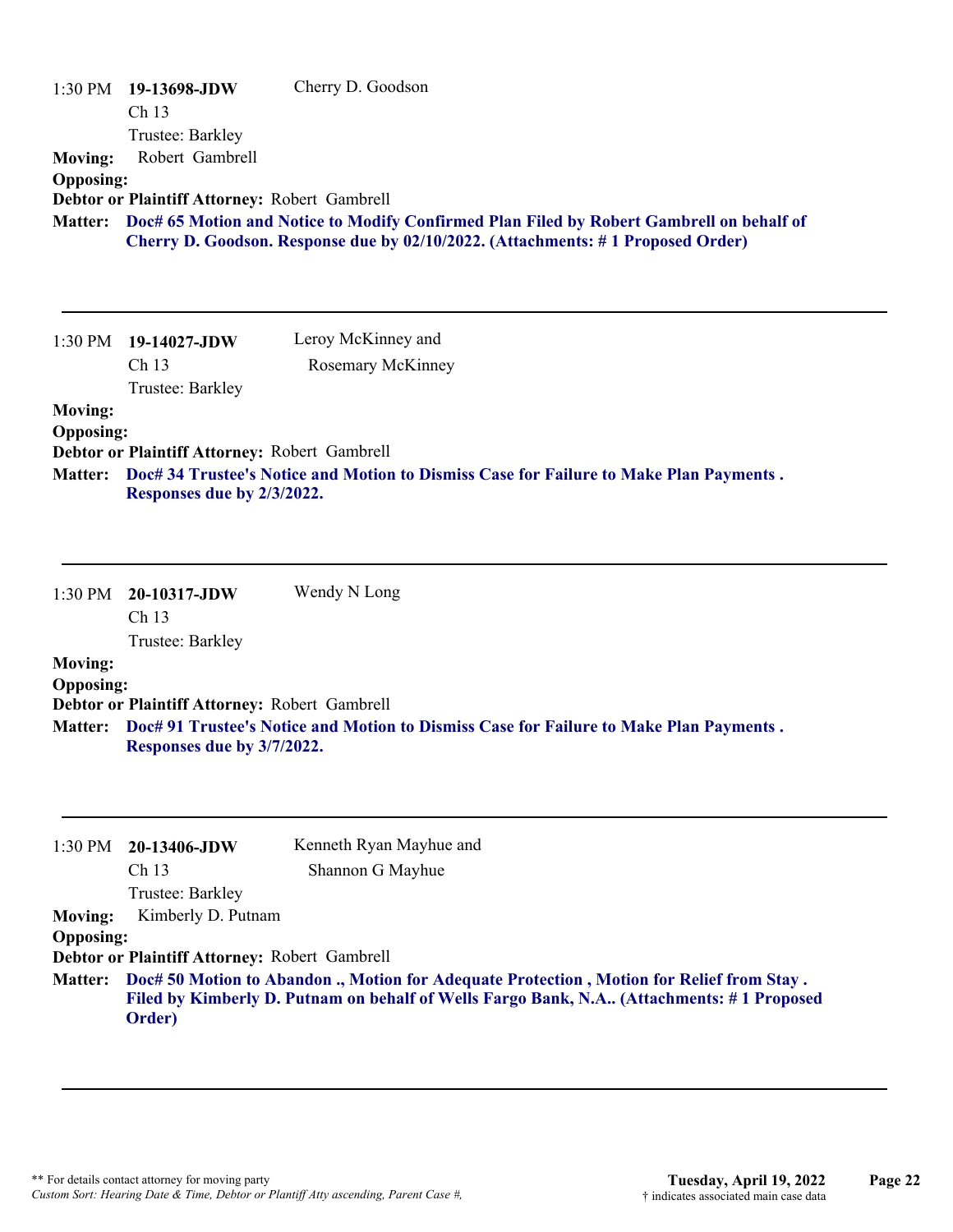| 1:30 PM<br><b>Moving:</b><br><b>Opposing:</b> | 21-10099-JDW<br>Ch <sub>13</sub><br>Trustee: Barkley<br>Debtor or Plaintiff Attorney: Robert Gambrell | Michael G Ferguson                                                                                                                                       |
|-----------------------------------------------|-------------------------------------------------------------------------------------------------------|----------------------------------------------------------------------------------------------------------------------------------------------------------|
| <b>Matter:</b>                                | Responses due by 11/1/2021.                                                                           | Doc# 42 Trustee's Notice and Motion to Dismiss Case for Failure to Make Plan Payments.                                                                   |
| 1:30 PM                                       | 21-11625-JDW                                                                                          | Frederick J Hamer and                                                                                                                                    |
|                                               | Ch <sub>13</sub>                                                                                      | Sherita D Hamer                                                                                                                                          |
|                                               | Trustee: Barkley                                                                                      |                                                                                                                                                          |
| <b>Moving:</b>                                | Edward E. Lawler Jr.                                                                                  |                                                                                                                                                          |
| <b>Opposing:</b>                              |                                                                                                       |                                                                                                                                                          |
| <b>Matter:</b>                                | Debtor or Plaintiff Attorney: Robert Gambrell                                                         | Doc# 19 Objection to Confirmation of Chapter 13 Plan Filed by Edward E. Lawler Jr. on behalf<br>of 21st Mortgage Corporation (Attachments: #1 Exhibit A) |
| 1:30 PM                                       | 21-12450-JDW<br>Ch <sub>13</sub><br>Trustee: Barkley                                                  | Doris D Watkins                                                                                                                                          |
| <b>Moving:</b>                                | Locke D. Barkley                                                                                      |                                                                                                                                                          |
| <b>Opposing:</b>                              |                                                                                                       |                                                                                                                                                          |
|                                               | Debtor or Plaintiff Attorney: Robert Gambrell                                                         |                                                                                                                                                          |
| <b>Matter:</b>                                | D. Barkley on behalf of Locke D. Barkley                                                              | Doc# 29 Objection to Confirmation of Chapter 13 Plan (First Amended Plan Dkt.) Filed by Locke                                                            |
|                                               |                                                                                                       |                                                                                                                                                          |

| 1:30 PM          | 21-12464-JDW                                  | Tyiesha S Judson                                                                                     |
|------------------|-----------------------------------------------|------------------------------------------------------------------------------------------------------|
|                  | Ch <sub>13</sub>                              |                                                                                                      |
|                  | Trustee: Barkley                              |                                                                                                      |
| <b>Moving:</b>   | Gregory J. Walsh                              |                                                                                                      |
| <b>Opposing:</b> |                                               |                                                                                                      |
|                  | Debtor or Plaintiff Attorney: Robert Gambrell |                                                                                                      |
|                  |                                               | Matter: Doc# 28 Objection to Confirmation of Chapter 13 Plan with Exhibits Filed by Gregory J. Walsh |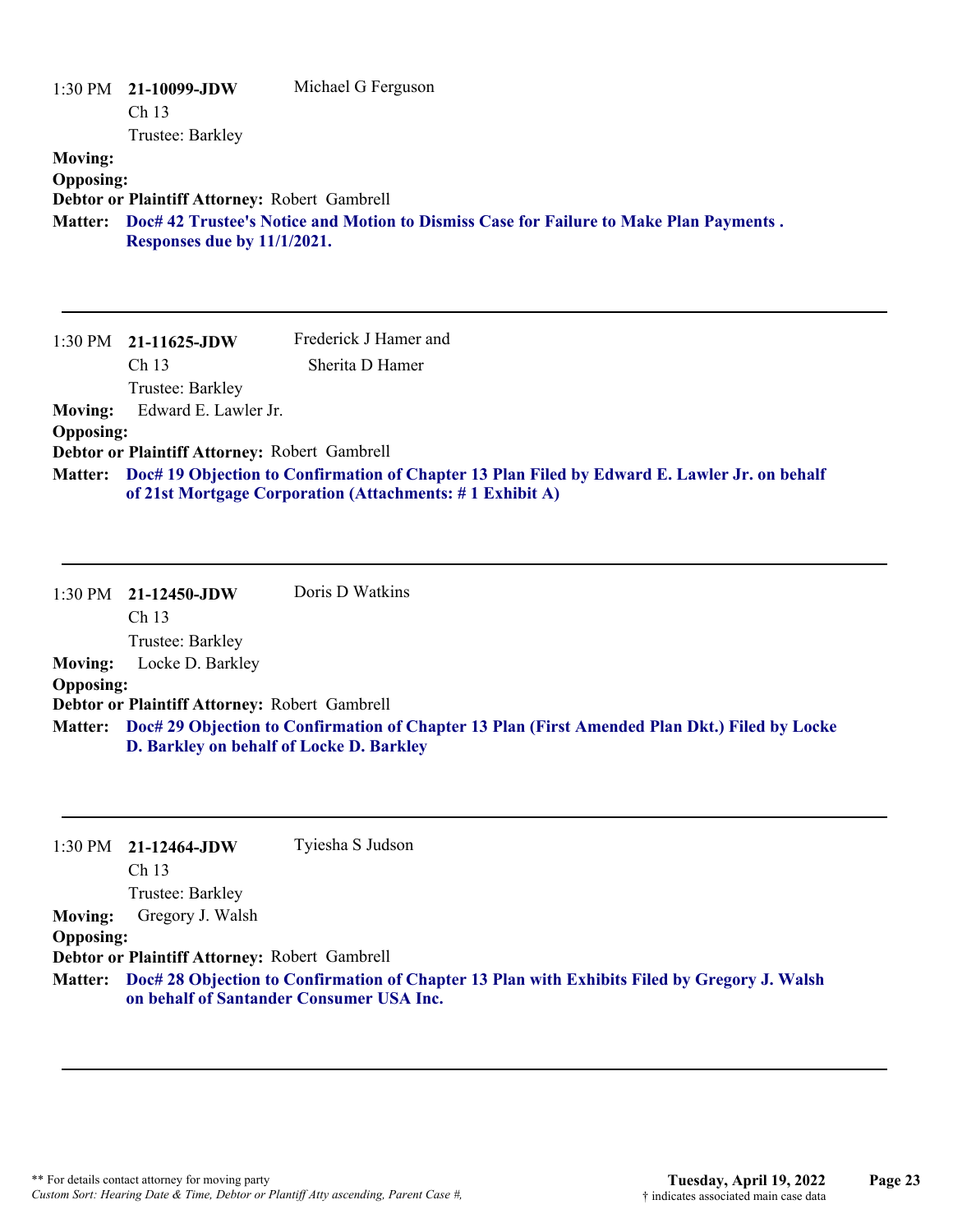|                  | $1:30$ PM $22-10003$ -JDW                     | Ophelia Y Ford                                                                                      |
|------------------|-----------------------------------------------|-----------------------------------------------------------------------------------------------------|
|                  | Ch <sub>13</sub>                              |                                                                                                     |
|                  | Trustee: Barkley                              |                                                                                                     |
| <b>Moving:</b>   | Locke D. Barkley                              |                                                                                                     |
| <b>Opposing:</b> |                                               |                                                                                                     |
|                  | Debtor or Plaintiff Attorney: Robert Gambrell |                                                                                                     |
|                  | <b>Locke D. Barkley</b>                       | Matter: Doc# 23 Objection to Confirmation of Chapter 13 Plan Filed by Locke D. Barkley on behalf of |

1:30 PM **22-10003-JDW**  Ch 13 Trustee: Barkley Ophelia Y Ford **Moving:** Gregory J. Walsh **Opposing: Debtor or Plaintiff Attorney:** Robert Gambrell **Doc# 25 Objection to Confirmation of Chapter 13 Plan Filed by Gregory J. Walsh on behalf of Matter: U.S. Bank National Association, not in its individual capacity but solely as Trustee of NRZ Inventory Trust**

1:30 PM **22-10036-JDW**  Ch 13 Trustee: Barkley Hashun L Gross **Moving:** Locke D. Barkley **Opposing: Debtor or Plaintiff Attorney:** Robert Gambrell **Doc# 17 Objection to Confirmation of Chapter 13 Plan Filed by Locke D. Barkley on behalf of Matter: Locke D. Barkley**

|                  | 1:30 PM 22-10177-JDW                          | Essie L Harris                                                                                      |
|------------------|-----------------------------------------------|-----------------------------------------------------------------------------------------------------|
|                  | Ch <sub>13</sub>                              |                                                                                                     |
|                  | Trustee: Barkley                              |                                                                                                     |
| <b>Moving:</b>   | Locke D. Barkley                              |                                                                                                     |
| <b>Opposing:</b> |                                               |                                                                                                     |
|                  | Debtor or Plaintiff Attorney: Robert Gambrell |                                                                                                     |
|                  |                                               | Matter: Doc# 33 Objection to Confirmation of Chapter 13 Plan Filed by Locke D. Barkley on behalf of |
|                  | <b>Locke D. Barkley</b>                       |                                                                                                     |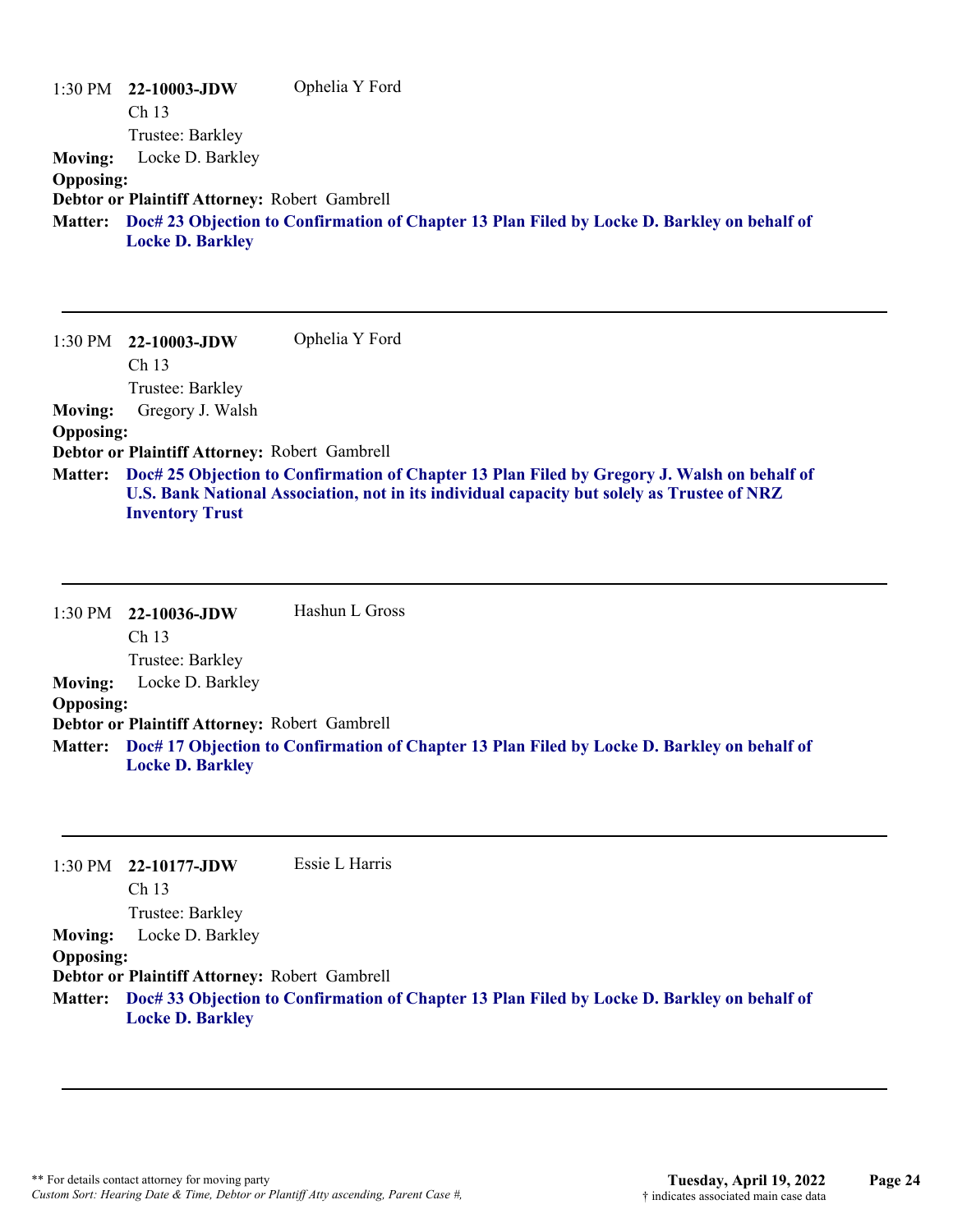| 1:30 PM                                              | 22-10177-JDW<br>Ch <sub>13</sub><br>Trustee: Barkley                                                        | Essie L Harris                                                                                 |
|------------------------------------------------------|-------------------------------------------------------------------------------------------------------------|------------------------------------------------------------------------------------------------|
| <b>Moving:</b><br><b>Opposing:</b><br><b>Matter:</b> | Kelli Michelle Stevens<br>Debtor or Plaintiff Attorney: Robert Gambrell<br>of Tower Loan of Mississippi LLC | Doc# 38 Objection to Confirmation of Chapter 13 Plan Filed by Kelli Michelle Stevens on behalf |
| 1:30 PM                                              | 18-14113-JDW<br>Ch 13<br>Trustee: Barkley                                                                   | Alvin L. Osborne and<br>Chaundra H. Osborne                                                    |
| <b>Moving:</b><br><b>Opposing:</b><br><b>Matter:</b> | Debtor or Plaintiff Attorney: A. E. Rusty Harlow<br>Responses due by 3/7/2022.                              | Doc# 66 Trustee's Notice and Motion to Dismiss Case for Failure to Make Plan Payments.         |
| 1:30 PM                                              | 19-12909-JDW<br>Ch 13<br>Trustee: Barkley                                                                   | Karena Williams                                                                                |
| <b>Moving:</b><br><b>Opposing:</b><br><b>Matter:</b> | Debtor or Plaintiff Attorney: A. E. Rusty Harlow<br>Responses due by 4/4/2022.                              | Doc# 54 Trustee's Notice and Motion to Dismiss Case for Failure to Make Plan Payments.         |
| 1:30 PM<br><b>Moving:</b><br><b>Opposing:</b>        | 22-10214-JDW<br>Ch 13<br>Trustee: Barkley<br>Wesley Blacksher                                               | <b>Stacey Mitchell</b>                                                                         |

**Debtor or Plaintiff Attorney:** A. E. Rusty Harlow

**Doc# 12 Objection to Confirmation of Chapter 13 Plan Filed by Wesley Blacksher on behalf of Matter: Exeter Finance LLC, c/o AIS Portfolio Services, LP (Attachments: # 1 Exhibit Contract and Title)**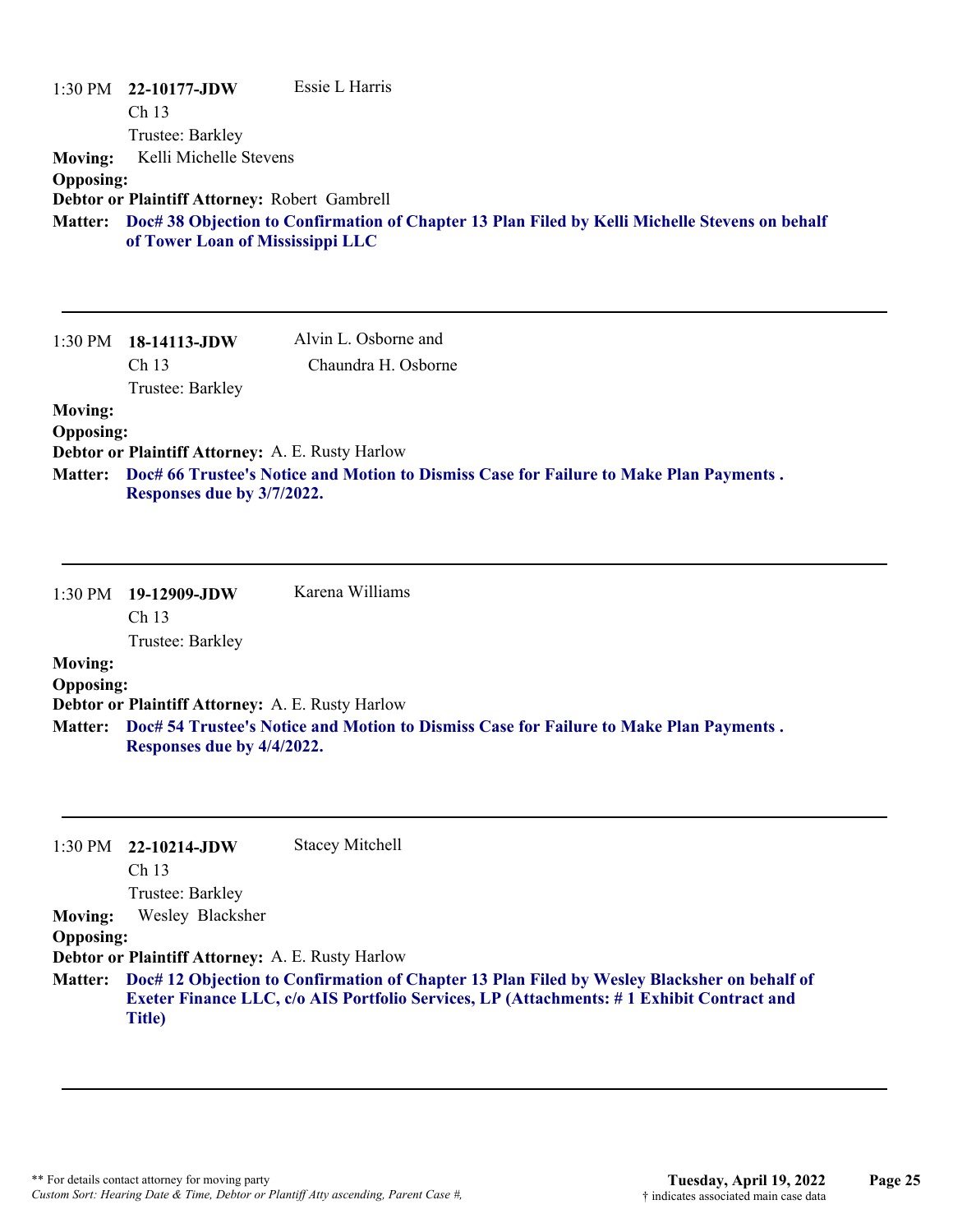| 1:30 PM          | 21-12462-JDW<br>Ch <sub>13</sub><br>Trustee: Barkley | Tara Smith                                                                                                                                                                                                                                                |
|------------------|------------------------------------------------------|-----------------------------------------------------------------------------------------------------------------------------------------------------------------------------------------------------------------------------------------------------------|
| <b>Moving:</b>   | Locke D. Barkley                                     |                                                                                                                                                                                                                                                           |
| <b>Opposing:</b> |                                                      |                                                                                                                                                                                                                                                           |
|                  | <b>Debtor or Plaintiff Attorney: John F Hughes</b>   |                                                                                                                                                                                                                                                           |
| <b>Matter:</b>   |                                                      | Doc# 52 Objection to Confirmation of Chapter 13 Plan (First Amended Plan Dkt.) Filed by Locke                                                                                                                                                             |
|                  | D. Barkley on behalf of Locke D. Barkley             |                                                                                                                                                                                                                                                           |
|                  |                                                      |                                                                                                                                                                                                                                                           |
| $1:30$ PM        | $21-12452$ -JDW<br>Ch <sub>13</sub>                  | Elbert Golliday, Jr.                                                                                                                                                                                                                                      |
|                  |                                                      |                                                                                                                                                                                                                                                           |
|                  | Trustee: Barkley                                     |                                                                                                                                                                                                                                                           |
| <b>Moving:</b>   | Gregory J. Walsh                                     |                                                                                                                                                                                                                                                           |
| <b>Opposing:</b> |                                                      |                                                                                                                                                                                                                                                           |
|                  | Debtor or Plaintiff Attorney: Tarik Johnson          |                                                                                                                                                                                                                                                           |
| <b>Matter:</b>   |                                                      | Doc# 19 Objection to Confirmation of Chapter 13 Plan with Exhibits Filed by Gregory J. Walsh<br>on behalf of U.S. Bank Trust National Association, not in its individual capacity but solely as<br>owner trustee for Legacy Mortgage Asset Trust 2019-GS6 |

1:30 PM **22-10101-JDW**  Ch 13 Trustee: Barkley Sandra Parker **Moving:** Locke D. Barkley **Opposing: Debtor or Plaintiff Attorney:** Tarik Johnson **Doc# 15 Objection to Confirmation of Chapter 13 Plan Filed by Locke D. Barkley on behalf of Matter: Locke D. Barkley**

|                  | $1:30 \text{ PM}$ 21-12215-JDW                                                                                       | Charlie Spearman and |
|------------------|----------------------------------------------------------------------------------------------------------------------|----------------------|
|                  | Ch <sub>13</sub>                                                                                                     | Jackie Spearman      |
|                  | Trustee: Barkley                                                                                                     |                      |
| <b>Moving:</b>   | Karen A. Maxcy                                                                                                       |                      |
| <b>Opposing:</b> |                                                                                                                      |                      |
|                  | Debtor or Plaintiff Attorney: Edward D. Lancaster                                                                    |                      |
|                  | Matter: Doc# 34 Objection to Confirmation of Chapter 13 Plan Filed by Karen A. Maxcy on behalf of<br>U.S. Bank, N.A. |                      |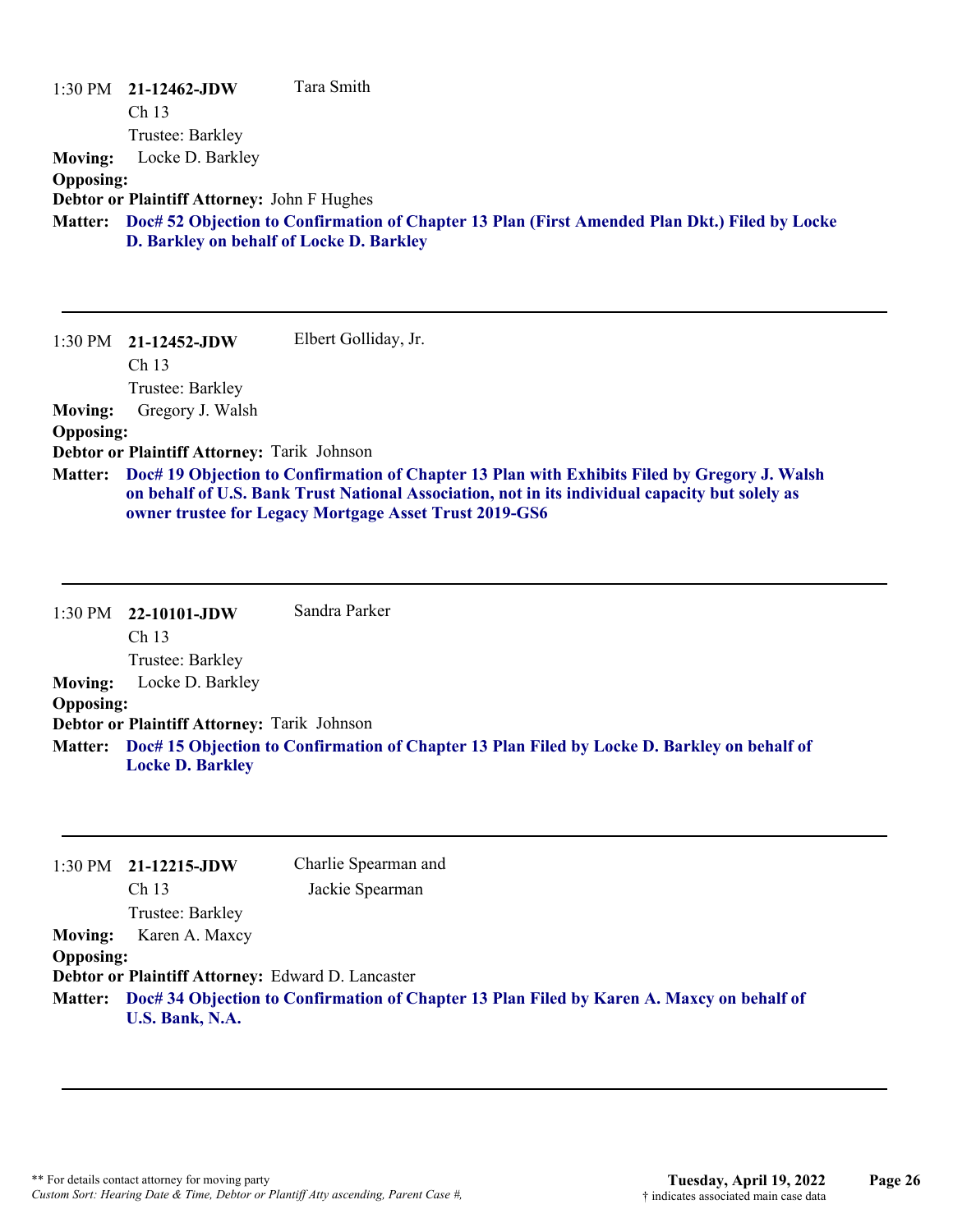|                  | 1:30 PM 19-14516-JDW       | Timothy Wood and                                                                                                                                                         |
|------------------|----------------------------|--------------------------------------------------------------------------------------------------------------------------------------------------------------------------|
|                  | Ch <sub>13</sub>           | Kimberly Wood                                                                                                                                                            |
|                  | Trustee: Barkley           |                                                                                                                                                                          |
| <b>Moving:</b>   | Robert Hudson Lomenick Jr. |                                                                                                                                                                          |
| <b>Opposing:</b> |                            |                                                                                                                                                                          |
|                  |                            | Debtor or Plaintiff Attorney: Robert Hudson Lomenick                                                                                                                     |
| <b>Matter:</b>   |                            | Doc# 43 Motion to Sell Property Free and Clear of Liens under Section 363(f) Fee Amount Filed<br>by Robert Hudson Lomenick Jr. on behalf of Kimberly Wood, Timothy Wood. |
|                  |                            |                                                                                                                                                                          |
| $1:30$ PM        | $21 - 10124 - JDW$         | Tamatha Cox                                                                                                                                                              |
|                  | Ch <sub>13</sub>           |                                                                                                                                                                          |
|                  | Trustee: Barkley           |                                                                                                                                                                          |
|                  | <b>Show Cause Hearing</b>  |                                                                                                                                                                          |
| <b>Moving:</b>   | Natalie K. Brown           |                                                                                                                                                                          |
| <b>Opposing:</b> |                            |                                                                                                                                                                          |
|                  |                            | Debtor or Plaintiff Attorney: Robert Hudson Lomenick                                                                                                                     |
| <b>Matter:</b>   |                            | Doc# 20 Motion for Relief from Stay 335 WEST RIDGE BLVD, Holly Springs, MS 38635.,                                                                                       |
|                  |                            | Motion to Abandon . Filed by Natalie K. Brown on behalf of Select Portfolio Servicing, Inc. as                                                                           |
|                  |                            | servicer for U.S. Bank National Association, As Trustee On Behalf of the Holders of the Asset                                                                            |
|                  |                            | <b>Backed Securities Corporation Home Equity Loan Trust, Series NC 2005-H. (Attachments: #1</b>                                                                          |
|                  |                            | Exhibit # 2 Exhibit # 3 Exhibit # 4 Proposed Order)                                                                                                                      |

|                  | $1:30 \text{ PM}$ 21-12256-JDW           | Tonya Simpson                                                                                         |
|------------------|------------------------------------------|-------------------------------------------------------------------------------------------------------|
|                  | Ch <sub>13</sub>                         |                                                                                                       |
|                  | Trustee: Vardaman                        |                                                                                                       |
| <b>Moving:</b>   |                                          |                                                                                                       |
| <b>Opposing:</b> |                                          |                                                                                                       |
|                  |                                          | Debtor or Plaintiff Attorney: Robert Hudson Lomenick                                                  |
| <b>Matter:</b>   |                                          | Doc# 20 Trustee's Notice and Motion to Dismiss Case for Failure to Make Plan Payments.                |
|                  | Responses due by 3/22/2022.              |                                                                                                       |
|                  |                                          |                                                                                                       |
|                  |                                          |                                                                                                       |
|                  |                                          |                                                                                                       |
|                  | $1:30 \text{ PM}$ 21-12460-JDW           | Charles Edward Lishman                                                                                |
|                  | Ch <sub>13</sub>                         |                                                                                                       |
|                  | Trustee: Barkley                         |                                                                                                       |
| <b>Moving:</b>   | Locke D. Barkley                         |                                                                                                       |
| <b>Opposing:</b> |                                          |                                                                                                       |
|                  |                                          | Debtor or Plaintiff Attorney: Robert Hudson Lomenick                                                  |
|                  |                                          | Matter: Doc# 24 Objection to Confirmation of Chapter 13 Plan (First Amended Plan Dkt.) Filed by Locke |
|                  | D. Barkley on behalf of Locke D. Barkley |                                                                                                       |
|                  |                                          |                                                                                                       |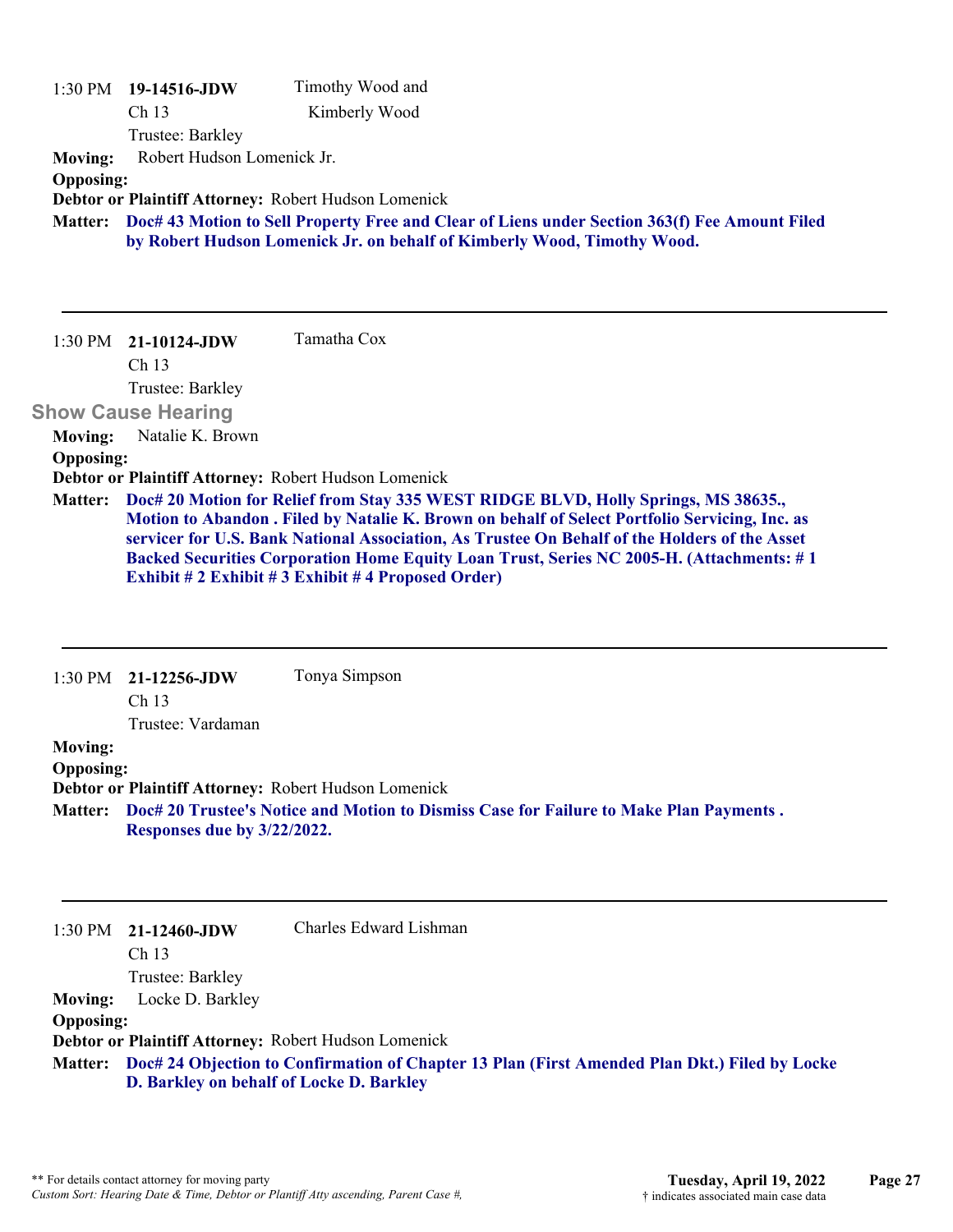|                  | $1:30 \text{ PM}$ 21-12460-JDW                       | Charles Edward Lishman                                                                                 |
|------------------|------------------------------------------------------|--------------------------------------------------------------------------------------------------------|
|                  | Ch <sub>13</sub>                                     |                                                                                                        |
|                  | Trustee: Barkley                                     |                                                                                                        |
| <b>Moving:</b>   | Kelli Michelle Stevens                               |                                                                                                        |
| <b>Opposing:</b> |                                                      |                                                                                                        |
|                  | Debtor or Plaintiff Attorney: Robert Hudson Lomenick |                                                                                                        |
|                  | of First Tower Loan LLC                              | Matter: Doc# 27 Objection to Confirmation of Chapter 13 Plan Filed by Kelli Michelle Stevens on behalf |

1:30 PM **17-11970-JDW**  Ch 13 Trustee: Barkley Cedric Tyrell Jones **Moving: Opposing: Debtor or Plaintiff Attorney:** Jimmy E. McElroy **Doc# 31 Trustee's Notice and Motion to Dismiss Case for Failure to Make Plan Payments . Matter:**

**Responses due by 3/7/2022.**

| $1:30 \text{ PM}$ 19-10784-JDW | Grady T. Williamson |  |
|--------------------------------|---------------------|--|
| Ch <sub>13</sub>               |                     |  |

Trustee: Barkley

#### **Moving:**

#### **Opposing:**

**Debtor or Plaintiff Attorney:** Jimmy E. McElroy

**Doc# 62 Trustee's Notice and Motion to Dismiss Case for Failure to Make Plan Payments . Matter: Responses due by 4/4/2022.**

| 1:30 PM          | 19-14479-JDW                                          | William Bernard Copeland                                                               |
|------------------|-------------------------------------------------------|----------------------------------------------------------------------------------------|
|                  | Ch <sub>13</sub>                                      |                                                                                        |
|                  | Trustee: Barkley                                      |                                                                                        |
| <b>Moving:</b>   |                                                       |                                                                                        |
| <b>Opposing:</b> |                                                       |                                                                                        |
|                  | <b>Debtor or Plaintiff Attorney: Jimmy E. McElroy</b> |                                                                                        |
| <b>Matter:</b>   | Responses due by 2/7/2022.                            | Doc# 22 Trustee's Notice and Motion to Dismiss Case for Failure to Make Plan Payments. |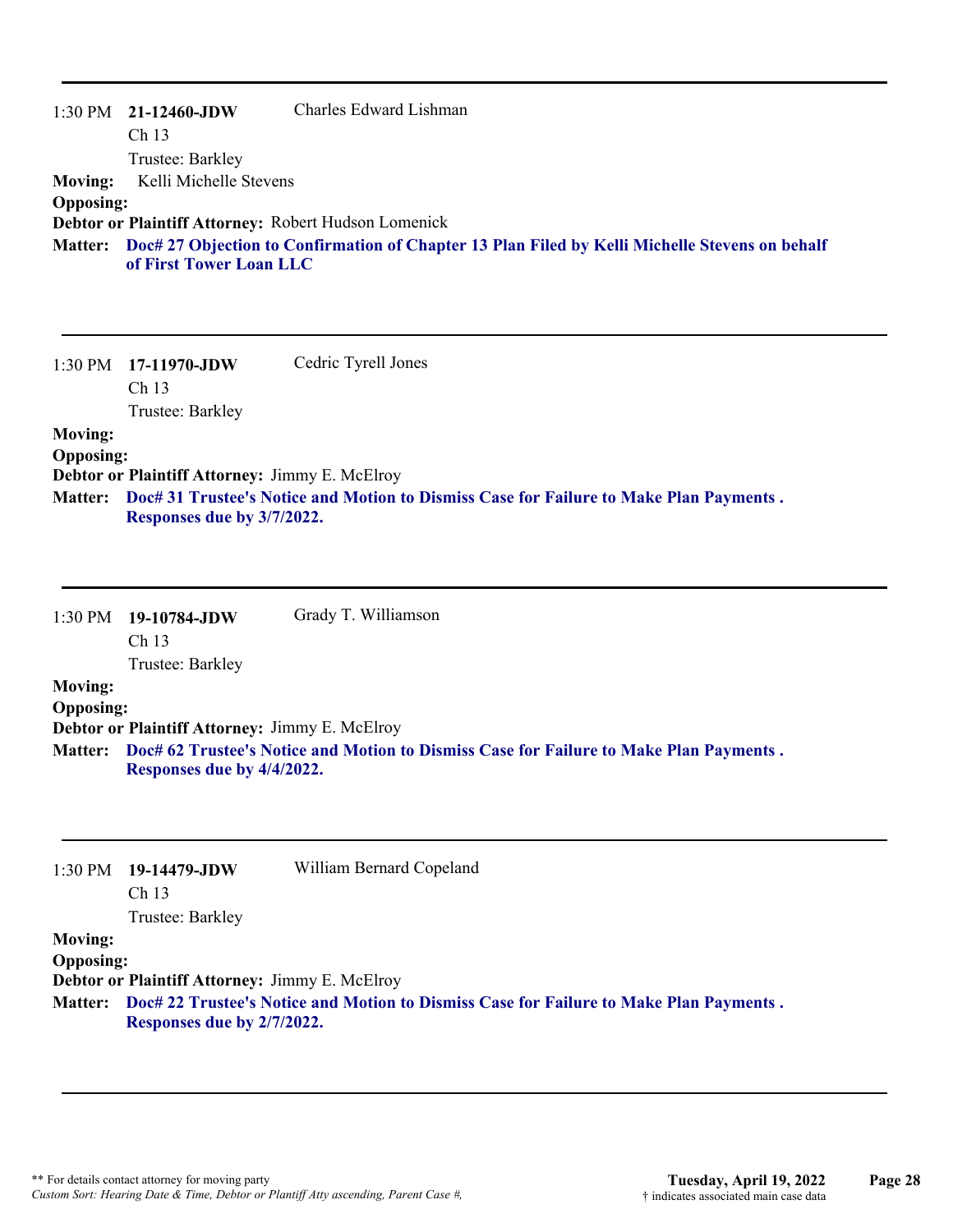| 1:30 PM<br><b>Moving:</b><br><b>Opposing:</b><br><b>Matter:</b> | 20-12731-JDW<br>Ch 13<br>Trustee: Barkley<br>Debtor or Plaintiff Attorney: Jimmy E. McElroy<br>Responses due by 3/7/2022. | Perry Joe Miles<br>Doc# 45 Trustee's Notice and Motion to Dismiss Case for Failure to Make Plan Payments. |
|-----------------------------------------------------------------|---------------------------------------------------------------------------------------------------------------------------|-----------------------------------------------------------------------------------------------------------|
| 1:30 PM                                                         | 21-10422-JDW<br>Ch 13<br>Trustee: Barkley                                                                                 | Earl Kenneth Butler                                                                                       |
| <b>Moving:</b><br><b>Opposing:</b><br><b>Matter:</b>            | Debtor or Plaintiff Attorney: Jimmy E. McElroy<br>Responses due by 3/7/2022.                                              | Doc# 32 Trustee's Notice and Motion to Dismiss Case for Failure to Make Plan Payments.                    |
| 1:30 PM<br><b>Moving:</b>                                       | 21-10603-JDW<br>Ch 13<br>Trustee: Barkley                                                                                 | Robert Charles Henry and<br>Mary Valerie Henry                                                            |
| <b>Opposing:</b><br><b>Matter:</b>                              | Debtor or Plaintiff Attorney: Jimmy E. McElroy<br>Responses due by 3/7/2022.                                              | Doc# 40 Trustee's Notice and Motion to Dismiss Case for Failure to Make Plan Payments.                    |
| 1:30 PM                                                         | 21-11000-JDW<br>Ch 13<br>Trustee: Barkley                                                                                 | Chris Dewayne Jones, Jr.                                                                                  |
| <b>Moving:</b><br><b>Opposing:</b><br><b>Matter:</b>            | Debtor or Plaintiff Attorney: Jimmy E. McElroy<br>Responses due by 3/7/2022.                                              | Doc# 56 Trustee's Notice and Motion to Dismiss Case for Failure to Make Plan Payments.                    |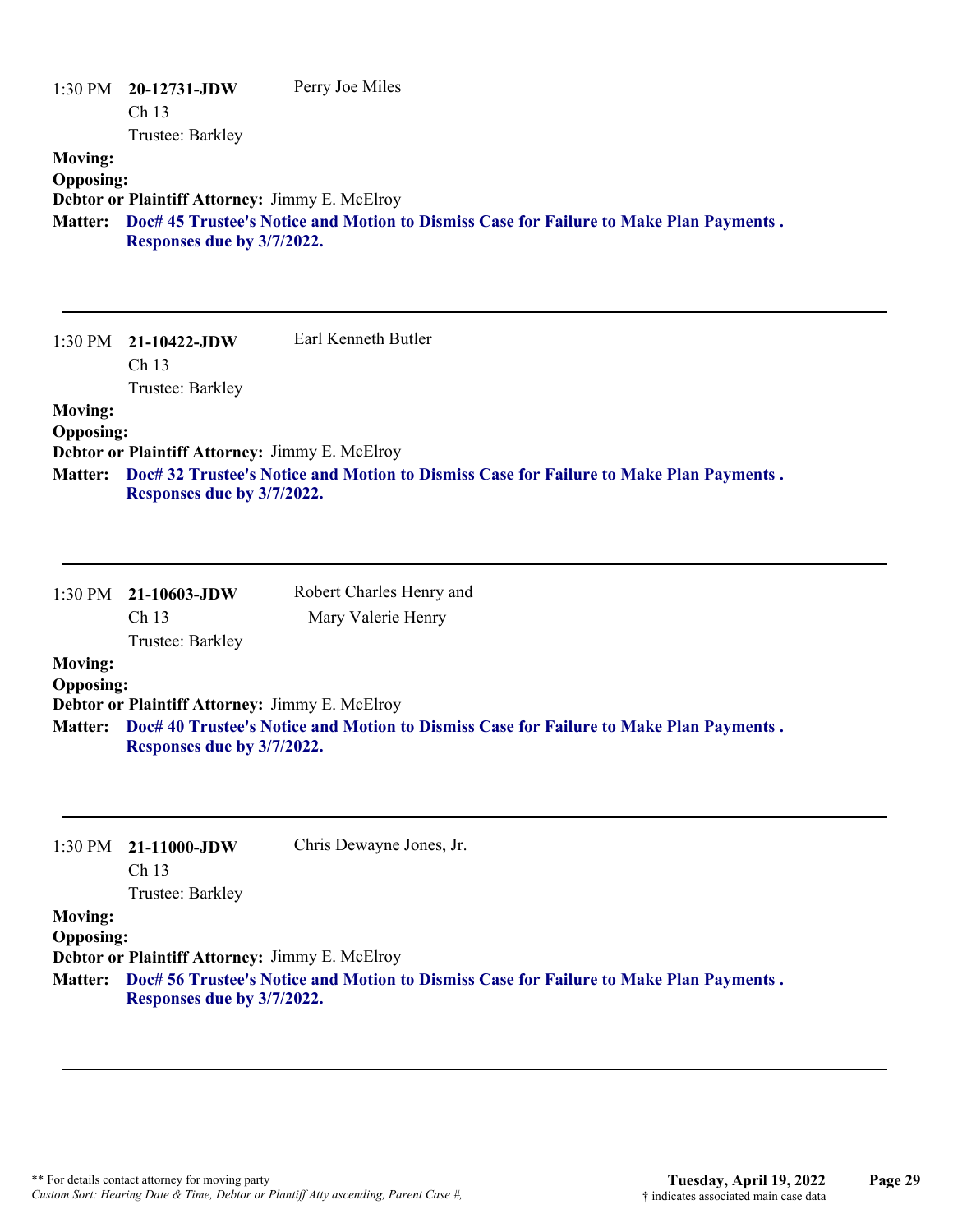|                  | $1:30 \text{ PM}$ 21-11126-JDW                 | Kjondro James                                                                                |
|------------------|------------------------------------------------|----------------------------------------------------------------------------------------------|
|                  | Ch <sub>13</sub>                               |                                                                                              |
|                  | Trustee: Barkley                               |                                                                                              |
| <b>Moving:</b>   | Jimmy E. McElroy                               |                                                                                              |
| <b>Opposing:</b> |                                                |                                                                                              |
|                  | Debtor or Plaintiff Attorney: Jimmy E. McElroy |                                                                                              |
| <b>Matter:</b>   | by $1/13/2022$ . (McElroy, Jimmy)              | Doc# 27 Objection to Claim of Internal Revenue Service Filed by Kjondro James. Responses due |

1:30 PM **21-11942-JDW**  Ch 13 Trustee: Barkley Marcus W. Brown **Moving:** Locke D. Barkley **Opposing: Debtor or Plaintiff Attorney:** Jimmy E. McElroy **Doc# 34 Objection to Confirmation of Chapter 13 Plan Filed by Locke D. Barkley on behalf of Matter: Locke D. Barkley**

|                  | $1:30$ PM $21-12341$ -JDW                             | Nicole E Medlock                                                                                      |
|------------------|-------------------------------------------------------|-------------------------------------------------------------------------------------------------------|
|                  | Ch <sub>13</sub>                                      |                                                                                                       |
|                  | Trustee: Barkley                                      |                                                                                                       |
| <b>Moving:</b>   | Locke D. Barkley                                      |                                                                                                       |
| <b>Opposing:</b> |                                                       |                                                                                                       |
|                  | <b>Debtor or Plaintiff Attorney: Jimmy E. McElroy</b> |                                                                                                       |
|                  | D. Barkley on behalf of Locke D. Barkley              | Matter: Doc# 26 Objection to Confirmation of Chapter 13 Plan (First Amended Plan Dkt.) Filed by Locke |

|                  | $1:30 \text{ PM}$ 21-12378-JDW                        | <b>Sharon Evette Starks</b>                                                                    |
|------------------|-------------------------------------------------------|------------------------------------------------------------------------------------------------|
|                  | Ch <sub>13</sub>                                      |                                                                                                |
|                  | Trustee: Barkley                                      |                                                                                                |
| <b>Moving:</b>   | Brittan Webb Robinson                                 |                                                                                                |
| <b>Opposing:</b> |                                                       |                                                                                                |
|                  | <b>Debtor or Plaintiff Attorney: Jimmy E. McElroy</b> |                                                                                                |
|                  |                                                       | Matter: Doc# 30 Objection to Confirmation of Chapter 13 Plan Filed by Brittan Webb Robinson on |

**behalf of United Credit of Southaven**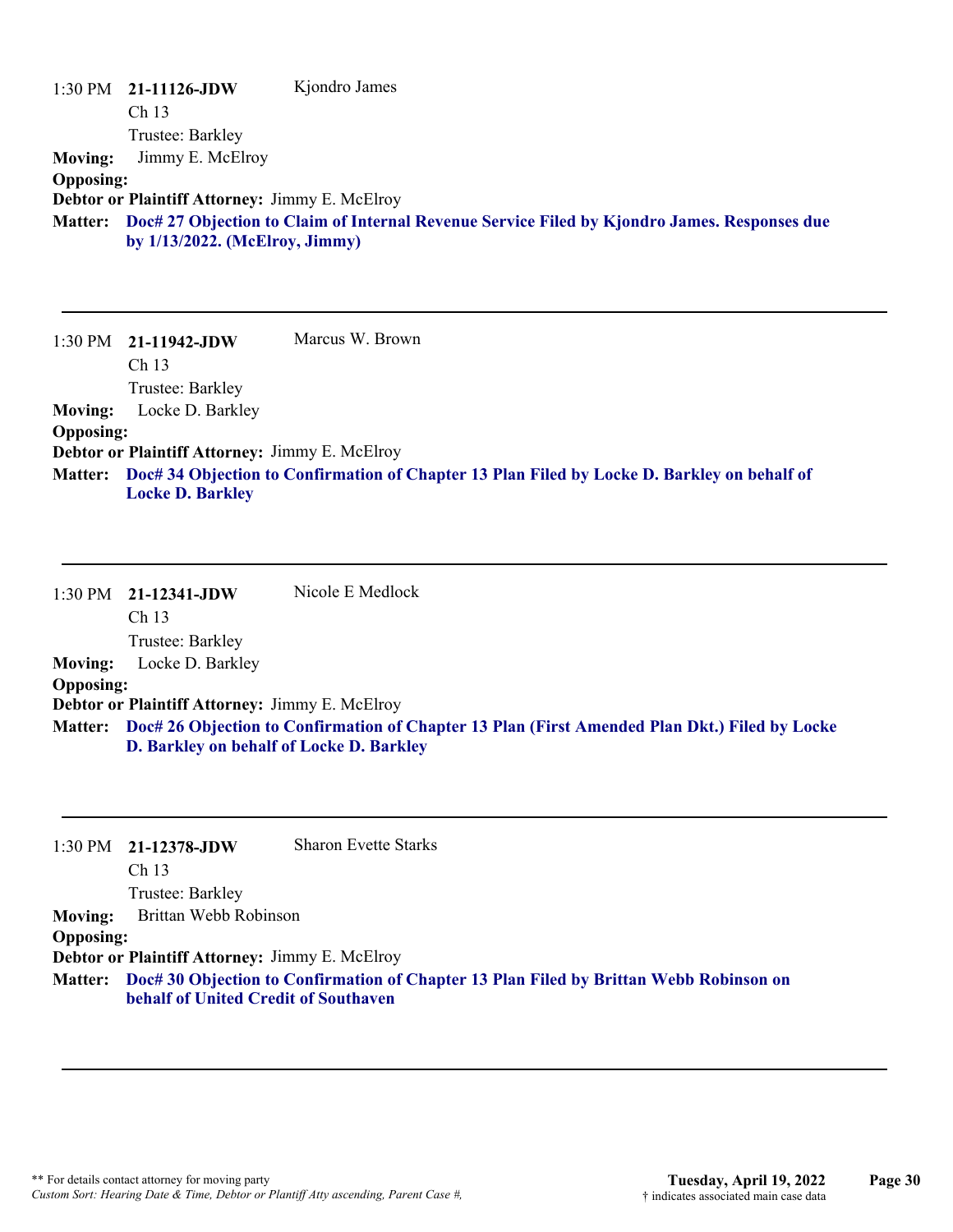|                  | $1:30 \text{ PM}$ 21-12475-JDW                        | Michelle Lynn Markos                                                                        |
|------------------|-------------------------------------------------------|---------------------------------------------------------------------------------------------|
|                  | Ch <sub>13</sub>                                      |                                                                                             |
|                  | Trustee: Barkley                                      |                                                                                             |
| <b>Moving:</b>   | Locke D. Barkley                                      |                                                                                             |
| <b>Opposing:</b> |                                                       |                                                                                             |
|                  | <b>Debtor or Plaintiff Attorney: Jimmy E. McElroy</b> |                                                                                             |
| <b>Matter:</b>   |                                                       | Doc# 17 Objection to Confirmation of Chapter 13 Plan Filed by Locke D. Barkley on behalf of |
|                  | <b>Locke D. Barkley</b>                               |                                                                                             |

|                  | $1:30 \text{ PM}$ 22-10057-JDW                        | Kalynn Doss                                                                            |
|------------------|-------------------------------------------------------|----------------------------------------------------------------------------------------|
|                  | Ch <sub>13</sub>                                      |                                                                                        |
|                  | Trustee: Barkley                                      |                                                                                        |
| <b>Moving:</b>   | Brittan Webb Robinson                                 |                                                                                        |
| <b>Opposing:</b> |                                                       |                                                                                        |
|                  | <b>Debtor or Plaintiff Attorney: Jimmy E. McElroy</b> |                                                                                        |
| <b>Matter:</b>   | behalf of First Heritage Credit                       | Doc# 13 Objection to Confirmation of Chapter 13 Plan Filed by Brittan Webb Robinson on |

1:30 PM **22-10057-JDW**  Ch 13 Trustee: Barkley Kalynn Doss **Moving:** Karen A. Maxcy **Opposing: Debtor or Plaintiff Attorney:** Jimmy E. McElroy **Doc# 26 Objection to Confirmation of Chapter 13 Plan Filed by Karen A. Maxcy on behalf of M Matter: & T Bank**

|                  | $1:30 \text{ PM}$ 22-10061-JDW                        | Teresa Diane Wright                                                                                    |
|------------------|-------------------------------------------------------|--------------------------------------------------------------------------------------------------------|
|                  | Ch <sub>13</sub>                                      |                                                                                                        |
|                  | Trustee: Barkley                                      |                                                                                                        |
| <b>Moving:</b>   | Kelli Michelle Stevens                                |                                                                                                        |
| <b>Opposing:</b> |                                                       |                                                                                                        |
|                  | <b>Debtor or Plaintiff Attorney: Jimmy E. McElroy</b> |                                                                                                        |
|                  |                                                       | Matter: Doc# 17 Objection to Confirmation of Chapter 13 Plan Filed by Kelli Michelle Stevens on behalf |

**of Tower loan of Mississippi, LLC**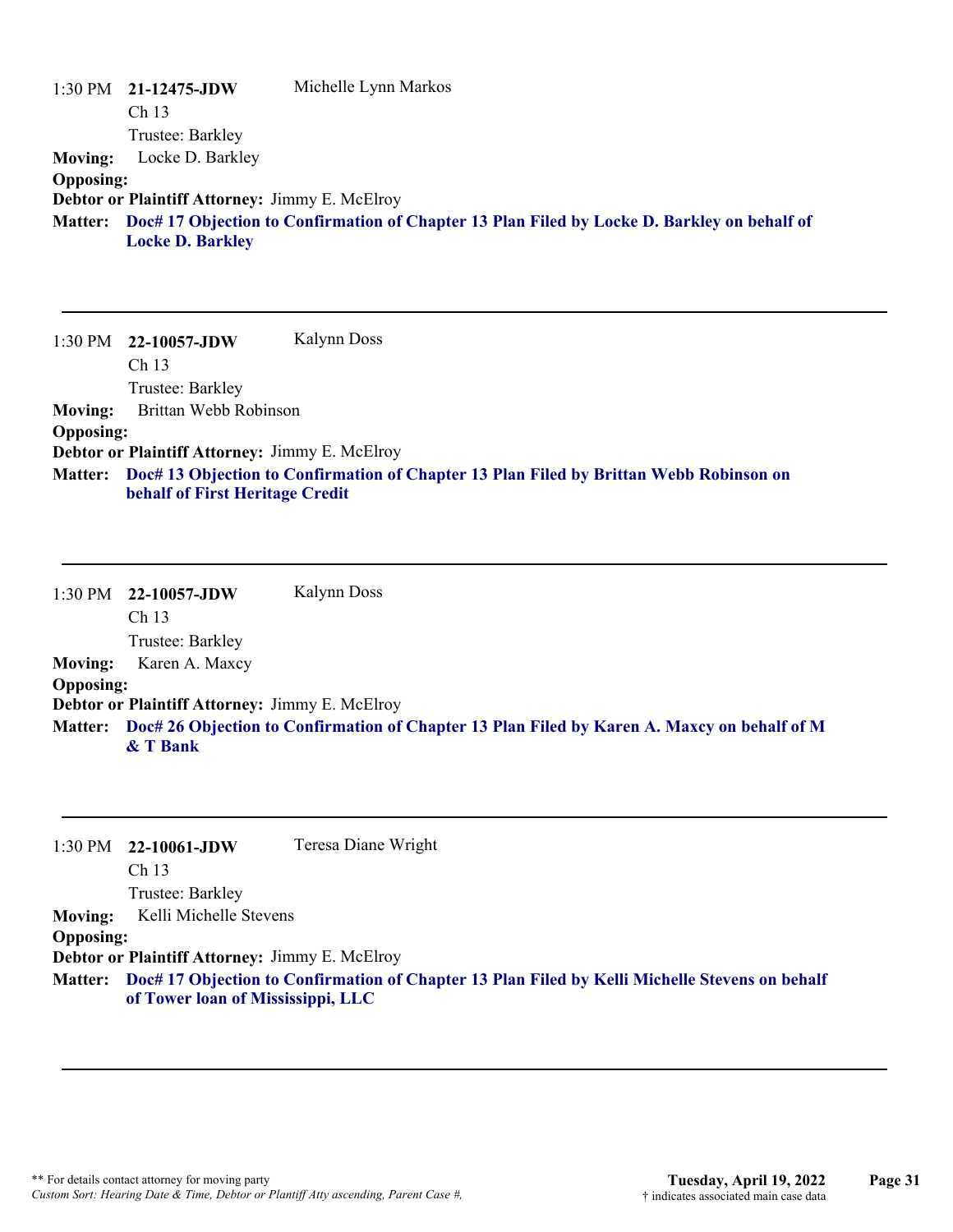|                  | $1:30$ PM $22-10095$ -JDW                      | Diane Burts-Harris                                                                                     |
|------------------|------------------------------------------------|--------------------------------------------------------------------------------------------------------|
|                  | Ch 13                                          |                                                                                                        |
|                  | Trustee: Barkley                               |                                                                                                        |
| <b>Moving:</b>   | Kelli Michelle Stevens                         |                                                                                                        |
| <b>Opposing:</b> |                                                |                                                                                                        |
|                  | Debtor or Plaintiff Attorney: Jimmy E. McElroy |                                                                                                        |
|                  |                                                | Matter: Doc# 12 Objection to Confirmation of Chapter 13 Plan Filed by Kelli Michelle Stevens on behalf |
|                  | of Gulfco of Mississippi LLC                   |                                                                                                        |

| 1:30 PM          | 22-10095-JDW                                          | Diane Burts-Harris                                                                          |
|------------------|-------------------------------------------------------|---------------------------------------------------------------------------------------------|
|                  | Ch <sub>13</sub>                                      |                                                                                             |
|                  | Trustee: Barkley                                      |                                                                                             |
| <b>Moving:</b>   | Locke D. Barkley                                      |                                                                                             |
| <b>Opposing:</b> |                                                       |                                                                                             |
|                  | <b>Debtor or Plaintiff Attorney: Jimmy E. McElroy</b> |                                                                                             |
| <b>Matter:</b>   |                                                       | Doc# 16 Objection to Confirmation of Chapter 13 Plan Filed by Locke D. Barkley on behalf of |
|                  | <b>Locke D. Barkley</b>                               |                                                                                             |

|                  | $1:30 \text{ PM}$ 22-10244-JDW                 | Teresa Evan Love                                                                                                                                               |
|------------------|------------------------------------------------|----------------------------------------------------------------------------------------------------------------------------------------------------------------|
|                  | Ch <sub>13</sub>                               |                                                                                                                                                                |
|                  | Trustee: Barkley                               |                                                                                                                                                                |
| <b>Moving:</b>   | Kent D. McPhail                                |                                                                                                                                                                |
| <b>Opposing:</b> |                                                |                                                                                                                                                                |
|                  | Debtor or Plaintiff Attorney: Jimmy E. McElroy |                                                                                                                                                                |
|                  |                                                | Matter: Doc# 16 Objection to Confirmation of Chapter 13 Plan Filed by Kent D. McPhail on behalf of<br><b>Consumer Portfolio Services, Inc. (McPhail, Kent)</b> |

| $1:30 \text{ PM}$ 22-10378-JDW | Christine Jones |
|--------------------------------|-----------------|
|--------------------------------|-----------------|

Ch 13

Trustee: Vardaman

Moving: B. Joey Hood II

#### **Opposing:**

**Debtor or Plaintiff Attorney:** Dalton Middleton

**Doc# 15 Objection to Confirmation of Chapter 13 Plan Filed by B. Joey Hood II on behalf of First Matter: Metropolitan Financial Services - Ripley Branch c/o B. Joey Hood, II Attorney at Law, PLLC (Attachments: # 1 Exhibit) (Hood, B.)**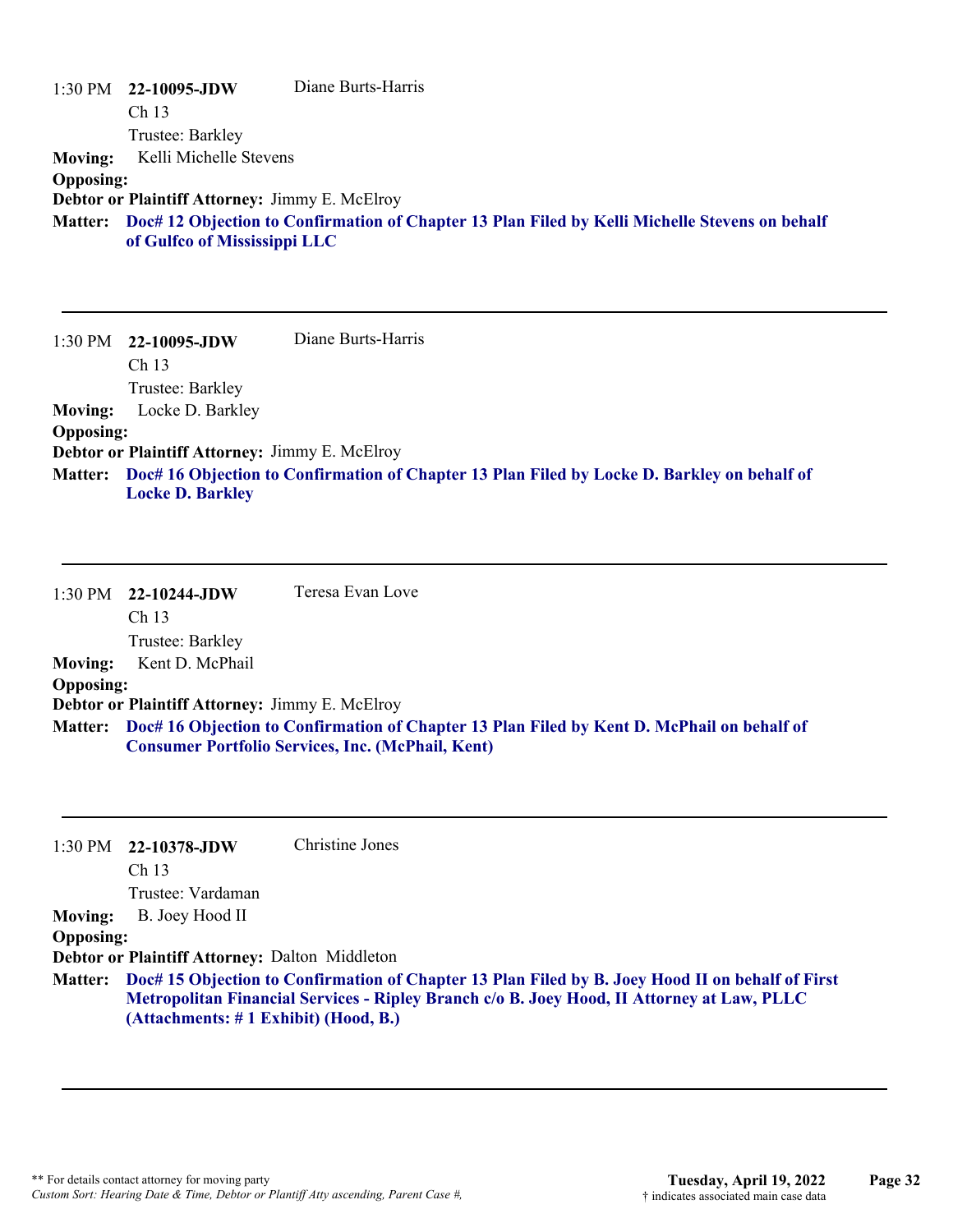| 1:30 PM               | $13-14910$ -JDW                                     | Albert Willie, Jr. and                                                                                                                                                    |
|-----------------------|-----------------------------------------------------|---------------------------------------------------------------------------------------------------------------------------------------------------------------------------|
|                       | Ch <sub>13</sub>                                    | Emma R Willie                                                                                                                                                             |
|                       | Trustee: Barkley                                    |                                                                                                                                                                           |
| <b>Status Hearing</b> |                                                     |                                                                                                                                                                           |
| <b>Moving:</b>        | Heidi Schneller Milam                               |                                                                                                                                                                           |
| <b>Opposing:</b>      |                                                     |                                                                                                                                                                           |
|                       | Debtor or Plaintiff Attorney: Heidi Schneller Milam |                                                                                                                                                                           |
|                       |                                                     | Matter: Doc# 1 Chapter 13 Voluntary Petition filed by Heidi Schneller Milam on behalf of Albert Willie<br>Jr., Emma R Willie. Government Proof of Claim due by 5/20/2014. |
|                       |                                                     |                                                                                                                                                                           |

|                  | $1:30 \text{ PM}$ 17-10439-JDW | William Guy Hale                                                                 |
|------------------|--------------------------------|----------------------------------------------------------------------------------|
|                  | Ch <sub>13</sub>               |                                                                                  |
|                  | Trustee: Barkley               |                                                                                  |
| <b>Moving:</b>   |                                |                                                                                  |
| <b>Opposing:</b> |                                |                                                                                  |
|                  |                                | Debtor or Plaintiff Attorney: Heidi Schneller Milam                              |
| <b>Matter:</b>   |                                | Doc# 97 Trustee's Notice and Motion to Dismiss Case. Responses due by 3/18/2022. |

1:30 PM **17-11097-JDW**  Ch 13 Trustee: Barkley Steven F. Avery **Moving:** Heidi Schneller Milam **Opposing: Debtor or Plaintiff Attorney:** Heidi Schneller Milam **Doc# 40 Debtor Certification and Motion for Entry of Chapter 13 Discharge Pursuant to 11 Matter: U.S.C. Section 1328(a) and (h) Filed by Heidi Schneller Milam on behalf of Steven F. Avery RE: (related document(s)1 Voluntary Petition (Chapter 13) filed by Debtor Steven F. Avery). Objections to Chapter 13 Debtor(s) Certification and Motion For Entry Of Chapter 13 Discharge due 03/4/2022.**

| $1:30$ PM        | 17-12157-JDW<br>Ch <sub>13</sub>                    | James E. Phillips, Jr. and<br>Sarah Phillips                                           |
|------------------|-----------------------------------------------------|----------------------------------------------------------------------------------------|
|                  | Trustee: Barkley                                    |                                                                                        |
| <b>Moving:</b>   |                                                     |                                                                                        |
| <b>Opposing:</b> |                                                     |                                                                                        |
|                  | Debtor or Plaintiff Attorney: Heidi Schneller Milam |                                                                                        |
| <b>Matter:</b>   | Responses due by 3/7/2022.                          | Doc# 98 Trustee's Notice and Motion to Dismiss Case for Failure to Make Plan Payments. |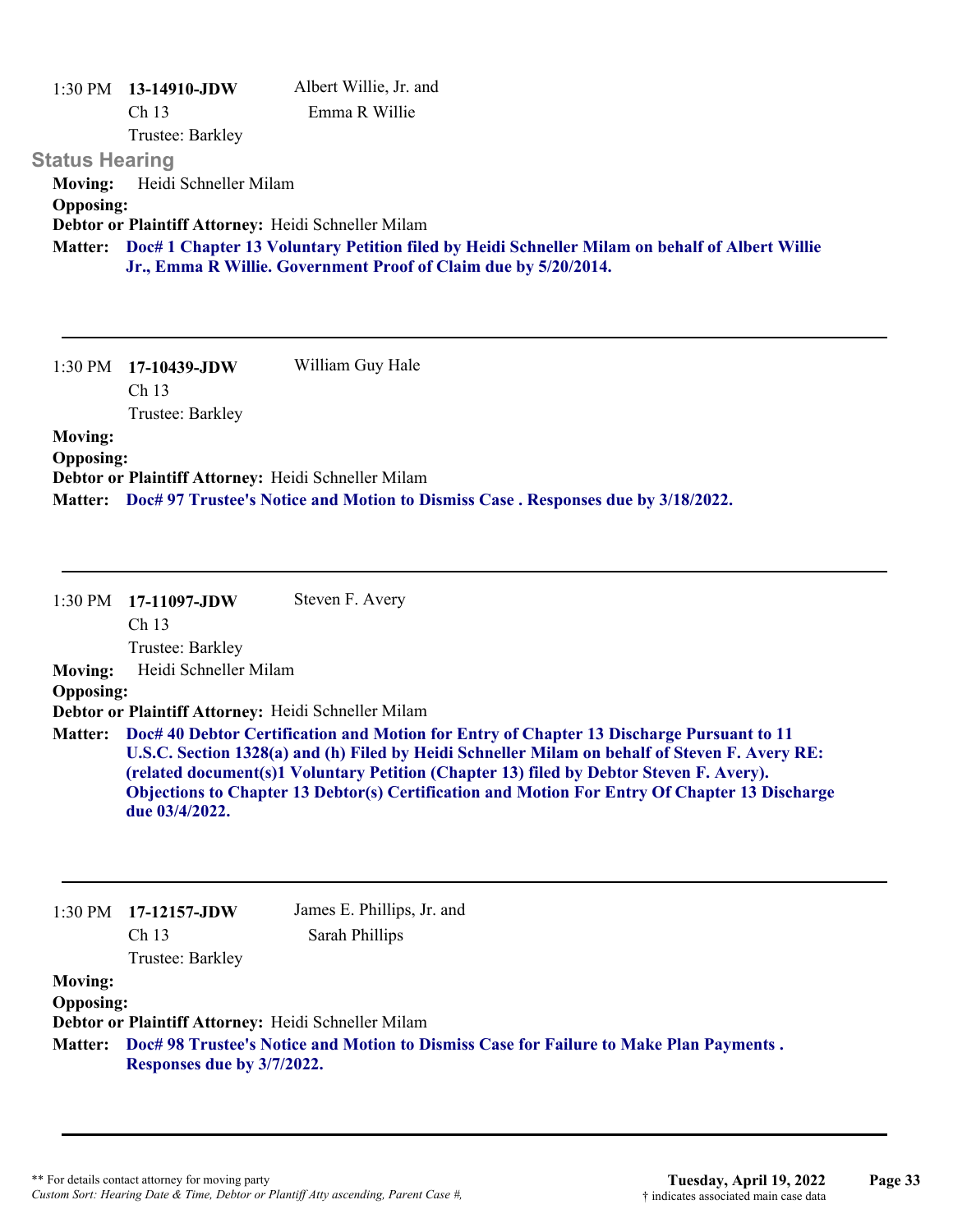| <b>Moving:</b><br><b>Opposing:</b> | $1:30$ PM $18-11915$ -JDW<br>Ch 13<br>Trustee: Barkley<br>Debtor or Plaintiff Attorney: Heidi Schneller Milam | Jeff Douglas and<br>Rosie L. Buford                                                                                                                                         |
|------------------------------------|---------------------------------------------------------------------------------------------------------------|-----------------------------------------------------------------------------------------------------------------------------------------------------------------------------|
| <b>Matter:</b>                     | Responses due by 3/7/2022.                                                                                    | Doc# 49 Trustee's Notice and Motion to Dismiss Case for Failure to Make Plan Payments.                                                                                      |
| 1:30 PM                            | 19-10372-JDW<br>Ch 13<br>Trustee: Barkley                                                                     | James Freeman                                                                                                                                                               |
| <b>Moving:</b>                     |                                                                                                               |                                                                                                                                                                             |
| <b>Opposing:</b>                   | Debtor or Plaintiff Attorney: Heidi Schneller Milam                                                           |                                                                                                                                                                             |
| Matter:                            | Responses due by 3/7/2022.                                                                                    | Doc# 26 Trustee's Notice and Motion to Dismiss Case for Failure to Make Plan Payments.                                                                                      |
| 1:30 PM                            | 21-11098-JDW                                                                                                  | Robert Michael Jones and                                                                                                                                                    |
|                                    | Ch <sub>13</sub><br>Trustee: Vardaman                                                                         | Lollise Michelle Jones                                                                                                                                                      |
| <b>Moving:</b>                     | Heidi Schneller Milam                                                                                         |                                                                                                                                                                             |
| <b>Opposing:</b>                   | Debtor or Plaintiff Attorney: Heidi Schneller Milam                                                           |                                                                                                                                                                             |
| <b>Matter:</b>                     |                                                                                                               | Doc# 41 Motion and Notice to Modify Confirmed Plan Filed by Heidi Schneller Milam on behalf<br>of Lollise Michelle Jones, Robert Michael Jones. Response due by 01/20/2022. |
| 1:30 PM                            | 21-12419-JDW<br>Ch 13                                                                                         | Jeremy L Conway                                                                                                                                                             |
| <b>Moving:</b><br><b>Opposing:</b> | Trustee: Barkley<br>Locke D. Barkley                                                                          |                                                                                                                                                                             |
| <b>Matter:</b>                     | Debtor or Plaintiff Attorney: Heidi Schneller Milam<br><b>Locke D. Barkley</b>                                | Doc# 12 Objection to Confirmation of Chapter 13 Plan Filed by Locke D. Barkley on behalf of                                                                                 |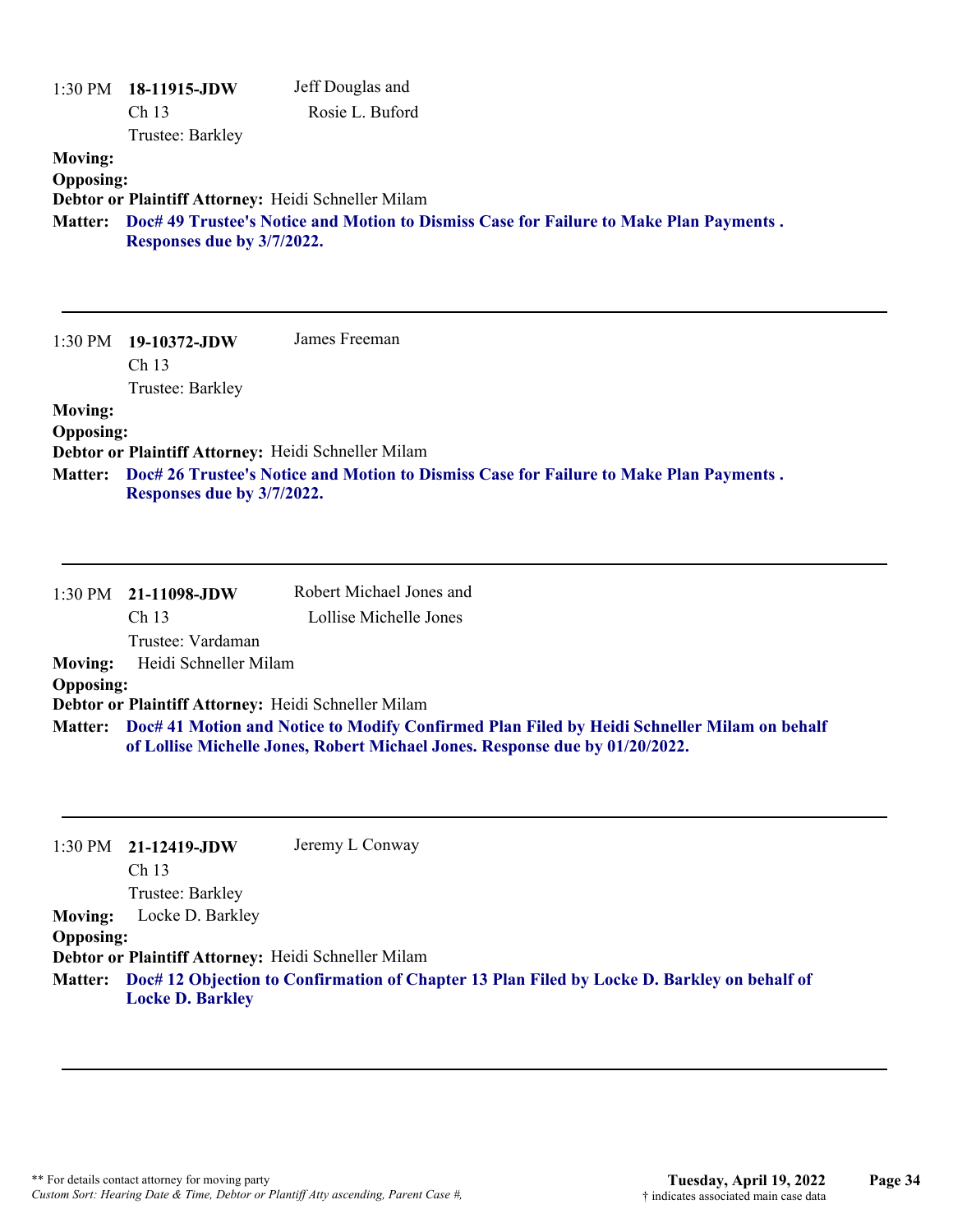| 1:30 PM<br><b>Moving:</b><br><b>Opposing:</b><br><b>Matter:</b> | 22-10073-JDW<br>Ch <sub>13</sub><br>Trustee: Barkley<br>Locke D. Barkley<br>Debtor or Plaintiff Attorney: Heidi Schneller Milam | Shirley Ann Turner<br>Doc# 25 Objection to Confirmation of Chapter 13 Plan (Second Amended Plan Dkt.) Filed by<br>Locke D. Barkley on behalf of Locke D. Barkley |
|-----------------------------------------------------------------|---------------------------------------------------------------------------------------------------------------------------------|------------------------------------------------------------------------------------------------------------------------------------------------------------------|
| 1:30 PM<br><b>Moving:</b><br><b>Opposing:</b>                   | 22-10175-JDW<br>Ch <sub>13</sub><br>Trustee: Barkley<br>Brittan Webb Robinson                                                   | Jeremy D Johnson                                                                                                                                                 |
| <b>Matter:</b>                                                  | Debtor or Plaintiff Attorney: Heidi Schneller Milam<br>behalf of First Heritage Credit                                          | Doc# 10 Objection to Confirmation of Chapter 13 Plan Filed by Brittan Webb Robinson on                                                                           |
| 1:30 PM                                                         | 22-10181-JDW<br>Ch <sub>13</sub><br>Trustee: Barkley                                                                            | Wayne Logwood and<br>Deborah J. Logwood                                                                                                                          |
| <b>Moving:</b><br><b>Opposing:</b><br><b>Matter:</b>            | Locke D. Barkley<br>Debtor or Plaintiff Attorney: Heidi Schneller Milam<br><b>Locke D. Barkley</b>                              | Doc# 18 Objection to Confirmation of Chapter 13 Plan Filed by Locke D. Barkley on behalf of                                                                      |

1:30 PM **19-14326-JDW**  Ch 13 Katenia D Ikejimba

Trustee: Barkley

### **Moving:**

**Opposing:**

**Debtor or Plaintiff Attorney:** Kevin F. O'Brien

**Doc# 48 Trustee's Notice and Motion to Dismiss Case for Failure to Make Plan Payments . Matter: Responses due by 3/7/2022.**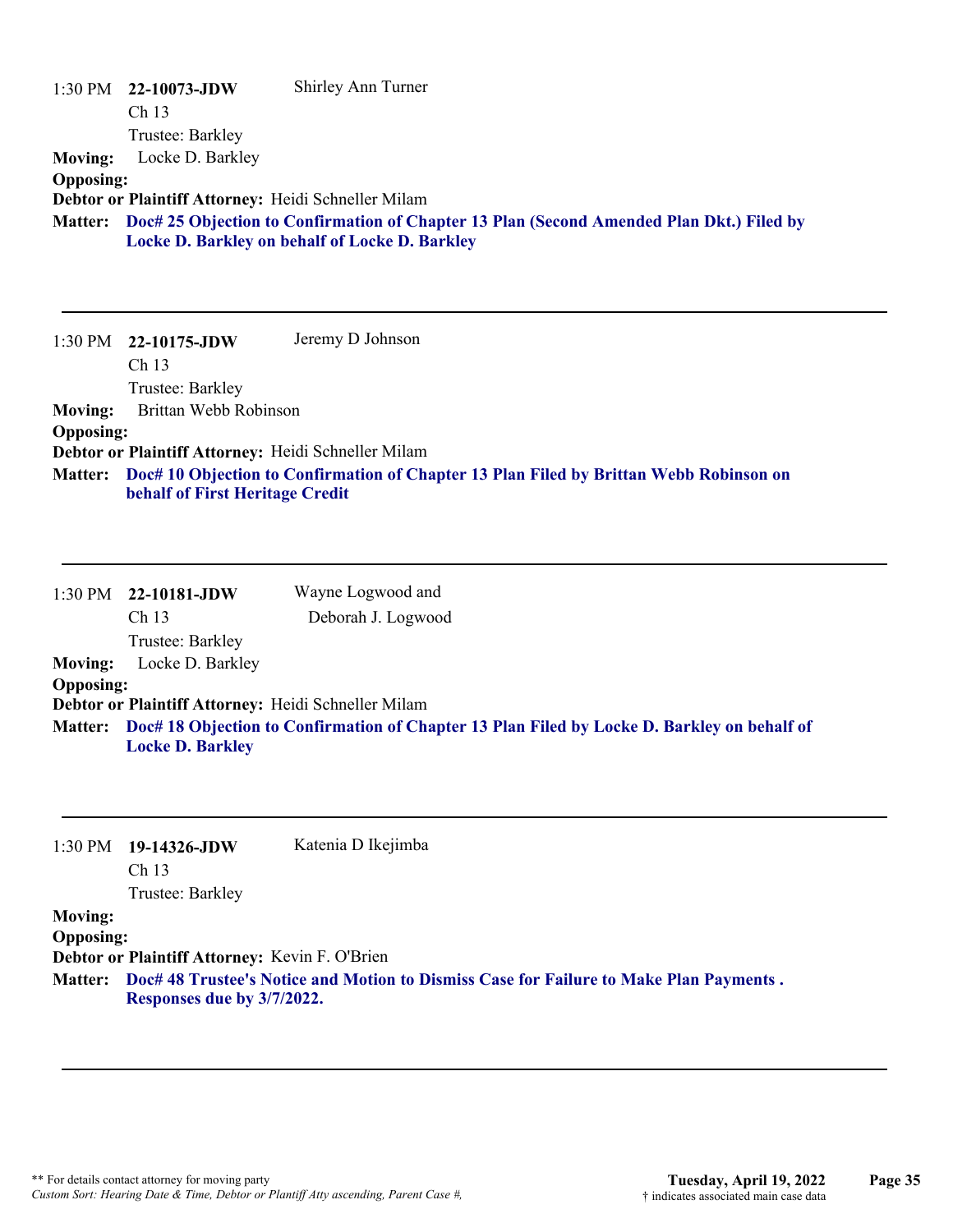|                  | $1:30 \text{ PM}$ 20-10631-JDW<br>Ch <sub>13</sub><br>Trustee: Barkley | Alantra K. Wallace                                                                                                                                                                                                                                                             |
|------------------|------------------------------------------------------------------------|--------------------------------------------------------------------------------------------------------------------------------------------------------------------------------------------------------------------------------------------------------------------------------|
| <b>Moving:</b>   | Gregory J. Walsh                                                       |                                                                                                                                                                                                                                                                                |
| <b>Opposing:</b> | Debtor or Plaintiff Attorney: Kevin F. O'Brien                         |                                                                                                                                                                                                                                                                                |
| <b>Matter:</b>   |                                                                        | Doc# 46 Motion for Relief from Stay with Exhibits as to the 2018 Hyundai Sonata., Motion for<br>Relief from Stay (Codebtor or Child Support) Kelvin Grover, Motion to Abandon . Filed by<br>Gregory J. Walsh on behalf of Hyundai Capital America d/b/a Hyundai Motor Finance. |
|                  | $1:30 \text{ PM}$ 21-12265-JDW                                         | Marvin Dale Smith and                                                                                                                                                                                                                                                          |
|                  | Ch <sub>13</sub>                                                       | Kathy Jean Smith                                                                                                                                                                                                                                                               |
|                  | Trustee: Barkley                                                       |                                                                                                                                                                                                                                                                                |
| <b>Moving:</b>   | Kelli Michelle Stevens                                                 |                                                                                                                                                                                                                                                                                |
| <b>Opposing:</b> |                                                                        |                                                                                                                                                                                                                                                                                |
|                  | Debtor or Plaintiff Attorney: Kevin F. O'Brien                         |                                                                                                                                                                                                                                                                                |
| <b>Matter:</b>   | of Tower Loan of Mississippi LLC                                       | Doc# 27 Objection to Confirmation of Chapter 13 Plan Filed by Kelli Michelle Stevens on behalf                                                                                                                                                                                 |

|                  | 1:30 PM 21-12265-JDW                           | Marvin Dale Smith and                                                                                 |
|------------------|------------------------------------------------|-------------------------------------------------------------------------------------------------------|
|                  | Ch <sub>13</sub>                               | Kathy Jean Smith                                                                                      |
|                  | Trustee: Barkley                               |                                                                                                       |
| <b>Moving:</b>   | Locke D. Barkley                               |                                                                                                       |
| <b>Opposing:</b> |                                                |                                                                                                       |
|                  | Debtor or Plaintiff Attorney: Kevin F. O'Brien |                                                                                                       |
|                  | D. Barkley on behalf of Locke D. Barkley       | Matter: Doc# 37 Objection to Confirmation of Chapter 13 Plan (First Amended Plan Dkt.) Filed by Locke |

|                  | $1:30$ PM $21-12391$ -JDW                      | Allissa Faith Vann                                                                                     |
|------------------|------------------------------------------------|--------------------------------------------------------------------------------------------------------|
|                  | Ch <sub>13</sub>                               |                                                                                                        |
|                  | Trustee: Barkley                               |                                                                                                        |
| <b>Moving:</b>   | Kelli Michelle Stevens                         |                                                                                                        |
| <b>Opposing:</b> |                                                |                                                                                                        |
|                  | Debtor or Plaintiff Attorney: Kevin F. O'Brien |                                                                                                        |
|                  | of Gulfco of Mississippi LLC                   | Matter: Doc# 21 Objection to Confirmation of Chapter 13 Plan Filed by Kelli Michelle Stevens on behalf |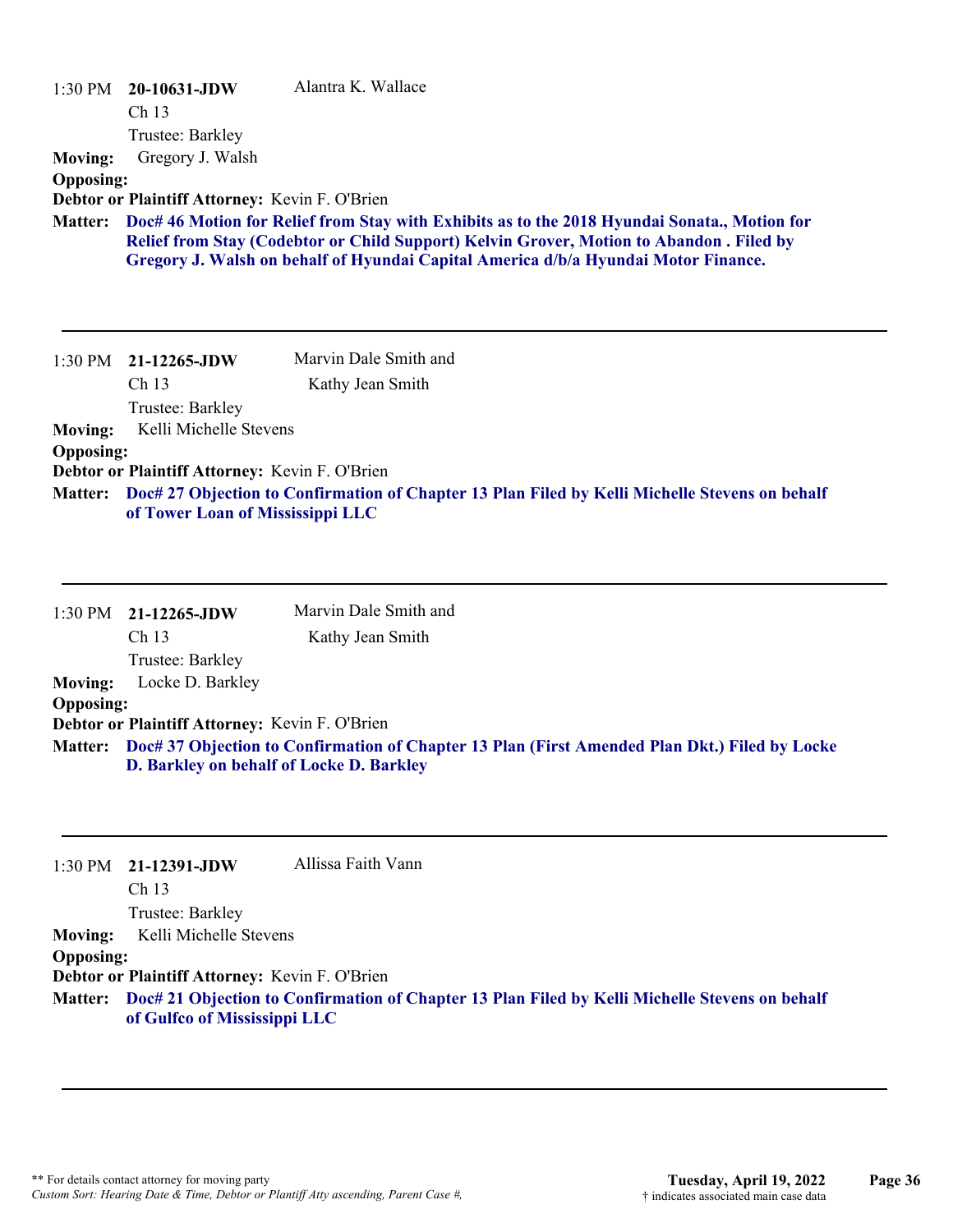| $1:30$ PM<br><b>Moving:</b><br><b>Opposing:</b><br><b>Matter:</b> | 22-10594-JDW<br>Ch 13<br>Trustee: Barkley<br>Kevin F. O'Brien<br>Debtor or Plaintiff Attorney: Kevin F. O'Brien<br>of Monique S Morgan. (OBrien, Kevin)    | Monique S Morgan<br>Doc# 4 Motion to Extend Automatic Stay under 362(c)(3)(B) Filed by Kevin F. OBrien on behalf   |
|-------------------------------------------------------------------|------------------------------------------------------------------------------------------------------------------------------------------------------------|--------------------------------------------------------------------------------------------------------------------|
| 1:30 PM<br><b>Moving:</b><br><b>Opposing:</b><br><b>Matter:</b>   | 22-10405-JDW<br>Ch <sub>13</sub><br>Trustee: Vardaman<br>Bradley P. Jones<br>Debtor or Plaintiff Attorney: Tiffany K Pharr<br><b>Flagstar Bank, F.S.B.</b> | Torrance A. Griffis<br>Doc# 12 Objection to Confirmation of Chapter 13 Plan Filed by Bradley P. Jones on behalf of |
| 1:30 PM<br><b>Moving:</b>                                         | 18-12811-JDW<br>Ch <sub>13</sub><br>Trustee: Barkley                                                                                                       | Eugene W. Blue, Sr.                                                                                                |

## **Opposing:**

**Debtor or Plaintiff Attorney:** Olufemi G. Salu

**Doc# 101 Trustee's Notice and Motion to Dismiss Case for Failure to Make Plan Payments . Matter: Responses due by 3/7/2022.**

| $1:30$ PM        | 18-13868-JDW                                     | Darrell L. Bradley and                                                                       |
|------------------|--------------------------------------------------|----------------------------------------------------------------------------------------------|
|                  | Ch <sub>13</sub>                                 | LaTonya Pegues                                                                               |
|                  | Trustee: Barkley                                 |                                                                                              |
| <b>Moving:</b>   | Gregory J. Walsh                                 |                                                                                              |
| <b>Opposing:</b> |                                                  |                                                                                              |
|                  | Debtor or Plaintiff Attorney: Karen B. Schneller |                                                                                              |
| <b>Matter:</b>   |                                                  | Doc# 115 Motion for Relief from Stay and to Apply Insurance Proceeds with Exhibits as to the |
|                  |                                                  | 2012 Nissan Altima., Motion to Abandon . Filed by Gregory J. Walsh on behalf of AmeriCredit  |
|                  |                                                  | <b>Financial Services, Inc. dba GM Financial.</b>                                            |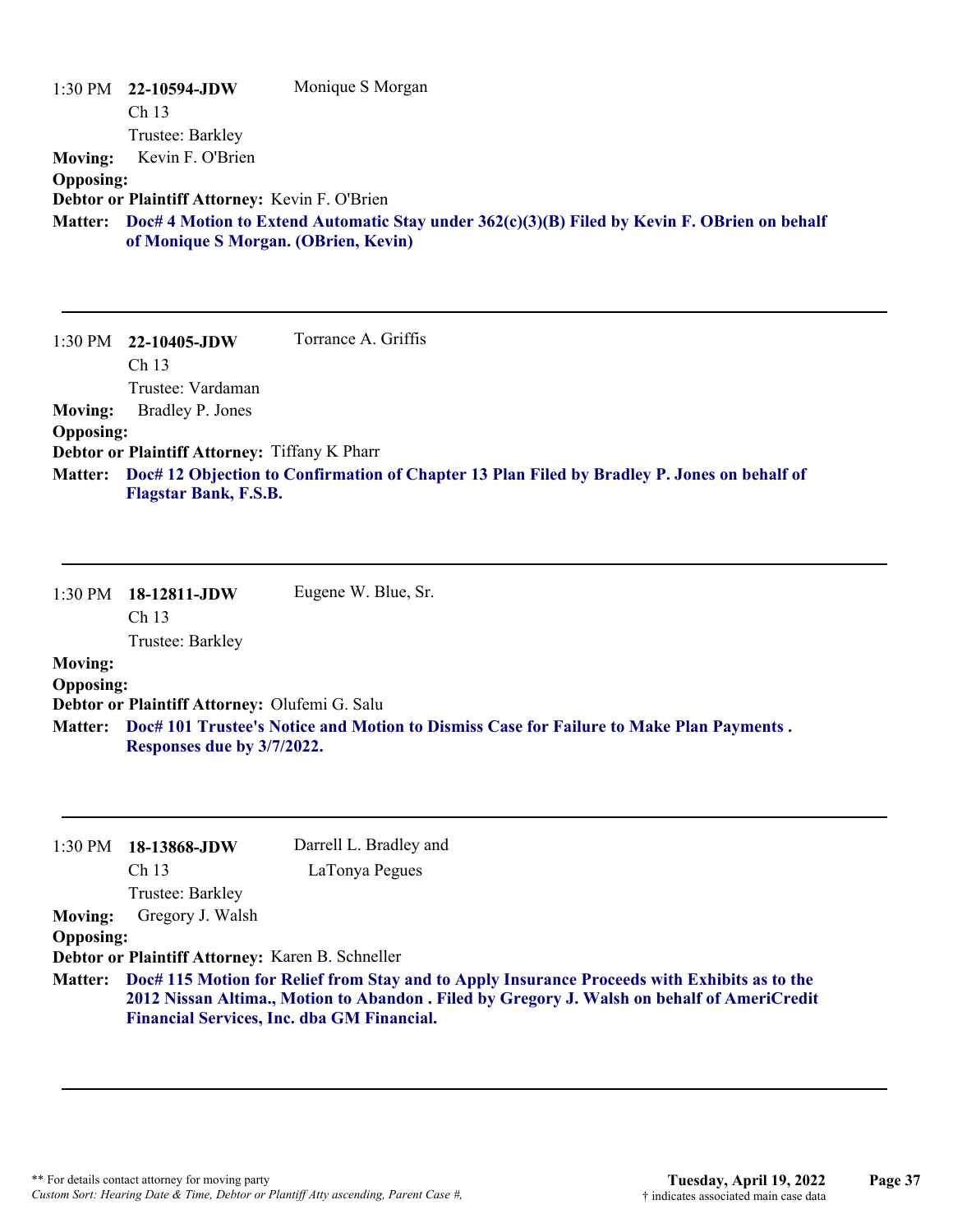|                  | $1:30$ PM $19-12541$ -JDW                        | Jimmy Dell Skelton and                                                                                                                         |
|------------------|--------------------------------------------------|------------------------------------------------------------------------------------------------------------------------------------------------|
|                  | Ch <sub>13</sub>                                 | Sabrina L. Skelton                                                                                                                             |
|                  | Trustee: Barkley                                 |                                                                                                                                                |
| <b>Moving:</b>   | Karen B. Schneller                               |                                                                                                                                                |
| <b>Opposing:</b> |                                                  |                                                                                                                                                |
|                  | Debtor or Plaintiff Attorney: Karen B. Schneller |                                                                                                                                                |
| <b>Matter:</b>   |                                                  | Doc# 38 Motion and Notice to Modify Confirmed Plan Filed by Karen B. Schneller on behalf of                                                    |
|                  |                                                  | Jimmy Dell Skelton, Sabrina L. Skelton. Response due by 03/4/2022. (Attachments: #1 Matrix)                                                    |
|                  |                                                  |                                                                                                                                                |
|                  |                                                  |                                                                                                                                                |
|                  |                                                  |                                                                                                                                                |
|                  |                                                  |                                                                                                                                                |
| 1:30 PM          | 21-11026-JDW                                     | Kenneth Downing                                                                                                                                |
|                  | Ch <sub>13</sub>                                 |                                                                                                                                                |
|                  | Trustee: Barkley                                 |                                                                                                                                                |
| <b>Moving:</b>   | Karen B. Schneller                               |                                                                                                                                                |
| <b>Opposing:</b> |                                                  |                                                                                                                                                |
|                  | Debtor or Plaintiff Attorney: Karen B. Schneller |                                                                                                                                                |
| <b>Matter:</b>   |                                                  | Doc# 34 Objection to Notice of Postpetition Mortgage Fees, Expenses and Charges Filed by                                                       |
|                  |                                                  | Karen B. Schneller on behalf of Kenneth Downing RE: (related document(s)33 Notice of                                                           |
|                  |                                                  | Postpetition Mortgage Fees, Expenses, and Charges (B10 Supplement 2) filed by Creditor Reliant<br>Loan Servicing, LLC, by Fay Servicing, LLC). |

1:30 PM **19-12384-JDW**  Ch 13 Trustee: Barkley Lisa Washington Sision **Moving: Opposing: Debtor or Plaintiff Attorney:** John M. Sherman **Doc# 54 Trustee's Notice and Motion to Dismiss Case for Failure to Make Plan Payments . Matter: Responses due by 1/3/2022.**

| $1:30$ PM        | 19-14967-JDW                                  | Angela Dale Gleaton                                                                                 |
|------------------|-----------------------------------------------|-----------------------------------------------------------------------------------------------------|
|                  | Ch <sub>13</sub>                              |                                                                                                     |
|                  | Trustee: Barkley                              |                                                                                                     |
| <b>Moving:</b>   | John M. Sherman                               |                                                                                                     |
| <b>Opposing:</b> |                                               |                                                                                                     |
|                  | Debtor or Plaintiff Attorney: John M. Sherman |                                                                                                     |
|                  |                                               | Matter: Doc# 22 Objection to Claim of Mississippi Department of Revenue with Certificate of Service |
|                  |                                               | Filed by Angela Dale Gleaton. Responses due by 3/3/2022.                                            |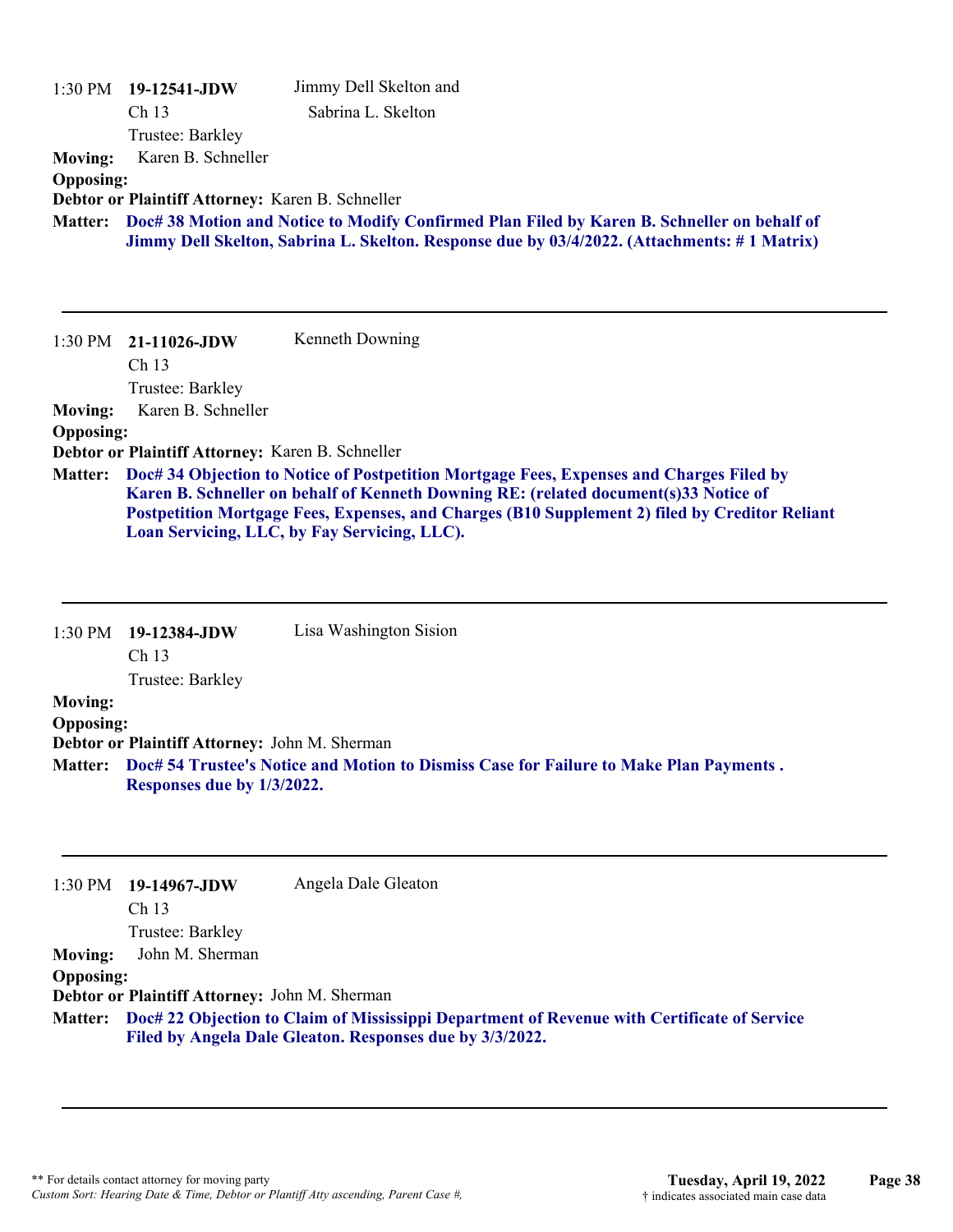|                  | $1:30 \text{ PM}$ 21-11764-JDW<br>Ch 13<br>Trustee: Barkley | Dan Edward Harrell                                                                                                                                                                                                                                         |
|------------------|-------------------------------------------------------------|------------------------------------------------------------------------------------------------------------------------------------------------------------------------------------------------------------------------------------------------------------|
| <b>Moving:</b>   | John M. Sherman                                             |                                                                                                                                                                                                                                                            |
| <b>Opposing:</b> |                                                             |                                                                                                                                                                                                                                                            |
|                  | Debtor or Plaintiff Attorney: John M. Sherman               |                                                                                                                                                                                                                                                            |
| <b>Matter:</b>   |                                                             | Doc# 13 Objection to Claim of Mississippi Department of Revenue with Notice and Certificate of                                                                                                                                                             |
|                  |                                                             | Service Filed by Dan Edward Harrell. Responses due by 12/16/2021.                                                                                                                                                                                          |
|                  |                                                             |                                                                                                                                                                                                                                                            |
|                  |                                                             |                                                                                                                                                                                                                                                            |
|                  | $1:30 \text{ PM}$ 21-12261-JDW                              | Eric Deangelo Brown                                                                                                                                                                                                                                        |
|                  | Ch <sub>13</sub>                                            |                                                                                                                                                                                                                                                            |
|                  | Trustee: Barkley                                            |                                                                                                                                                                                                                                                            |
| <b>Moving:</b>   | Eric C Miller                                               |                                                                                                                                                                                                                                                            |
| <b>Opposing:</b> |                                                             |                                                                                                                                                                                                                                                            |
|                  | Debtor or Plaintiff Attorney: John M. Sherman               |                                                                                                                                                                                                                                                            |
| <b>Matter:</b>   |                                                             | Doc# 19 Objection to Confirmation of Chapter 13 Plan Filed by Eric C Miller on behalf of<br>WILMINGTON SAVINGS FUND SOCIETY, FSB, not individually but solely as trustee for<br><b>FINANCE OF AMERICA STRUCTURED SECURITIES ACQUISITION TRUST 2019-HB1</b> |

|                  | 1:30 PM 22-10691-JDW                          | Victoria Renee Dawson                                                                                                                                                         |
|------------------|-----------------------------------------------|-------------------------------------------------------------------------------------------------------------------------------------------------------------------------------|
|                  | Ch <sub>13</sub>                              |                                                                                                                                                                               |
|                  | Trustee: Barkley                              |                                                                                                                                                                               |
| <b>Moving:</b>   | John M. Sherman                               |                                                                                                                                                                               |
| <b>Opposing:</b> |                                               |                                                                                                                                                                               |
|                  | Debtor or Plaintiff Attorney: John M. Sherman |                                                                                                                                                                               |
|                  |                                               | Matter: Doc# 6 Motion to Extend Automatic Stay under 362(c)(3)(B) with declaration and certificate of<br>service Filed by John M. Sherman on behalf of Victoria Renee Dawson. |

|                  | $1:30 \text{ PM}$ 18-11252-JDW                                                                  | Clevin Nevels and                                     |  |
|------------------|-------------------------------------------------------------------------------------------------|-------------------------------------------------------|--|
|                  | Ch <sub>13</sub>                                                                                | Sametria Nevels                                       |  |
|                  | Trustee: Barkley                                                                                |                                                       |  |
| <b>Moving:</b>   | Catherine Anne Umberger                                                                         |                                                       |  |
| <b>Opposing:</b> |                                                                                                 |                                                       |  |
|                  |                                                                                                 | Debtor or Plaintiff Attorney: Catherine Anne Umberger |  |
|                  | Matter: Doc# 119 Motion and Notice to Modify Confirmed Plan Filed by Catherine Anne Umberger on |                                                       |  |
|                  |                                                                                                 | behalf of Clevin Nevels. Response due by 02/25/2022.  |  |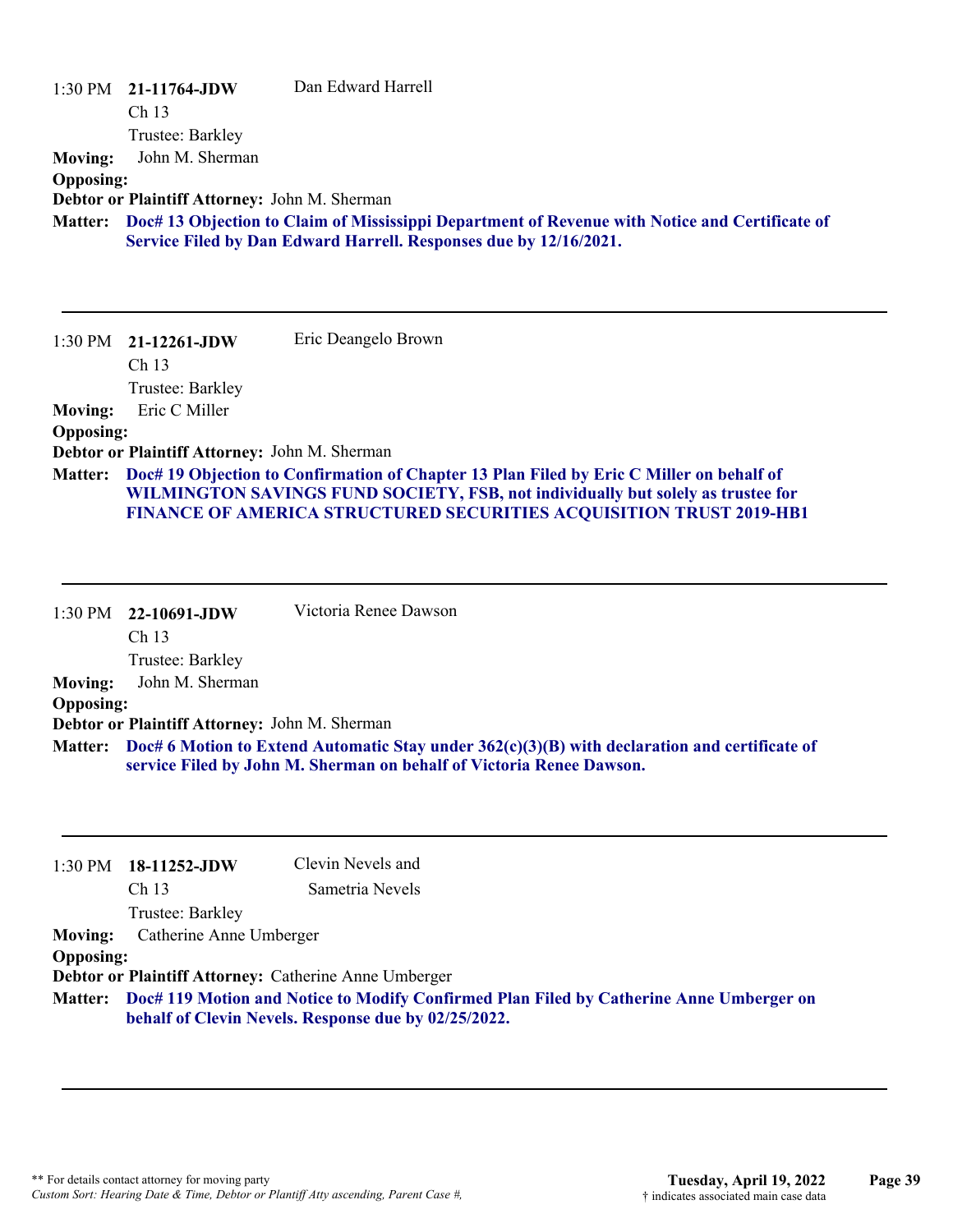| <b>Moving:</b><br><b>Opposing:</b> | 1:30 PM 18-11314-JDW<br>Ch 13<br>Trustee: Barkley<br>Catherine Anne Umberger<br><b>Connie Bannister Free, Stacy Free Sr</b> | Stacy Free, Sr. and<br><b>Connie Bannister Free</b><br>Debtor or Plaintiff Attorney: Catherine Anne Umberger<br>Matter: Doc# 76 Motion To Suspend Plan Payments Filed by Catherine Anne Umberger on behalf of |
|------------------------------------|-----------------------------------------------------------------------------------------------------------------------------|---------------------------------------------------------------------------------------------------------------------------------------------------------------------------------------------------------------|
|                                    |                                                                                                                             |                                                                                                                                                                                                               |
|                                    | 1:30 PM 21-10769-JDW                                                                                                        | Michael Branch and                                                                                                                                                                                            |
|                                    | Ch 13                                                                                                                       | Rebecca Branch                                                                                                                                                                                                |
| <b>Moving:</b>                     | Trustee: Barkley<br>Catherine Anne Umberger                                                                                 |                                                                                                                                                                                                               |
| <b>Opposing:</b>                   |                                                                                                                             |                                                                                                                                                                                                               |
| <b>Matter:</b>                     |                                                                                                                             | Debtor or Plaintiff Attorney: Catherine Anne Umberger<br>Doc# 57 Motion to Borrow Filed by Catherine Anne Umberger on behalf of Michael Branch,                                                               |
|                                    | Rebecca Branch.                                                                                                             |                                                                                                                                                                                                               |
|                                    |                                                                                                                             |                                                                                                                                                                                                               |
|                                    | 1:30 PM 21-12105-JDW<br>Ch <sub>13</sub>                                                                                    | Jessica Robinson Brown                                                                                                                                                                                        |
|                                    | Trustee: Vardaman                                                                                                           |                                                                                                                                                                                                               |
| <b>Moving:</b><br><b>Opposing:</b> |                                                                                                                             |                                                                                                                                                                                                               |
|                                    |                                                                                                                             | Debtor or Plaintiff Attorney: Catherine Anne Umberger                                                                                                                                                         |
| <b>Matter:</b>                     | Responses due by 3/22/2022.                                                                                                 | Doc# 33 Trustee's Notice and Motion to Dismiss Case for Failure to Make Plan Payments.                                                                                                                        |
|                                    |                                                                                                                             |                                                                                                                                                                                                               |
| 1:30 PM                            | 22-10199-JDW<br>Ch 13                                                                                                       | <b>Shirley Denise Lott</b>                                                                                                                                                                                    |
|                                    | Trustee: Barkley                                                                                                            |                                                                                                                                                                                                               |
| <b>Moving:</b>                     | Brittan Webb Robinson                                                                                                       |                                                                                                                                                                                                               |
| <b>Opposing:</b>                   |                                                                                                                             | Debtor or Plaintiff Attorney: Catherine Anne Umberger                                                                                                                                                         |

**Doc# 16 Objection to Confirmation of Chapter 13 Plan Filed by Brittan Webb Robinson on behalf of First Heritage Credit Matter:**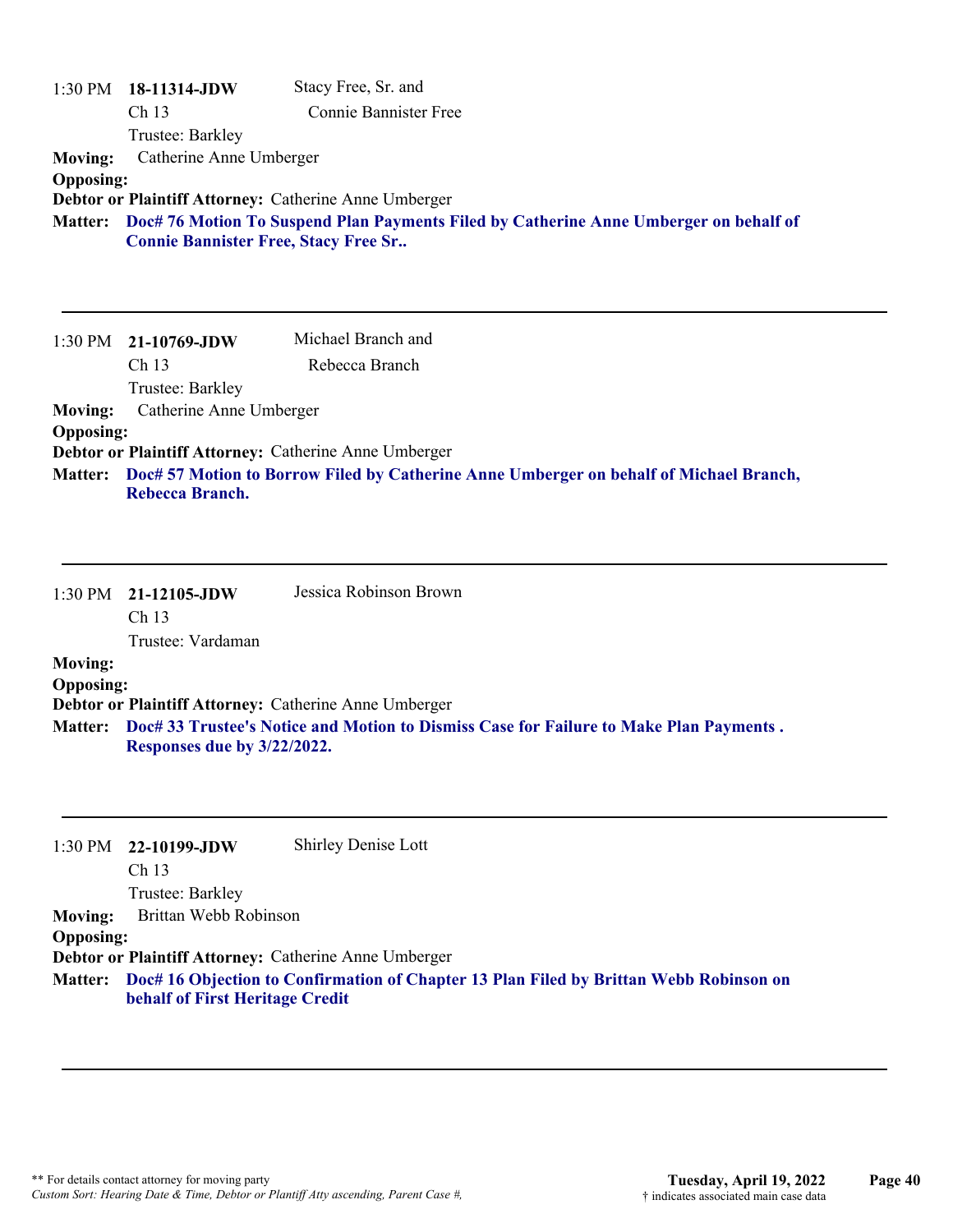| 1:30 PM<br><b>Moving:</b> | 22-10199-JDW<br>Ch <sub>13</sub><br>Trustee: Barkley<br>Derek E. Whitlock | <b>Shirley Denise Lott</b>                                                                                                                                                 |
|---------------------------|---------------------------------------------------------------------------|----------------------------------------------------------------------------------------------------------------------------------------------------------------------------|
| <b>Opposing:</b>          |                                                                           |                                                                                                                                                                            |
|                           |                                                                           | Debtor or Plaintiff Attorney: Catherine Anne Umberger                                                                                                                      |
| <b>Matter:</b>            | <b>HARKAVY SHAINBERG KAPLAN PLC.</b>                                      | Doc# 20 Motion to Assume Lease or Executory Contract, Motion to Reject Lease or Executory<br>Contract Filed by Derek E. Whitlock on behalf of HAMILTON AT TURMAN FARMS C/O |
| 1:30 PM                   | 22-10698-JDW                                                              | Andrew Dandridge and                                                                                                                                                       |
|                           | Ch <sub>13</sub>                                                          | Pearlene Dandridge                                                                                                                                                         |
|                           | Trustee: Barkley                                                          |                                                                                                                                                                            |
| <b>Moving:</b>            | Catherine Anne Umberger                                                   |                                                                                                                                                                            |
| <b>Opposing:</b>          |                                                                           |                                                                                                                                                                            |
|                           |                                                                           | Debtor or Plaintiff Attorney: Catherine Anne Umberger                                                                                                                      |
| <b>Matter:</b>            |                                                                           | Doc# 6 Motion to Extend Automatic Stay under 362(c)(3)(B) Filed by Catherine Anne Umberger                                                                                 |

**on behalf of Andrew Dandridge, Pearlene Dandridge.**

|                  | $1:30 \text{ PM}$ 19-14499-JDW | Joy Allison Arwood                                                                     |
|------------------|--------------------------------|----------------------------------------------------------------------------------------|
|                  | Ch <sub>13</sub>               |                                                                                        |
|                  | Trustee: Barkley               |                                                                                        |
| <b>Moving:</b>   |                                |                                                                                        |
| <b>Opposing:</b> |                                |                                                                                        |
|                  |                                | Debtor or Plaintiff Attorney: Tracy Buster Walsh                                       |
| <b>Matter:</b>   |                                | Doc# 60 Trustee's Notice and Motion to Dismiss Case for Failure to Make Plan Payments. |
|                  | Responses due by 3/7/2022.     |                                                                                        |

|                  | $1:30 \text{ PM}$ 22-10361-JDW                          | Sharonna Katrice Chase                                                                               |
|------------------|---------------------------------------------------------|------------------------------------------------------------------------------------------------------|
|                  | Ch <sub>13</sub>                                        |                                                                                                      |
|                  | Trustee: Barkley                                        |                                                                                                      |
| <b>Moving:</b>   | Michael J. McCormick                                    |                                                                                                      |
| <b>Opposing:</b> |                                                         |                                                                                                      |
|                  | <b>Debtor or Plaintiff Attorney: Tracy Buster Walsh</b> |                                                                                                      |
|                  |                                                         | Matter: Doc# 13 Objection to Confirmation of Chapter 13 Plan Filed by Michael J. McCormick on behalf |
|                  |                                                         | of Lakeview Loan Servicing LLC (McCormick, Michael)                                                  |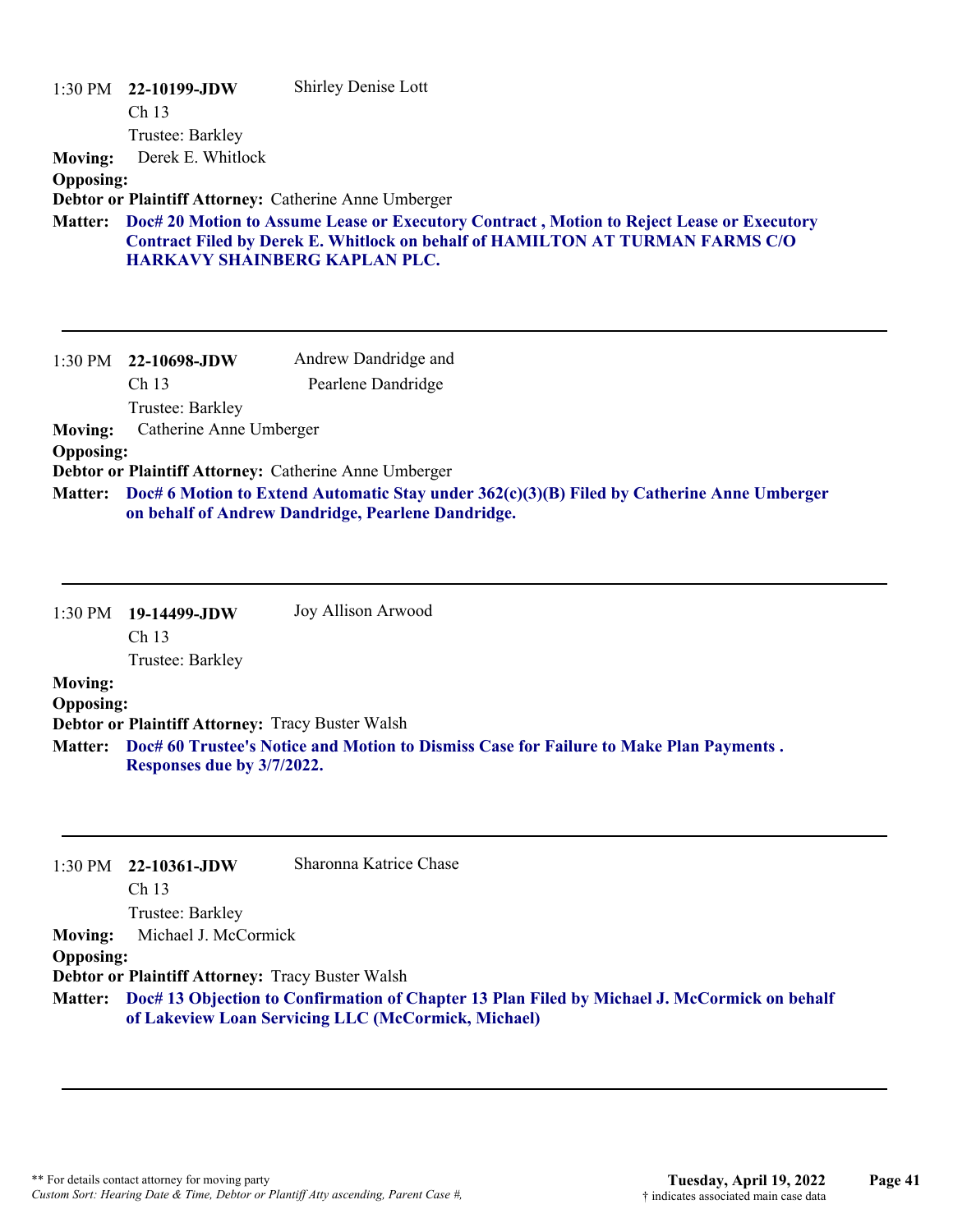|                  | $1:30 \text{ PM}$ 22-10361-JDW                          | Sharonna Katrice Chase                                                                      |
|------------------|---------------------------------------------------------|---------------------------------------------------------------------------------------------|
|                  | Ch <sub>13</sub>                                        |                                                                                             |
|                  | Trustee: Barkley                                        |                                                                                             |
| Moving:          | Locke D. Barkley                                        |                                                                                             |
| <b>Opposing:</b> |                                                         |                                                                                             |
|                  | <b>Debtor or Plaintiff Attorney: Tracy Buster Walsh</b> |                                                                                             |
| <b>Matter:</b>   | <b>Locke D. Barkley</b>                                 | Doc# 21 Objection to Confirmation of Chapter 13 Plan Filed by Locke D. Barkley on behalf of |

1:30 PM **18-13566-JDW**  Ch 13 Trustee: Barkley Mary J. Griffin **Moving:** Miranda Linton Williford **Opposing: Debtor or Plaintiff Attorney:** Miranda Linton Williford **Doc# 41 Motion To Suspend Plan Payments Filed by Miranda Linton Williford on behalf of Mary Matter: J. Griffin.**

1:30 PM **19-12051-JDW**  Ch 13 Trustee: Barkley Adrienne Croft **Moving: Opposing: Debtor or Plaintiff Attorney:** Miranda Linton Williford

**Matter: Doc# 53 Trustee's Notice and Motion to Dismiss Case . Responses due by 3/28/2022.**

| 1:30 PM          | 19-13329-JDW                                           | Mary F Gordon                                                                                  |
|------------------|--------------------------------------------------------|------------------------------------------------------------------------------------------------|
|                  | Ch <sub>13</sub>                                       |                                                                                                |
|                  | Trustee: Barkley                                       |                                                                                                |
| <b>Moving:</b>   |                                                        |                                                                                                |
| <b>Opposing:</b> |                                                        |                                                                                                |
|                  | Debtor or Plaintiff Attorney: Miranda Linton Williford |                                                                                                |
|                  | Responses due by 3/7/2022.                             | Matter: Doc# 45 Trustee's Notice and Motion to Dismiss Case for Failure to Make Plan Payments. |
|                  |                                                        |                                                                                                |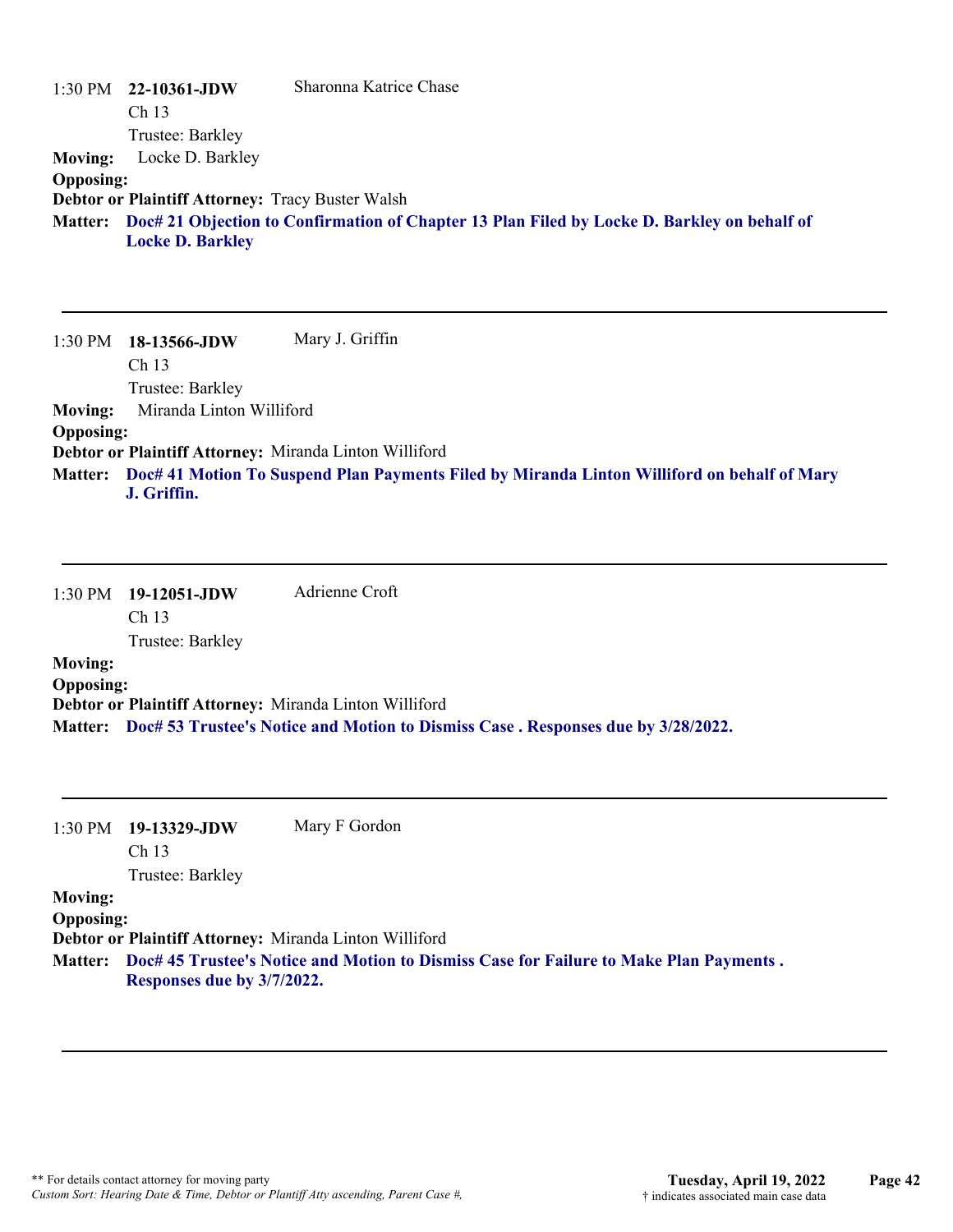|                                                      | $1:30 \text{ PM}$ 20-12513-JDW<br>Ch <sub>13</sub>                                                                                                                                                 | Marenichelle Pickens |
|------------------------------------------------------|----------------------------------------------------------------------------------------------------------------------------------------------------------------------------------------------------|----------------------|
| <b>Moving:</b><br><b>Opposing:</b><br><b>Matter:</b> | Trustee: Barkley<br>Debtor or Plaintiff Attorney: Miranda Linton Williford<br>Doc# 40 Trustee's Notice and Motion to Dismiss Case for Failure to Make Plan Payments.<br>Responses due by 3/7/2022. |                      |
| $1:30 \text{ PM}$                                    | 20-13228-JDW<br>Ch <sub>13</sub><br>Trustee: Barkley                                                                                                                                               | Khavida S. Marshall  |

**Moving:** Miranda Linton Williford

**Opposing:**

**Debtor or Plaintiff Attorney:** Miranda Linton Williford

**Doc# 70 Motion and Notice to Modify Confirmed Plan Filed by Miranda Linton Williford on Matter: behalf of Khavida S. Marshall. Response due by 02/7/2022. (Attachments: # 1 Notice of Motion to Modify # 2 Creditor Matrix)**

1:30 PM **22-10196-JDW**  Ch 13 Trustee: Barkley Dorothy Ray **Moving:** Wesley Blacksher **Opposing: Debtor or Plaintiff Attorney:** Miranda Linton Williford **Doc# 20 Objection to Confirmation of Chapter 13 Plan Filed by Wesley Blacksher on behalf of Matter: Exeter Finance LLC, c/o AIS Portfolio Services, LP (Attachments: # 1 Exhibit Contract and Title)**

|                  | 1:30 PM 22-10247-JDW                                   | Tanette L. Wilbourn                                                                                    |
|------------------|--------------------------------------------------------|--------------------------------------------------------------------------------------------------------|
|                  | Ch <sub>13</sub>                                       |                                                                                                        |
|                  | Trustee: Barkley                                       |                                                                                                        |
| <b>Moving:</b>   | Kelli Michelle Stevens                                 |                                                                                                        |
| <b>Opposing:</b> |                                                        |                                                                                                        |
|                  | Debtor or Plaintiff Attorney: Miranda Linton Williford |                                                                                                        |
|                  | of Tower Loan of Mississippi LLC                       | Matter: Doc# 18 Objection to Confirmation of Chapter 13 Plan Filed by Kelli Michelle Stevens on behalf |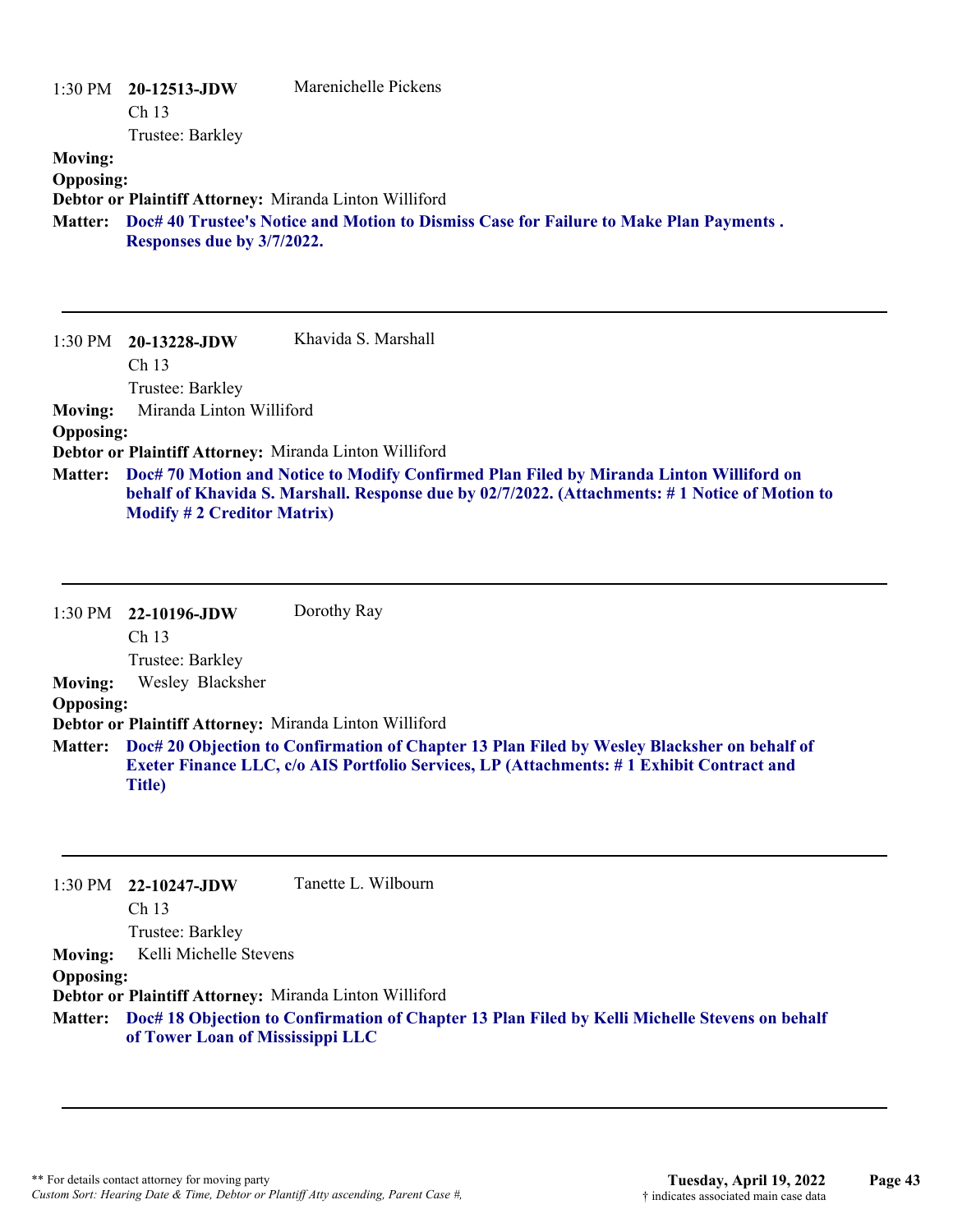| <b>Moving:</b><br><b>Opposing:</b> | 1:30 PM 22-10247-JDW<br>Ch 13<br>Trustee: Barkley<br>Locke D. Barkley<br>Debtor or Plaintiff Attorney: Miranda Linton Williford<br>D. Barkley on behalf of Locke D. Barkley | Tanette L. Wilbourn<br>Matter: Doc# 21 Objection to Confirmation of Chapter 13 Plan (First Amended Plan Dkt.) Filed by Locke             |
|------------------------------------|-----------------------------------------------------------------------------------------------------------------------------------------------------------------------------|------------------------------------------------------------------------------------------------------------------------------------------|
| 1:30 PM                            | 20-10030-JDW<br>Ch 13<br>Trustee: Barkley                                                                                                                                   | Cheryl Lynn Mullally                                                                                                                     |
| <b>Moving:</b>                     |                                                                                                                                                                             |                                                                                                                                          |
| <b>Opposing:</b>                   | Debtor or Plaintiff Attorney: Cynthia C. Woodington                                                                                                                         |                                                                                                                                          |
| <b>Matter:</b>                     | Responses due by 3/7/2022.                                                                                                                                                  | Doc# 27 Trustee's Notice and Motion to Dismiss Case for Failure to Make Plan Payments.                                                   |
| 1:30 PM                            | 21-11586-JDW<br>Ch <sub>13</sub><br>Trustee: Barkley                                                                                                                        | Joe Anne Creekmore                                                                                                                       |
| <b>Moving:</b>                     |                                                                                                                                                                             |                                                                                                                                          |
| <b>Opposing:</b>                   | Debtor or Plaintiff Attorney: Cynthia C. Woodington                                                                                                                         |                                                                                                                                          |
| <b>Matter:</b>                     | Responses due by 3/7/2022.                                                                                                                                                  | Doc# 33 Trustee's Notice and Motion to Dismiss Case for Failure to Make Plan Payments.                                                   |
| 1:30 PM                            | 21-12082-JDW<br>Ch 13                                                                                                                                                       | Shalonda Latrease Thompson                                                                                                               |
| <b>Moving:</b>                     | Trustee: Barkley<br>Cynthia C. Woodington                                                                                                                                   |                                                                                                                                          |
| <b>Opposing:</b>                   |                                                                                                                                                                             |                                                                                                                                          |
|                                    | Debtor or Plaintiff Attorney: Cynthia C. Woodington                                                                                                                         |                                                                                                                                          |
| <b>Matter:</b>                     |                                                                                                                                                                             | Doc# 23 Objection to Claim of Internal Revenue Service, Claim No. 9-1 Filed by Shalonda<br>Latrease Thompson. Responses due by 3/7/2022. |